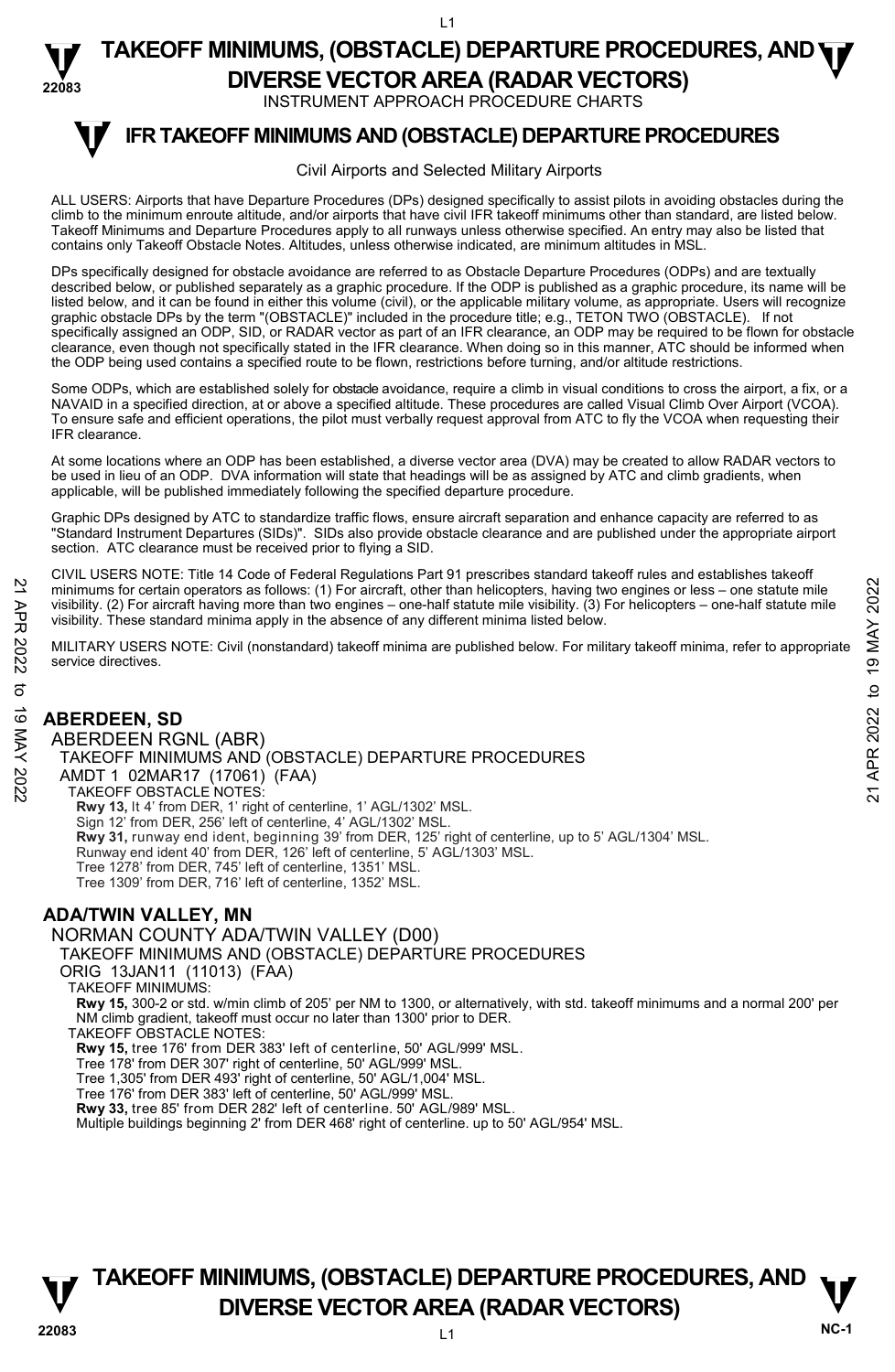## **AITKIN, MN**

AITKIN MUNI/STEVE KURTZ FLD (AIT)

TAKEOFF MINIMUMS AND (OBSTACLE) DEPARTURE PROCEDURES

AMDT 4 20AUG15 (22055) (FAA)

TAKEOFF MINIMUMS:

**Rwys 8, 26,** NA-Environmental. TAKEOFF OBSTACLE NOTES:

**Rwy 16,** trees beginning 6' from DER, 86' left of centerline, up to 32' AGL/1238' MSL. Trees and road beginning 239' from DER, 357' left of centerline, up to 59' AGL/1265' MSL. Trees beginning 335' from DER, 114' right of centerline, up to 54' AGL/1260' MSL. Trees beginning 1352' from DER, 189' left of centerline, up to 94' AGL/1300' MSL. Trees beginning 1759' from DER, 5' right of centerline, up to 93' AGL/1299' MSL. Trees beginning 3354' from DER, 16' left of centerline, up to 100' AGL/1332' MSL. Trees beginning 3558' from DER, 48' right of centerline, up to 100' AGL/1333' MSL. **Rwy 34,** trees beginning 121' from DER, 408' right of centerline, up to 29' AGL/1235' MSL. Trees beginning 320' from DER, 406' right of centerline, up to 62' AGL/1268' MSL. Trees beginning 2084' from DER, 108' right of centerline, up to 74' AGL/1280' MSL. Trees beginning 1906' from DER, 179' left of centerline, up to 82' AGL/1288' MSL.

## **ALBERT LEA, MN**

ALBERT LEA MUNI (AEL) TAKEOFF MINIMUMS AND (OBSTACLE) DEPARTURE PROCEDURES AMDT 1 20OCT11 (11293) (FAA) TAKEOFF OBSTACLE NOTES: **Rwy 5,** sign 2074' from DER, 952' right of centerline, 47' AGL/1316' MSL. **Rwy 17,** tree 9' from DER, 349' right of centerline, 14' AGL/1263' MSL. Trees beginning 711' from DER, 121' left of centerline, up to 71' AGL/1330' MSL. **Rwy 23,** trees beginning 77' from DER, 259' left of centerline, up to 75' AGL/1324' MSL. Trees beginning 127' from DER, 326' right of centerline, up to 36' AGL/1285' MSL.<br>**Rwy 35,** trees beginning 8' from DER, 397' right of centerline, up to 51' AGL/1290' MSL.

## **ALEXANDRIA, MN**

CHANDLER FLD (AXN) TAKEOFF MINIMUMS AND (OBSTACLE) DEPARTURE PROCEDURES AMDT 1 03MAY79 (21140) (FAA) DEPARTURE PROCEDURE: **Rwys 4, 13, 22,** when weather is below 200-1, climb runway heading to 1800 before turning. New 35, trees beginning 8' from DER, 397' right of centerline, up to 51' AGL/1290' MSL.<br>
21 **ALEXANDRIA, MN**<br>
CHANDLER FLD (AXN)<br>
TAKEOFF MINIMUMS AND (OBSTACLE) DEPARTURE PROCEDURES<br>
AMDIT 1 03MAY79 (21140) (FAA)<br>
TEPART

## **APPLETON, MN**

APPLETON MUNI (AQP) TAKEOFF MINIMUMS AND (OBSTACLE) DEPARTURE PROCEDURES ORIG-A 06MAY10 (10126) (FAA) DEPARTURE PROCEDURE: **Rwy 4,** climb heading 039° to 2000 before turning right. **Rwy 13,** climb heading 130° to 2500 before turning right. **Rwy 22,** climb heading 219° to 2400 before turning left. **Rwy 31,** climb heading 300° to 2000 before turning left. TAKEOFF OBSTACLE NOTES: **Rwy 13,** trees beginning 91' from DER, 464' left of centerline, up to 100' AGL/1134' MSL.

Trees beginning 576' from DER, 388' right of centerline, up to 100' AGL/1120' MSL. Tower 2.3 NM from DER, 2.4 right of centerline, 1283' AGL/2318' MSL.

## **AUSTIN, MN**

AUSTIN MUNI (AUM) TAKEOFF MINIMUMS AND (OBSTACLE) DEPARTURE PROCEDURES ORIG 14FEB08 (08045) (FAA) TAKEOFF OBSTACLE NOTES: **Rwy 17,** Multiple trees beginning 809' from DER, 663' right of centerline, up to 61' AGL/1285' MSL. **Rwy 35,** Tree 1380' from DER, 484' right of centerline, 100' AGL/1314' MSL.

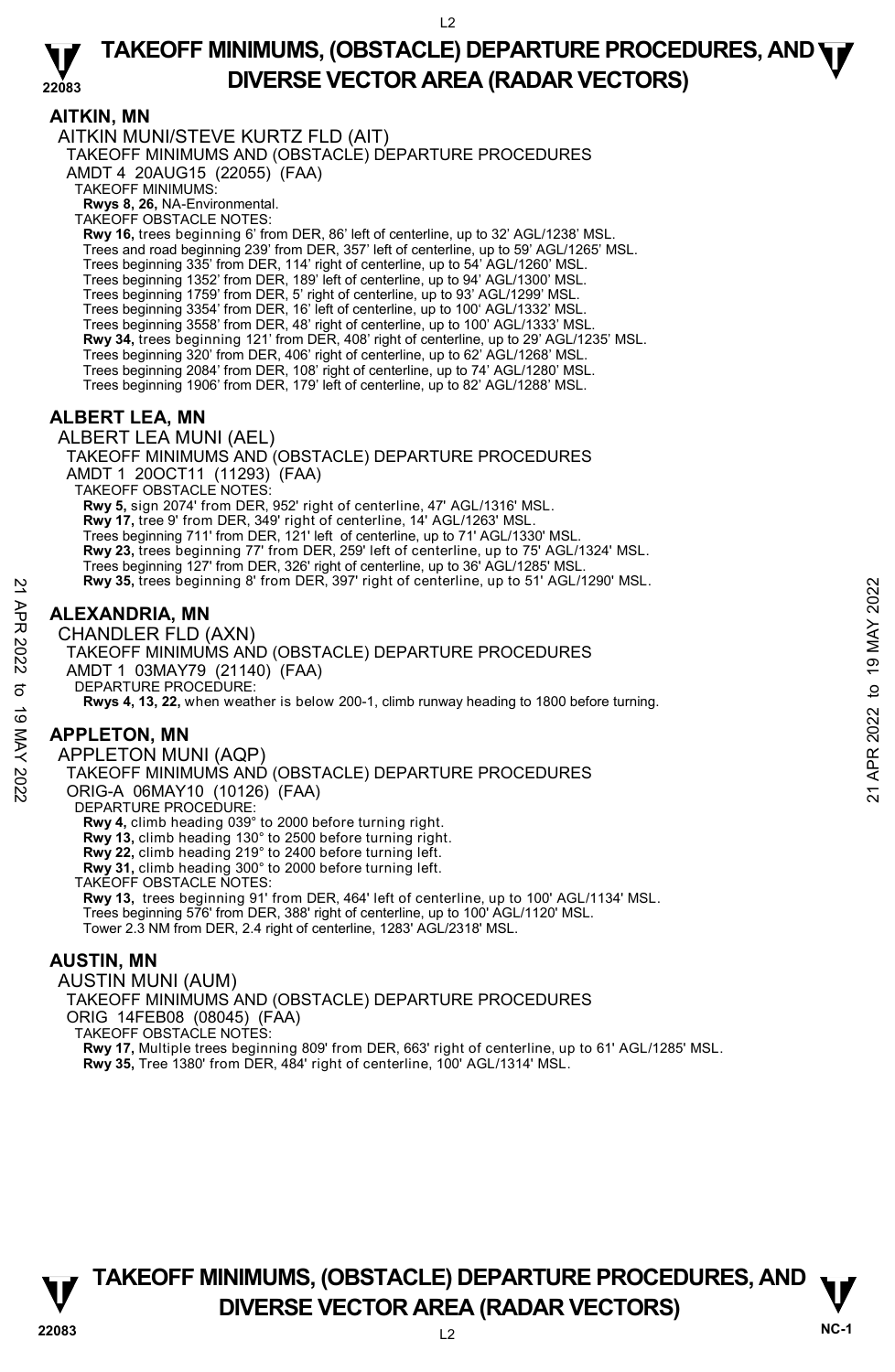**22083 BEACH, ND**  BEACH (20U) TAKEOFF MINIMUMS AND (OBSTACLE) DEPARTURE PROCEDURES ORIG 21JUL16 (16203) (FAA) DEPARTURE PROCEDURE: **Rwy 12,** climb heading 125° to 4000 before turning left. TAKEOFF OBSTACLE NOTES: **Rwy 12,** airfield lt 9' from DER, 27' right of centerline, 2749' MSL. Vehicles on road beginning 39' from DER, 371' right of centerline, up to 2764' MSL. Terrain 95' from DER, 416' left of centerline, 2751' MSL. Vehicles on road beginning 444' from DER, 379' right of centerline, up to 2766' MSL. Vehicle on road 1230' from DER, 182' left of centerline, 2780' MSL. Vehicle on road 1237' from DER, 198' left of centerline, 2781' MSL. Vehicle on road 1276' from DER, 226' left of centerline, 2782' MSL. Vehicles on road beginning 1326' from DER, 273' left of centerline, up to 2785' MSL. Vehicle on road 1474' from DER, 418' left of centerline, 2786' MSL. Vehicles on road 1652' from DER, 586' left of centerline, 2790' MSL. Vehicles on road, tree, and building beginning 1671' from DER, 664' left of centerline, up to 2808' MSL. **Rwy 30,** airfield lt beginning 10' from DER, 9' right of centerline, up to 1' AGL/2757' MSL. **BAUDETTE, MN**  BAUDETTE INTL (BDE) TAKEOFF MINIMUMS AND (OBSTACLE) DEPARTURE PROCEDURES AMDT 1A 20JUN19 (19171) (FAA) TAKEOFF MINIMUMS: **Rwys 13W, 31W,** NA - Environmental. DEPARTURE PROCEDURE: **Rwy 12,** climb on heading 116° to 1700 before turning northbound. TAKEOFF OBSTACLE NOTES: **Rwy 12,** tree, pole beginning 5' from DER, 30' left of centerline, up to 1085' MSL. General utility 61' from DER, 353' right of centerline, 5' AGL/1086' MSL. Tree, vehicles on road beginning 424' from DER, 60' right of centerline, up to 1116' MSL. Trees beginning 503' from DER, 538' right of centerline, up to 1121' MSL. Tree 594' from DER, 139' left of centerline, 1100' MSL. Water tower, tank beginning 4131' from DER, 1229' right of centerline, up to 1204' MSL. **Rwy 30,** lighting 9' from DER, 30' left of centerline, 3' AGL/1086' MSL. NAVAID 9' from DER, 29' right of centerline, 2' AGL/1086' MSL. Tree 15' from DER, 349' right of centerline, 1096' MSL. Trees beginning 16' from DER, 498' right of centerline, up to 1098' MSL. Tree 341' from DER, 516' right of centerline, 1102' MSL. Tree 365' from DER, 550' right of centerline, 1106' MSL. Vehicles on road 724' from DER, 675' left of centerline, 1103' MSL. Trees beginning 1348' from DER, 745' right of centerline, up to 1129' MSL. Trees beginning 1757' from DER, 746' left of centerline, up to 1138' MSL. Trees beginning 1919' from DER, 129' left of centerline, up to 1142' MSL. Trees beginning 1955' from DER, 357' left of centerline, up to 1144' MSL. Trees beginning 2198' from DER, 84' left of centerline, up to 1145' MSL. Tree 3008' from DER, 26' left of centerline, 1170' MSL. **BELLE FOURCHE, SD**  BELLE FOURCHE MUNI (EFC) TAKEOFF MINIMUMS AND (OBSTACLE) DEPARTURE PROCEDURES AMDT 2 15JAN09 (09015) (FAA) TAKEOFF MINIMUMS: **Rwys 18,36,** NA. **Rwy 14,** std. w/ min. climb of 240' per NM to 9000 or 1400-3 for climb in visual conditions. **Rwy 32,** std. w/ min. climb of 413' per NM to 3900. DEPARTURE PROCEDURE: **Rwy 14,** for climb in visual conditions: cross Belle Fourche Muni airport at or above 4400 MSL before proceeding on course. **Rwy 32,** climb heading 321° to 3900 before proceeding southbound. TAKEOFF OBSTACLE NOTES: **Rwy 14,** trees 651' from DER, 547' left of centerline, up to 20' AGL/3299' MSL. **Rwy 32,** trees 857' from DER, 150' left of centerline, up to 20' AGL/3199' MSL. Trees 3880' from DER, 966' right of centerline, up to 20' AGL/3289' MSL. 22 Tee altility 61' from DER, 353' right of center of center and the UNIS' MSL.<br>
The experiment of the center of the Center of Center of the UNIS' MSL.<br>
Tree seignining 503' from DER, 50' right of center ine, up to 1116'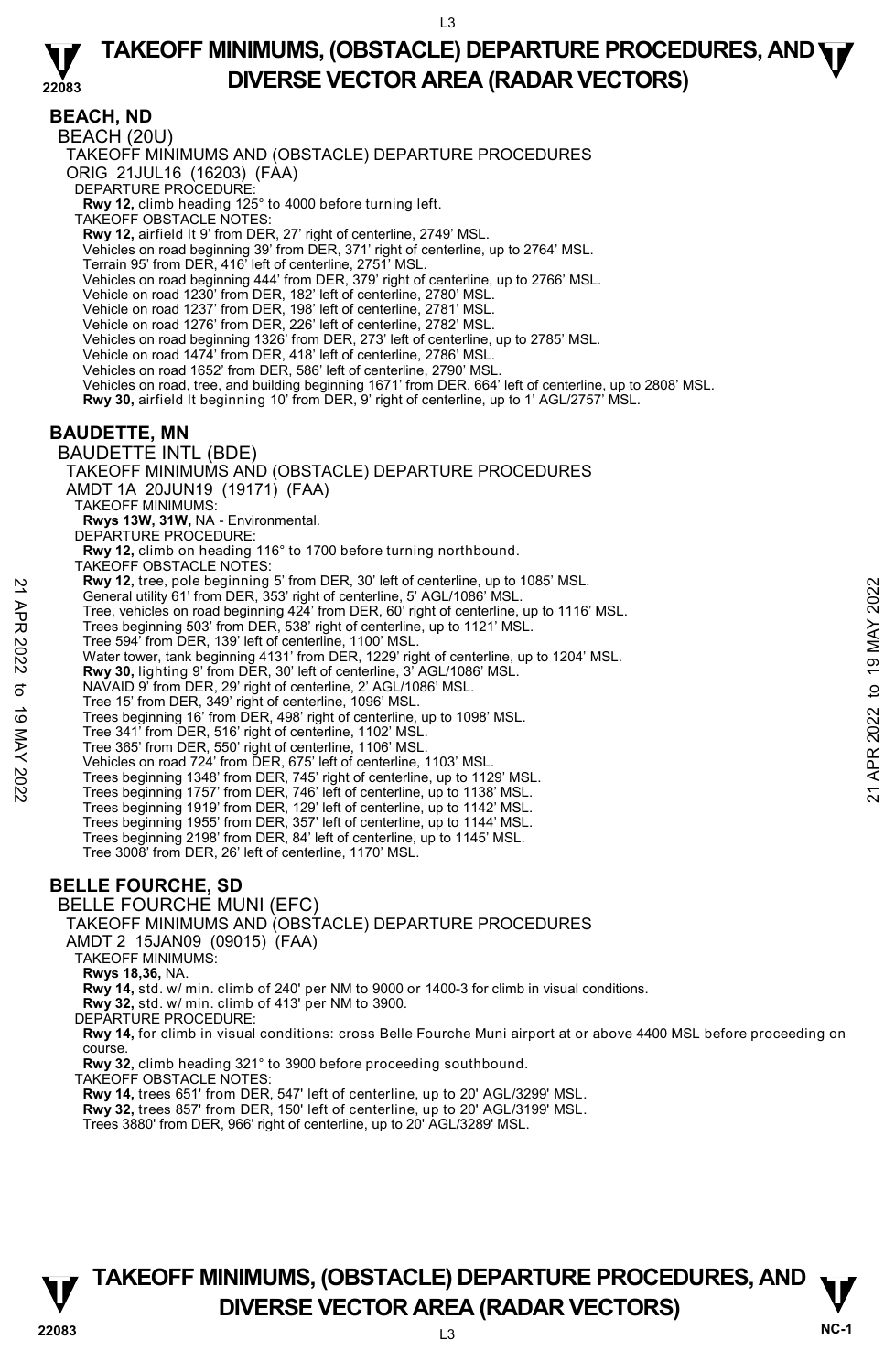### **BEMIDJI, MN**

BEMIDJI RGNL (BJI)

TAKEOFF MINIMUMS AND (OBSTACLE) DEPARTURE PROCEDURES

AMDT 3 31JUL08 (08213) (FAA)

TAKEOFF OBSTACLE NOTES:

**Rwy 7,** vegetation beginning 859' from DER, 544' right of centerline, up to 62' AGL/1442' MSL.

Vegetation beginning 1404' from DER, 683' left of centerline, up to 44' AGL/1424' MSL.

**Rwy 13,** vehicle on road, 541' from DER, 525' right of centerline, 15' AGL/1398' MSL.

**Rwy 25,** poles beginning 1337' from DER, 205' right of centerline up to 61' AGL/1445' MSL.

Trees beginning 1414' from DER, 254' left of centerline, up to 57' AGL/1441' MSL. Tree 1406' from DER, 233' right of centerline, 53' AGL/1437' MSL.

### **BENSON, MN**

BENSON MUNI (BBB)

TAKEOFF MINIMUMS AND (OBSTACLE) DEPARTURE PROCEDURES AMDT 1 07MAY09 (09127) (FAA)

TAKEOFF OBSTACLE NOTES:

**Rwy 14,** numerous trees beginning 838' from DER, 246' right of centerline, up to 33' AGL/1087' MSL.

Numerous trees beginning 1232' from DER, 64' left of centerline, up to 69' AGL/1108' MSL. Sign 206' from DER, 198' left of centerline, 19' AGL/1044' MSL.

Tower 4884' from DER, 274' right of centerline, 126' AGL/1161' MSL. **Rwy 32,** Tree 2380' from DER, 646' left of centerline, 68' AGL/1107' MSL.

Multiple fences beginning 13' from DER, 361' left of centerline, up to 8' AGL/1043' MSL.

## **BIGFORK, MN**

BIGFORK MUNI (FOZ) TAKEOFF MINIMUMS AND (OBSTACLE) DEPARTURE PROCEDURES AMDT 1 29MAR18 (18088) (FAA) DEPARTURE PROCEDURE: **Rwy 15,** climb on heading 149° to 1800 before turning right. TAKEOFF OBSTACLE NOTES: **Rwy 15,** sign 20' from DER, 115' left of centerline, 3' AGL/1348' MSL. Tree 29' from DER, 326' right of centerline, 1354' MSL. Trees beginning 63' from DER, 168' right of centerline, up to 1370' MSL. Traverse way 67' from DER, 432' left of centerline, 1363' MSL. Trees beginning 154' from DER, 393' left of centerline, up to 1378' MSL. Trees beginning 189' from DER, 348' right of centerline, up to 1371' MSL. Trees beginning 261' from DER, 413' left of centerline, up to 1379' MSL. Tree 274' from DER, 292' right of centerline, 1374' MSL. Tree 392' from DER, 556' left of centerline, 1387' MSL. Trees beginning 393' from DER, 344' right of centerline, up to 1375' MSL. Trees beginning 493' from DER, 177' right of centerline, up to 1396' MSL. Tree 513' from DER, 604' left of centerline, 1417' MSL. Trees beginning 556' from DER, 185' left of centerline, up to 1420' MSL. Trees beginning 580' from DER, 272' right of centerline, up to 1403' MSL. Tree 957' from DER, 679' right of centerline, 1407' MSL. Trees beginning 996' from DER, 123' right of centerline, up to 1414' MSL. Trees beginning 2109' from DER, 539' right of centerline, up to 1423' MSL. Trees beginning 2698' from DER, 448' right of centerline, up to 1434' MSL. Trees beginning 2800' from DER, 93' right of centerline, up to 1442' MSL. Trees beginning 3374' from DER, 519' right of centerline, up to 1444' MSL. **Rwy 33,** tree 56' from DER, 374' right of centerline, 1375' MSL.<br>Trees beginning 81' from DER, 257' left of centerline, up to 1378' MSL.<br>Trees beginning 82' from DER, 245' right of centerline, up to 1376' MSL. Trees beginning 178' from DER, 287' left of centerline, up to 1413' MSL.<br>Trees beginning 503' from DER, 300' right of centerline, up to 1431' MSL.<br>Trees beginning 543' from DER, 390' left of centerline, up to 1414' MSL. Trees beginning 720' from DER, 329' right of centerline, up to 1384' MSL. Trees beginning 757' from DER, 1' left of centerline, up to 1424' MSL. Trees beginning 1207' from DER, 73' right of centerline, up to 1396' MSL. Tree 1231' from DER, 63' right of centerline, 1399' MSL. Tree 1246' from DER, 142' right of centerline, 1401' MSL. Trees beginning 1249' from DER, 42' right of centerline, up to 1403' MSL. Tree 1354' from DER, 184' right of centerline, 1405' MSL. Tree 1378' from DER, 167' right of centerline, 1406' MSL. Trees beginning 1397' from DER, 149' right of centerline, up to 1410' MSL. Trees beginning 1609' from DER, 254' right of centerline, up to 1418' MSL. Trees beginning 1746' from DER, 1' right of centerline, up to 1426' MSL. Trees beginning 2435' from DER, 8' right of centerline, up to 1429' MSL. Trees beginning 2566' from DER, 7' right of centerline, up to 1430' MSL. Tree 2777' from DER, 596' left of centerline, 1425' MSL. 21 DEPARTUNE PROCEDURE:<br> **221 APR 202** TANCEDURES:<br> **232 APR 202** from DER, 115' left of centerline, 3' AGL/1348' MSL.<br> **232** Tree 29' from DER, 326' right of centerline, 1354' MSL.<br>
Tree 29' from DER, 326' right of cente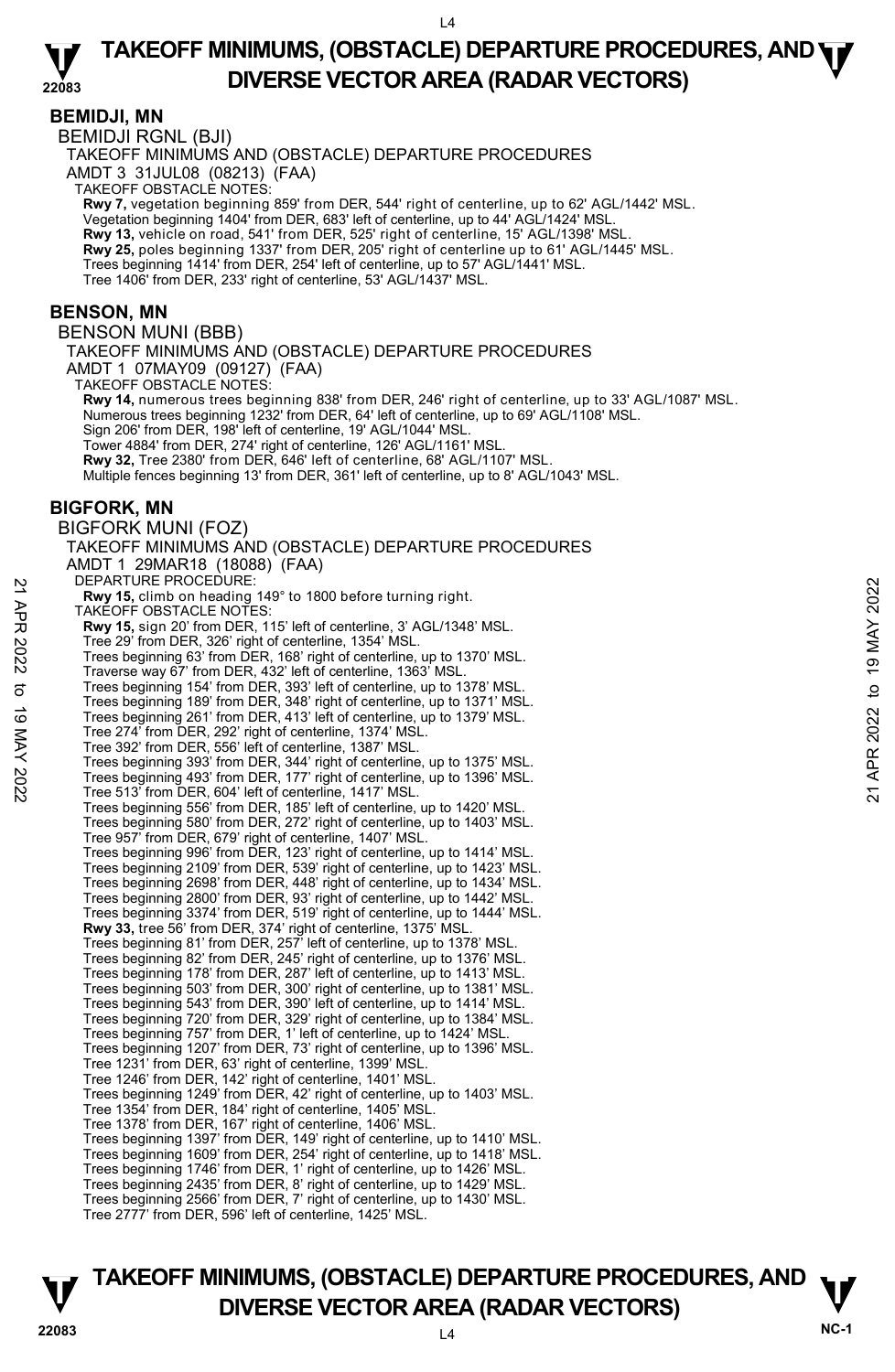## **BISMARCK, ND**

BISMARCK MUNI (BIS) TAKEOFF MINIMUMS AND (OBSTACLE) DEPARTURE PROCEDURES AMDT 8 10MAR11 (11069) (FAA) DEPARTURE PROCEDURE: **Rwy 13,** climb heading 131° to 2400 before turning right. **Rwy 21,** climb heading 212° to 3700 before turning left. **Rwy 31,** climb heading 311° to 2200 before turning right. TAKEOFF OBSTACLE NOTES: **Rwy 13,** trees and pole beginning 864' from DER, 721' left of centerline, up to 56' AGL/1696' MSL. **Rwy 31,** light pole 1424' from DER, 872' right of centerline, 43' AGL/1702' MSL. **BLUE EARTH, MN**  BLUE EARTH MUNI (SBU) TAKEOFF MINIMUMS AND (OBSTACLE) DEPARTURE PROCEDURES ORIG 31MAR16 (16091) (FAA) TAKEOFF MINIMUMS: **Rwy 3, 21,** NA-Environmental. TAKEOFF OBSTACLE NOTES: **Rwy 16,** poles beginning 1017' from DER, 586' left of centerline, up to 32' AGL/1142' MSL. **Rwy 34,** trees beginning 3407' from DER, 523' right of centerline, up to 100' AGL/1200' MSL. **BOTTINEAU, ND**  BOTTINEAU MUNI (D09) TAKEOFF MINIMUMS AND (OBSTACLE) DEPARTURE PROCEDURES AMDT 1 03JUN10 (10154) (FAA) TAKEOFF MINIMUMS: **Rwys 3, 21,** NA. DEPARTURE PROCEDURE: **Rwy 13,** climb heading 127° to 2200 before turning left. **Rwy 31,** climb heading 307° to 2600 before turning right. TAKEOFF OBSTACLE NOTES: **Rwy 31,** street light 116' from DER, 474' left of centerline, 16' AGL/1700' MSL. **BOWMAN, ND**  BOWMAN RGNL (BWW) TAKEOFF MINIMUMS AND (OBSTACLE) DEPARTURE PROCEDURES ORIG 31MAR16 (16091) (FAA) TAKEOFF OBSTACLE NOTES: **Rwy 13,** terrain beginning 171' from DER, 334' right of centerline, 3013' MSL. Terrain 4199' from DER, 1275' left of centerline, 3077' MSL. **Rwy 31,** terrain beginning 18' from DER, 182' left of centerline, 2958' MSL. Pole 2360' from DER, 395' right of centerline, 33' AGL/3005' MSL. 22 DEPARTURE PROCEDURE:<br>
22 Rwy 13, climb heading 307° to 2000 before turning left.<br>
22 Rwy 31, climb heading 307° to 2000 before turning right.<br>
22 Rwy 31, street light 116' from DER, 474' left of centerline, 16' AGL/170

## **BRAINERD, MN**

BRAINERD LAKES RGNL (BRD) TAKEOFF MINIMUMS AND (OBSTACLE) DEPARTURE PROCEDURES AMDT 6 15NOV12 (12320) (FAA) TAKEOFF OBSTACLE NOTES: **Rwy 16,** multiple trees beginning 1830' from DER, 749' left of centerline, up to 74' AGL/1314' MSL. **Rwy 23,** multiple trees beginning 1485' from DER, 91' left of centerline, up to 50' AGL/1299' MSL. Tree 2426' from DER, 184' right of centerline, 50' AGL/1297' MSL. **Rwy 34,** trees beginning 1635' from DER, left and right of centerline, up to 86' AGL/1312' MSL.

## **BRITTON, SD**

BRITTON MUNI (BTN)

TAKEOFF MINIMUMS AND (OBSTACLE) DEPARTURE PROCEDURES

AMDT 3 10JAN13 (13010) (FAA)

TAKEOFF MINIMUMS:

**Rwys 1, 19,** NA-Environmental.

TAKEOFF OBSTACLE NOTES:

**Rwy 13,** trees, poles and terrain beginning 382' from DER, 9' right of centerline, up to 81' AGL/1439' MSL. Trees, poles, vehicles on road and terrain beginning 1286' from DER, 17' left of centerline, up to 75' AGL/1449' MSL. **Rwy 31,** trees and vehicles on road beginning 578' from DER, 185' right of centerline, up to 66' AGL/ 1375' MSL. Tree and vehicles on road beginning 234' from DER, 413' left of centerline, up to 61' AGL/1370' MSL.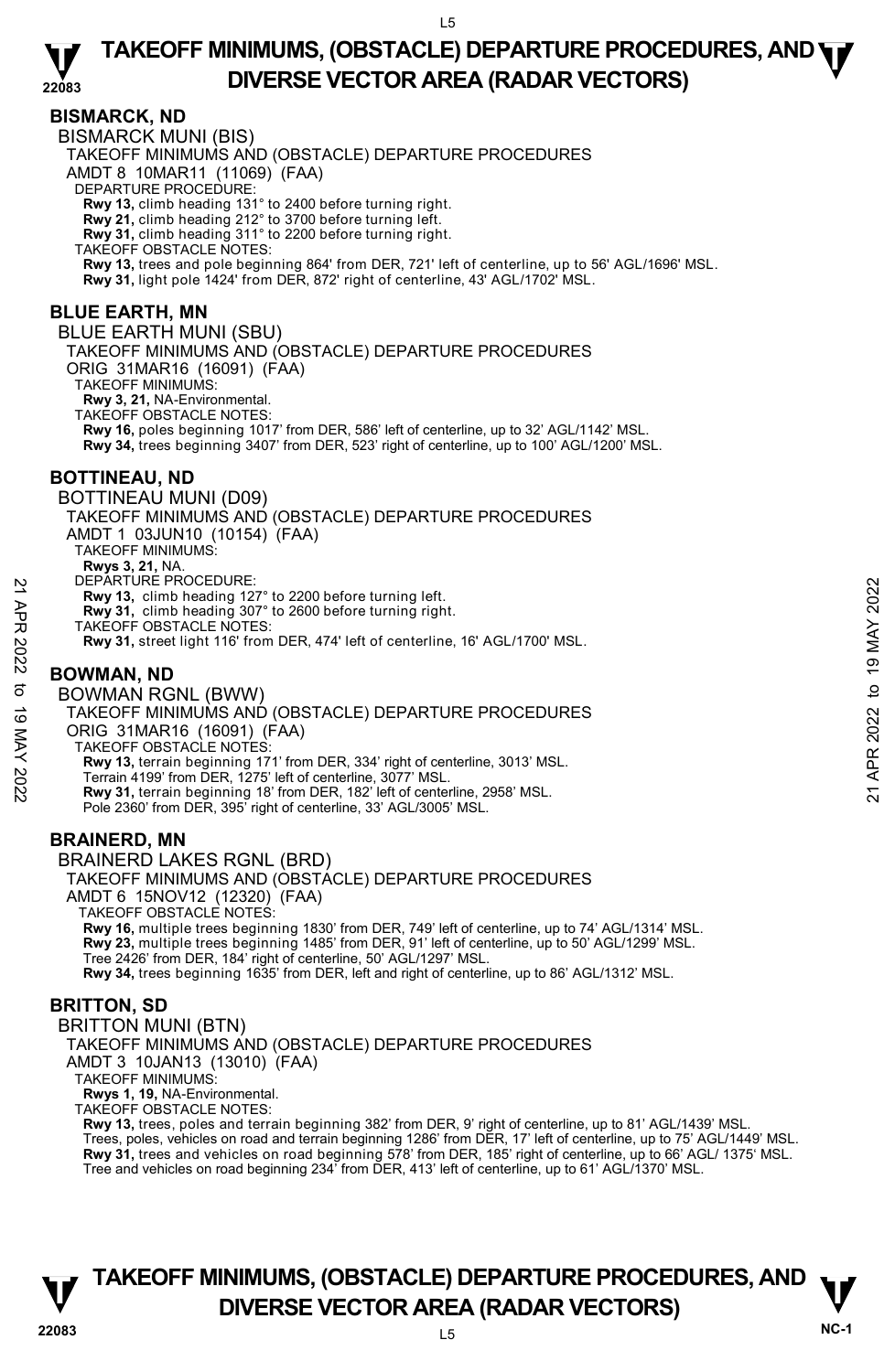## **BROOKINGS, SD**

BROOKINGS RGNL (BKX)

TAKEOFF MINIMUMS AND (OBSTACLE) DEPARTURE PROCEDURES

AMDT 2 25JUN15 (15176) (FAA)

TAKEOFF OBSTACLE NOTES:

**Rwy 12,** building 1297' from DER, 734' right of centerline, 38' AGL/1681' MSL.<br>**Rwy 17,** trees beginning 1219' from DER, 562' left of centerline, up to 82' AGL/1733' MSL.

Trees beginning 2097' from DER, 252' left of centerline, up to 82' AGL/1728' MSL.

**Rwy 35,** trees beginning 481' from DER, 407' right of centerline, up to 45' AGL/1641' MSL. Railroad beginning 514' from DER, crossing centerline from right to left, 23' AGL/1626' MSL.<br>Trees 701' from DER, 216' left of centerline, 35' AGL/1631' MSL.

## **BUFFALO, MN**

BUFFALO MUNI (CFE)

TAKEOFF MINIMUMS AND (OBSTACLE) DEPARTURE PROCEDURES ORIG 13JAN11 (11013) (FAA)

TAKEOFF MINIMUMS:

**Rwy 18,** 300-1½ or std. w/min climb of 403' per NM to 1200.

TAKEOFF OBSTACLE NOTES:

**Rwy 18,** building 613' from DER, 608' right of centerline, up to 25' AGL/984' MSL. Vehicle on road 710' from DER, 641' right of centerline, up to 17' AGL/986' MSL Trees beginning 1000' from DER, 615' left of centerline, up to 100' AGL/1059' MSL **Rwy 36,** building 361' from DER, 262' left of centerline, up to 25' AGL/994' MSL. Vehicle on road 845' from DER, 701' left of centerline, up to 15' AGL/994' MSL. Trees beginning 1506' from DER, 350' right of centerline, up to 100' AGL/1089' MSL. Trees beginning 1508' from DER, 129' left of centerline, up to 100' AGL/1109' MSL.

## **CALEDONIA, MN**

### HOUSTON COUNTY (CHU) TAKEOFF MINIMUMS AND (OBSTACLE) DEPARTURE PROCEDURES ORIG 07OCT21 (21280) (FAA) TAKEOFF MINIMUMS: **Rwy 31,** 300-1⅜ or std. w/min. climb of 250' per NM to 1500. TAKEOFF OBSTACLE NOTES: **Rwy 13,** tractor, 310' from DER, crossing extended runway centerline, 15' AGL/1190' MSL.<br>Poles beginning 676' from DER, 209' right of centerline, up to 80' AGL/1240' MSL. Poles beginning 1072' from DER, 6' left of centerline, up to 80' AGL/1240' MSL. **Rwy 31,** bldg 70' from DER, 290' left of centerline, 55' AGL/1230' MSL. Trees, poles beginning 258' from DER, 220' left of centerline, up to 100' AGL/1279' MSL. Tractor 414' from DER, crossing extended runway centerline, 15' AGL/1190' MSL. Poles beginning 474' from DER, 252' right of centerline, up to 80' AGL/1235' MSL. Trees beginning 1846' from DER, 500' right of centerline, up to 100' AGL/1279' MSL.<br>Tree 5785' from DER, 1638' left of centerline, 100' AGL/1340' MSL. Tree 1 NM from DER, 2102' left of centerline, 100' AGL/1379' MSL. 21<br>
TAKEOFF MINIMUMS AND (OBSTACLE) DEPARTURE PROCEDURES<br>
ORIG 07OCT21 (21280) (FAA)<br>
TAKEOFF MINIMUMS:<br>
Navy 31, 300-1<sup>3</sup>6 or std. w/min. climb of 250' per NM to 1500.<br>
TAKEOFF OBSTACLE NOTES:<br>
Ray 13, 300-1<sup>3</sup>6 or std.

## **CAMBRIDGE, MN**

CAMBRIDGE MUNI (CBG) TAKEOFF MINIMUMS AND (OBSTACLE) DEPARTURE PROCEDURES ORIG 05APR12 (12096) (FAA) TAKEOFF OBSTACLE NOTES: **Rwy 16,** navaid 38' from DER, 78' left of centerline, 2' AGL/941' MSL. Poles beginning 1203' from DER, 140' left of centerline, up to 66' AGL/1007' MSL. Navaid 40' from DER 81' right of centerline, 2' AGL/941' MSL. Trees beginning 198' from DER, 8' left and right of centerline, up to 100' AGL/1011' MSL. Fence post 176' from DER, 403' right of centerline, 8' AGL/947' MSL. Vehicles on road 191' from DER, 431' right of centerline, 15' AGL/954' MSL. **Rwy 34,** terrain beginning 167' from DER, 374' left of centerline, up to 951' MSL. Fence post 178' from DER, 481' left of centerline, 14' AGL/959' MSL. Fence 615' from DER, 329' left of centerline, 13' AGL/958' MSL. Vehicles on road 12' from DER, 492' left and right of centerline, 15' AGL/969' MSL.

Trees beginning 498' from DER, 12' left and right of centerline, up to 100' AGL/1 020' MSL.

Building 427' from DER,538' right of centerline, 24' AGL/969' MSL.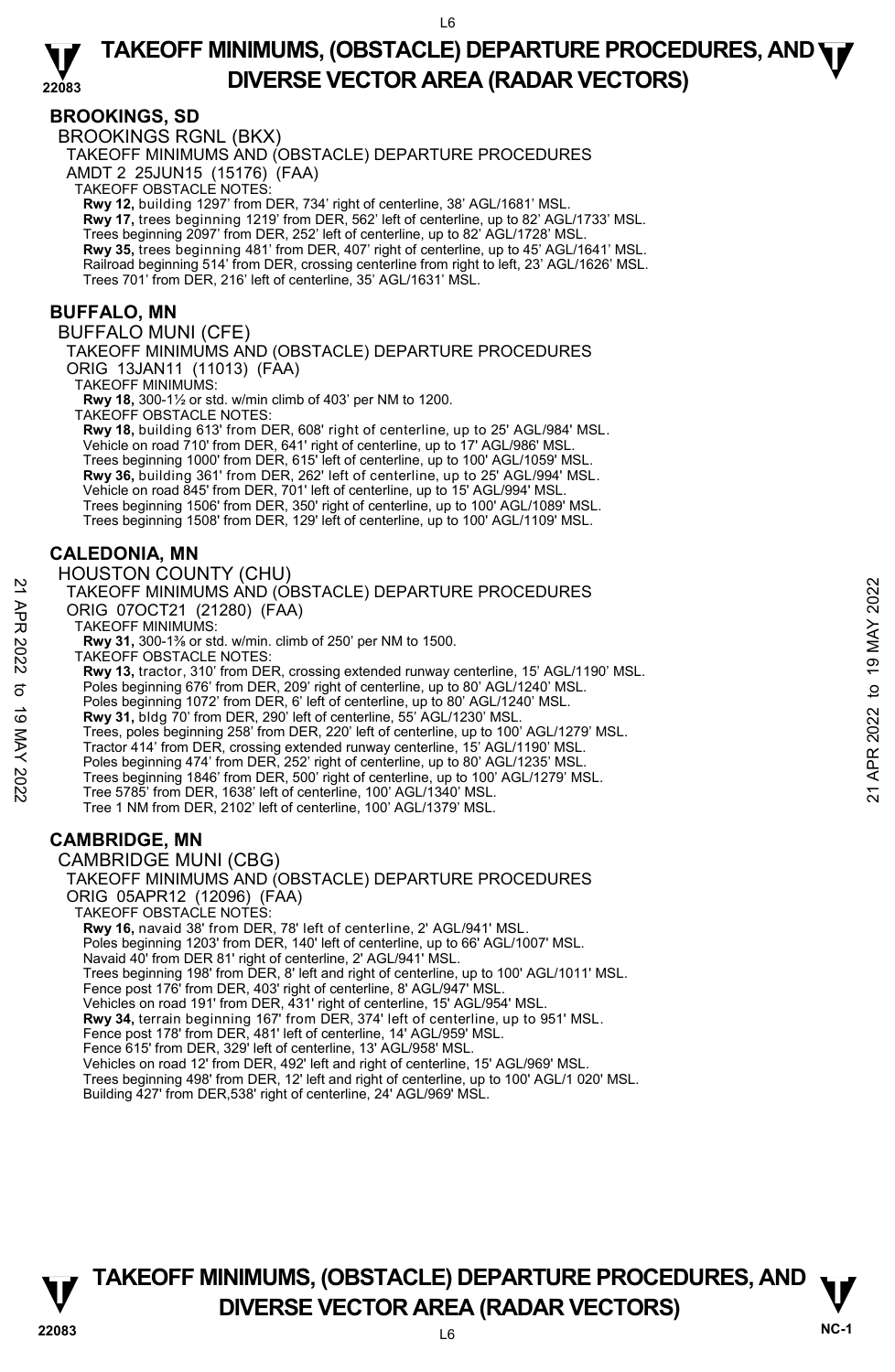## **CANBY, MN**

MYERS FLD (CNB)

TAKEOFF MINIMUMS AND (OBSTACLE) DEPARTURE PROCEDURES

AMDT 1 29JUL10 (21280) (FAA)

TAKEOFF OBSTACLE NOTES:

**Rwy 12,** numerous poles beginning 40' from DER, 421' left and right of centerline, up to 36' AGL/1216' MSL.<br>Truck on roads beginning 134' from DER, 37' left and right of centerline, up to 22' AGL/1202' MSL.

Tree 3' from DER, 159' right of centerline, 7' AGL/1187' MSL.

**Rwy 30,** numerous trees beginning 726' from DER, 176' left of centerline, up to 70' AGL/1278' MSL. Tree 1338' from DER, 716' right of centerline, 68' AGL/1268' MSL.

**CANDO, ND** 

CANDO MUNI (9D7)

TAKEOFF MINIMUMS AND (OBSTACLE) DEPARTURE PROCEDURES ORIG 20AUG15 (15232) (FAA)

TAKEOFF OBSTACLE NOTES:

**Rwy 16,** vehicles on road 443' from DER, 524' left of centerline, 15' AGL/1495' MSL.

Lt support structure 10' from DER, 10' right of centerline, 3' AGL/1484' MSL.

**Rwy 34,** poles beginning 382' from DER, 465' right of centerline, up to 32' AGL/1513' MSL.<br>Building 277' from DER, 574' right of centerline, 22' AGL/1503' MSL.<br>Vehicles on road beginning 596' from DER, 25' right of center

Vehicles on road beginning 754' from DER, 16' left of centerline, 15' AGL/1504' MSL. Lt support structure 10' from DER, 9' right of centerline, 3' AGL/1483' MSL.

Tank 344' from DER,470' right of centerline, 9' AGL/1490' MSL.

## **CARRINGTON, ND**

CARRINGTON MUNI (46D)

TAKEOFF MINIMUMS AND (OBSTACLE) DEPARTURE PROCEDURES

ORIG 27JUN13 (13178) (FAA) TAKEOFF OBSTACLE NOTES:

**Rwy 13,** trees beginning 2097' from DER, 314' left of centerline, up to 100' AGL/1676' MSL.

**Rwy 31,** terrain 60' from DER, 481' left of centerline, 1614' MSL.

Trees beginning 603' from DER, 341' left of centerline, up to 100' AGL/1709' MSL.

## **CASSELTON, ND**

CASSELTON ROBERT MILLER RGNL (5N8) TAKEOFF MINIMUMS AND (OBSTACLE) DEPARTURE PROCEDURES ORIG 20DEC07 (07354) (FAA) TAKEOFF MINIMUMS: **Rwy 31,** 400-2½ or std. w/min. climb of 212' per NM to 1400 or alternatively, with std. takeoff minimums and a normal 200'/ NM climb gradient, takeoff must occur no later than 1700' prior to DER. TAKEOFF OBSTACLE NOTES: **Rwy 13,** railroad 30' from DER, 505' right of centerline, 23' AGL/945' MSL. Vehicle on road 449' from DER, 300' left of centerline, 15' AGL/949' MSL.<br>**Rwy 31,** trees 2251' from DER, 456' left of centerline, up to 100' AGL/1052' MSL. TAKEOFF OBSTACLE NOTES:<br>
TAKEOFF OBSTACLE NOTES:<br> **21 TAKEOFF OBSTACLE NOTES:**<br> **22 Rwy 31,** terrain 60' from DER, 481' left of centerline, 1614' MSL.<br>
Trees beginning 603' from DER, 481' left of centerline, 1614' MSL.<br>
Tr

## **CAVALIER, ND**

CAVALIER MUNI (2C8) TAKEOFF MINIMUMS AND (OBSTACLE) DEPARTURE PROCEDURES AMDT 1 20SEP12 (12264) (FAA) TAKEOFF OBSTACLE NOTES: **Rwy 16,** trees beginning 83' from DER, 454' left of centerline, up to 77' AGL/963' MSL. Trees beginning 751 ' from DER, 615' right of centerline, up to 77' AGL/963' MSL.<br>Power pole 1233' from DER, 544' right of centerline, 38' AGL/927' MSL.<br>Power poles beginning 1445' from DER, 330' left of centerline, up to Bean elevator 1603' from DER, 450' left of centerline, 83' AGL/1003' MSL. Tank 1736' from DER, 434' left of centerline, 83' AGL/969' MSL.<br>**Rwy 34,** trees beginning 1053' from DER, 623' left of centerline, up to 65' AGL/959' MSL. Trees beginning 2005' from DER, 393' right of centerline, up to 65' AGL/954' MSL.

## **CHAMBERLAIN, SD**

CHAMBERLAIN MUNI (9V9)

TAKEOFF MINIMUMS AND (OBSTACLE) DEPARTURE PROCEDURES AMDT 1 13DEC12 (12348) (FAA) TAKEOFF MINIMUMS:

**Rwys 18,36,** NA-Environmental.

TAKEOFF OBSTACLE NOTES:

**Rwy 13,** trees left and right of centerline beginning 100' from DER, up to 47' AGL/1725' MSL. Pole 1116' from DER, 712' left of centerline, 32' AGL/1710' MSL. **CON'T**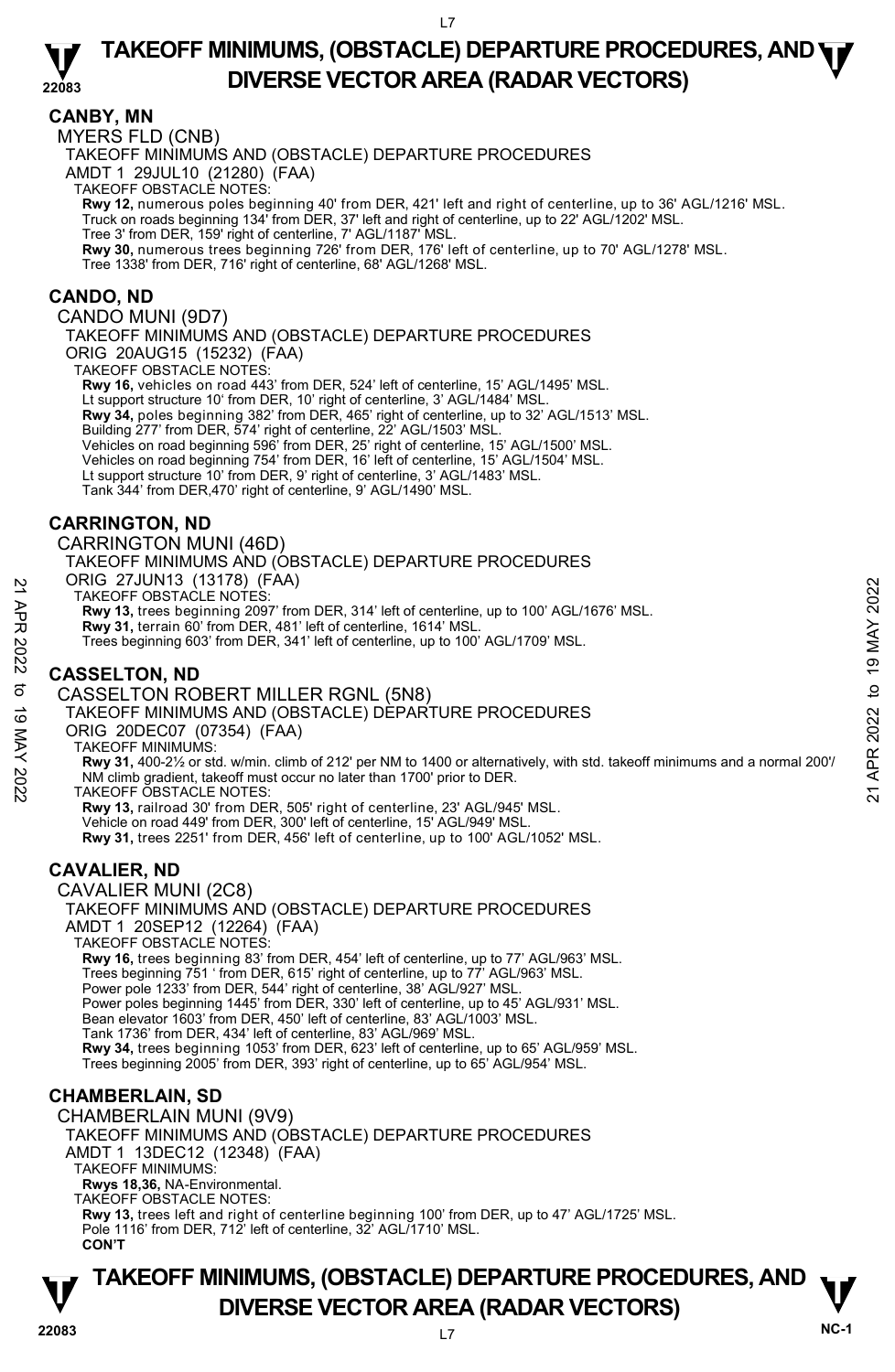|                                 | <b>CHAMBERLAIN, SD (CON'T)</b><br>CHAMBERLAIN MUNI (9V9) (CON'T)<br>Rwy 31, rising terrain 91' from DER, 290' right of centerline, 1702' MSL.<br>Vehicle on road 1072' from DER, from 553' to 781' right of centerline, 15' AGL/1728' MSL.<br>Trees left and right of centerline beginning 1359' from DER, up to 71' AGL/1767' MSL.<br>Pole 1201' from DER, 701' right of centerline, 45' AGL/1741' MSL.                                                                                                                                                                                                                                                                                                                                                                                                                                                                                                                                                                                                                                                                                                                                                                                                                                                                                                                                                                                                                                                                                                                                                                                                                                               |                                                     |
|---------------------------------|--------------------------------------------------------------------------------------------------------------------------------------------------------------------------------------------------------------------------------------------------------------------------------------------------------------------------------------------------------------------------------------------------------------------------------------------------------------------------------------------------------------------------------------------------------------------------------------------------------------------------------------------------------------------------------------------------------------------------------------------------------------------------------------------------------------------------------------------------------------------------------------------------------------------------------------------------------------------------------------------------------------------------------------------------------------------------------------------------------------------------------------------------------------------------------------------------------------------------------------------------------------------------------------------------------------------------------------------------------------------------------------------------------------------------------------------------------------------------------------------------------------------------------------------------------------------------------------------------------------------------------------------------------|-----------------------------------------------------|
|                                 | CLARK, SD<br>CLARK COUNTY (8D7)<br>TAKEOFF MINIMUMS AND (OBSTACLE) DEPARTURE PROCEDURES<br>ORIG 17AUG17 (17229) (FAA)<br><b>TAKEOFF MINIMUMS:</b><br>Rwys 3, 21, NA-Environmental.<br>Rwy 31, std. w/min climb of 207' per NM to 2500 or 1800-3 for VCOA or alternatively, with std. takeoff minimums and a<br>normal 200' per NM climb gradient, takeoff must occur no later than 1600' prior to DER.<br>DEPARTURE PROCEDURES:<br>Rwy 13, climb on heading 131° to 2900 before turning northeast.<br><b>Rwy 31, climb on heading 311° to 2600 before proceeding on course.</b><br>VCOA:<br>Rwy 31, obtain ATC approval for VCOA when requesting IFR clearance. Climb in visual conditions to cross Clark<br>County airport at or above 3400 before proceeding on course.<br>TAKEOFF OBSTACLE NOTES:<br>Rwy 13, fence 4' from DER, 346' right of centerline, 1791' MSL.<br>Tree 63' from DER, 475' right of centerline, 1796' MSL.<br>Tree 83' from DER, 262' left of centerline, 1797' MSL.<br>Tree 130' from DER, 425' left of centerline, 1800' MSL.<br>Tree 277' from DER, 522' left of centerline, 1807' MSL.<br>Tree 2500' from DER, 1100' left of centerline, 1898' MSL.<br>Trees and pole beginning 2675' from DER, 320' left of centerline, up to 1908' MSL.<br>Rwy 31, tree 268' from DER, 560' left of centerline, 1817' MSL.<br>Vehicle on road beginning 416' from DER, 155' left of centerline, up to 1812' MSL.<br>Tree 1407' from DER, 676' right of centerline, 1842' MSL.                                                                                                                                                            | 2022                                                |
| 21 APR 2022<br>ರ<br>19 MAY 2022 | <b>CLOQUET, MN</b><br>CLOQUET CARLTON COUNTY (COQ)<br>TAKEOFF MINIMUMS AND (OBSTACLE) DEPARTURE PROCEDURES<br>AMDT 3 10SEP20 (20254) (FAA)<br>TAKEOFF OBSTACLE NOTES:<br>Rwy 7, trees beginning abeam DER, 264' left of centerline, up to 100' AGL/1369' MSL.<br>Trees beginning 897' from DER, 358' right of centerline, up to 100' AGL/1349' MSL.<br>Vehicles on road beginning abeam, 431' right of centerline, 15' AGL/1274' MSL.<br>Rwy 18, electrical system 30' from DER, 109' left of centerline, 14' AGL/1273' MSL.<br>Trees beginning 68' from DER, 371' right of centerline, up to 1302' MSL.<br>Trees beginning 325' from DER, 511' right of centerline, up to 1340' MSL.<br>Rwy 25, trees beginning 152' from DER, 446' right of centerline, up to 1310' MSL.<br>Tree 541' from DER, 365' left of centerline, 1313' MSL.<br>Trees beginning 826' from DER, 479' right of centerline, up to 1323' MSL.<br>Trees beginning 1190' from DER, 505' right of centerline, up to 1362' MSL.<br>Trees beginning 1624' from DER, 461' left of centerline, up to 1359' MSL.<br>Trees beginning 1845' from DER, 741' left of centerline, up to 1365' MSL.<br>Tree 2003' from DER, 539' left of centerline, 1378' MSL.<br>Trees beginning 2127' from DER, 476' left of centerline, up to 1388' MSL.<br>Rwy 36, tree 40' from DER, 433' left of centerline, 1318' MSL.<br>Trees beginning 2267' from DER, 9' left of centerline, up to 1337' MSL.<br>Tree 2677' from DER, 10' right of centerline, 1346' MSL.<br>Tree 2765' from DER, 103' right of centerline, 1360' MSL.<br>Trees beginning 2767' from DER, 10' right of centerline, up to 1366' MSL. | <b>19 MAY</b><br>$\mathbf{a}$<br>2022<br>APR:<br>21 |
|                                 | COOK, MN<br>COOK MUNI (CQM)<br>TAKEOFF MINIMUMS AND (OBSTACLE) DEPARTURE PROCEDURES<br>AMDT 1 09FEB12 (12040) (FAA)<br><b>TAKEOFF OBSTACLE NOTES:</b>                                                                                                                                                                                                                                                                                                                                                                                                                                                                                                                                                                                                                                                                                                                                                                                                                                                                                                                                                                                                                                                                                                                                                                                                                                                                                                                                                                                                                                                                                                  |                                                     |

**Rwy 13,** trees and terrain beginning 17' from DER, left and right of centerline, up to 60' AGL/1379' MSL.

Buildings beginning 326' from DER, 561' left of centerline, up to 20' AGL/1349' MSL.<br>**Rwy 31,** trees beginning 134' from DER, 376' left and right of centerline, up to 60' AGL/1389' MSL.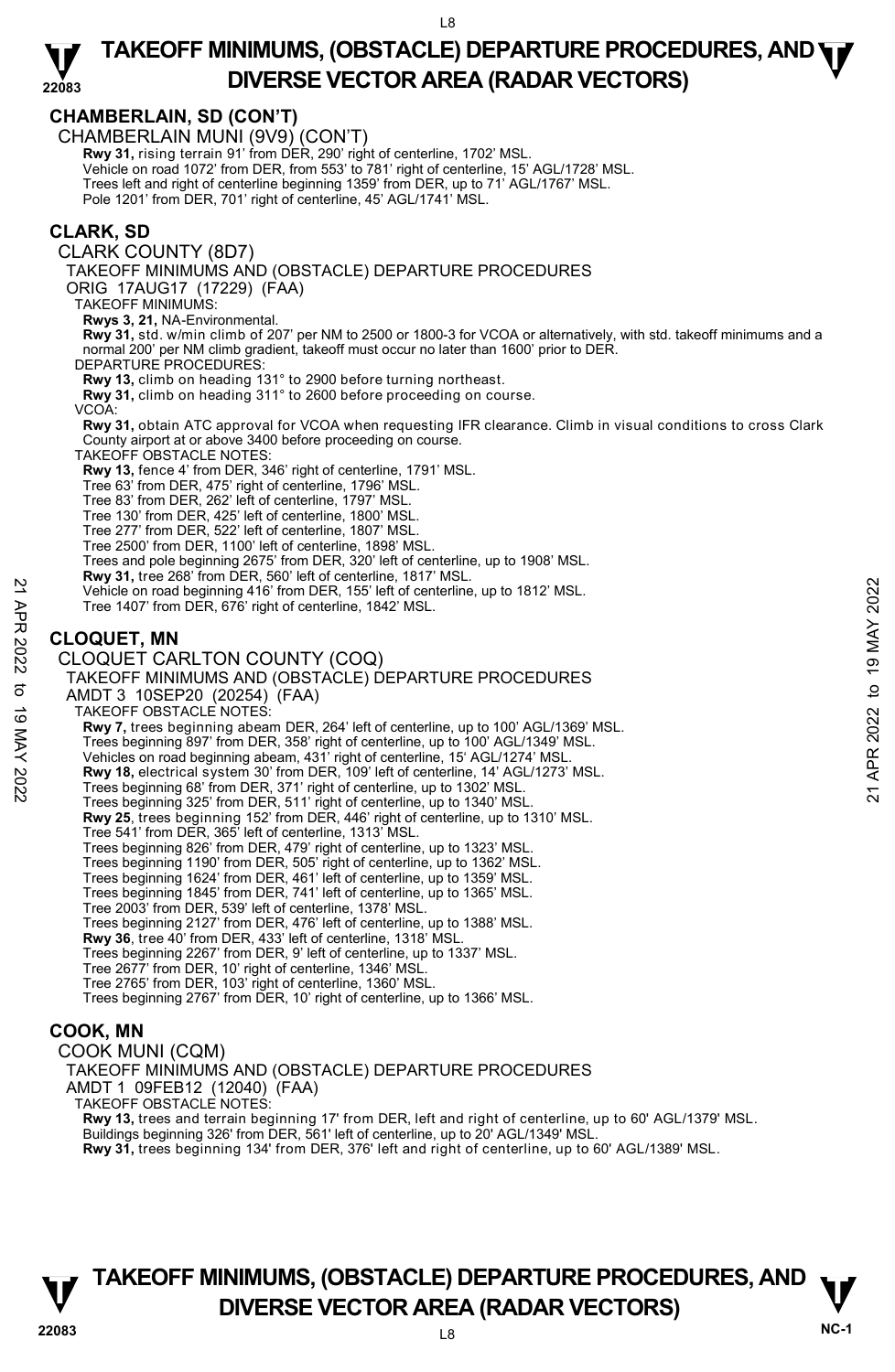## **COOPERSTOWN, ND**

COOPERSTOWN MUNI (S32)

TAKEOFF MINIMUMS AND (OBSTACLE) DEPARTURE PROCEDURES

ORIG 18NOV10 (10322) (FAA)

TAKEOFF OBSTACLE NOTES:

**Rwy 13,** power lines 4085' from DER, 1585' right to 1588' left of centerline, up to 80' AGL/1526' MSL. **Rwy 31,** building12' from DER, 369' left of centerline, 14' AGL/1443' MSL.

Vehicles 312' from DER, 550' left of centerline, 15' AGL/1444' MSL.

Vehicles 353' from DER, 585' right of centerline, 15' AGL/1434' MSL.

### **CROOKSTON, MN**

CROOKSTON MUNI/KIRKWOOD FLD (CKN) TAKEOFF MINIMUMS AND (OBSTACLE) DEPARTURE PROCEDURES AMDT 2 25OCT07 (21336) (FAA) TAKEOFF MINIMUMS: **Rwys 6, 17, 24, 35,** NA-Turf runways. TAKEOFF OBSTACLE NOTES: **Rwy 13,** tree 1998' from DER, 587' left of centerline, 94' AGL/970' MSL. Pole 1127' from DER, 662' left of centerline, 46' AGL/926' MSL. **CROSBY, ND**  CROSBY MUNI (D50) TAKEOFF MINIMUMS AND (OBSTACLE) DEPARTURE PROCEDURES ORIG 03JUN10 (10154) (FAA) TAKEOFF MINIMUMS: **Rwys 3, 21,** NA-Environmental. TAKEOFF OBSTACLE NOTES: **Rwy 12,** hangars and poles beginning 133' from DER, 263' right of centerline, up to 35' AGL/1983' MSL.<br>Vehicle on road 800' from DER, 200' right of centerline, 22' AGL/1967' MSL. **Rwy 30,** power line, 2100' from DER, on centerline, 60' AGL/2011' MSL. **DETROIT LAKES, MN**  DETROIT LAKES/WETHING FLD (DTL) TAKEOFF MINIMUMS AND (OBSTACLE) DEPARTURE PROCEDURES AMDT 1 25FEB21 (21336) (FAA) TAKEOFF MINIMUMS: **Rwys 18, 36,** NA-Environmental. DEPARTURE PROCEDURE: **Rwy 14,** climb on heading 138° to 1900 before proceeding on course. TAKEOFF OBSTACLE NOTES: **Rwy 14,** lighting 5' from DER, 112' left of centerline, 3' AGL/1363' MSL.<br>Lighting 6' from DER, 113' right of centerline, 3' AGL/1364' MSL. Tree 28' from DER, 377' right of centerline, 1366' MSL. Tree, pole, beginning 50' from DER, 3' right of centerline, up to 62' AGL/1428' MSL. Vehicle on road 195' from DER, 509' left of centerline, 1377' MSL. Vehicle on road, beginning 397' from DER, 498' left of centerline, up to 1378' MSL. Trees, beginning 964' from DER, 449' left of centerline, up to 1392' MSL. Tree 1216' from DER, 175' left of centerline, 1399' MSL. Trees, beginning 1440' from DER, 194' left of centerline, up to 1420' MSL. **Rwy 32,** vehicle on road, lighting beginning 1' from DER, 112' left of centerline, up to 1415' MSL. Lighting 5' from DER, 112' right of centerline, 3' AGL/1399' MSL. Vehicle on road beginning 18' from DER, 215' right of centerline, up to 1407' MSL. Building 378' from DER, 514' left of centerline, 27' AGL/1417' MSL. Pole, building beginning 390' from DER, 317' left of centerline, up to 29' AGL/1420' MSL. Tree 1166' from DER, 797' left of centerline, 53' AGL/1427' MSL. Price on road 800' from DER, 200' right of centerline, 22' AGL/1967' MSL.<br>
22<br> **DETROIT LAKES, MN**<br>
DETROIT LAKES/WETHING FLD (DTL)<br>
22<br>
TAKEOFF MINIMUMS AND (OBSTACLE) DEPARTURE PROCEDURES<br>
AMDT 1 25FEB21 (21336) (FAA)<br>

## **DEVILS LAKE, ND**

DEVILS LAKE RGNL (DVL) TAKEOFF MINIMUMS AND (OBSTACLE) DEPARTURE PROCEDURES AMDT 2 12DEC13 (13346) (FAA) DEPARTURE PROCEDURE: **Rwy 3,** Climb heading 038° to 1900 before turning left. TAKEOFF OBSTACLE NOTES: **Rwy 3**, tree 1523' from DER, 136' right of centerline, 49' AGL/1489' MSL. Tree 1531' from DER, 319' left of centerline, 50' AGL/1490' MSL. Trees beginning 3105' from DER, 544' right of centerline, 71' AGL/1522' MSL. **Rwy 13**, tree 1144' from DER, 716' right of centerline, 37' AGL/1482' MSL. Pole 1601' from DER, 609' right of centerline, 39' AGL/1484' MSL. **CON'T**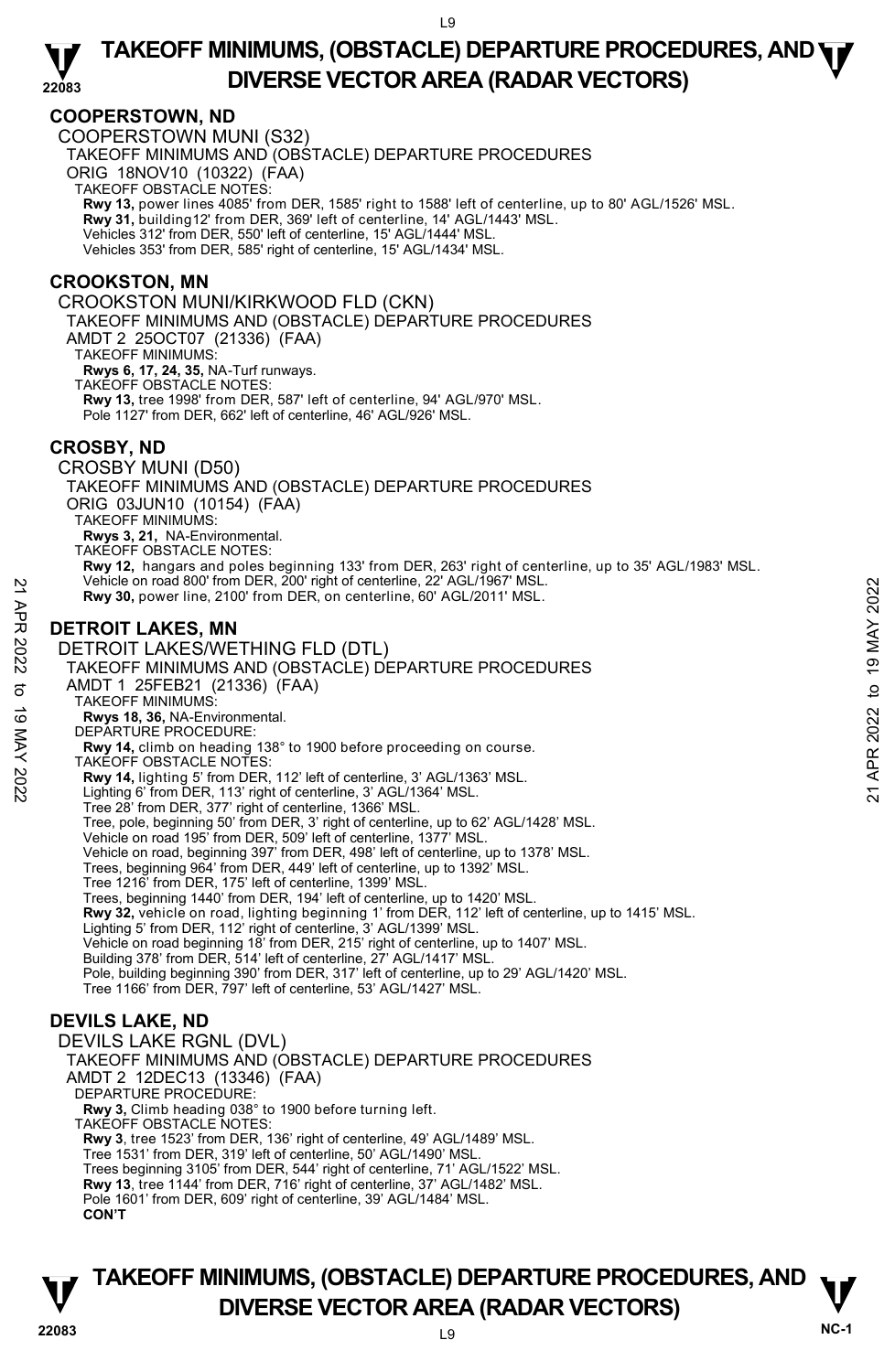### **22083 TAKEOFF MINIMUMS, (OBSTACLE) DEPARTURE PROCEDURES, AND <b>WE**<br>DIVERSE VECTOR AREA (BADAR VECTORS) **DIVERSE VECTOR AREA (RADAR VECTORS)**

## **DEVILS LAKE, ND (CON'T)**

DEVILS LAKE RGNL (DVL) (CON'T)

**Rwy 21,** vehicle on road beginning 335' from DER, 404' right of centerline, up to 15' AGL/1477' MSL.<br>Antenna on pole 552' from DER, 595' left of centerline, 61' AGL/1506' MSL. Trees beginning 613' from DER, 355' left of centerline, up to 47' AGL/1492' MSL. Vehicles on road beginning 674' from DER, left and right of centerline, up to 15' AGL/1483' MSL. Transmission tower 3566' from DER, 441' left of centerline, 123' AGL/1549' MSL.

## **DICKINSON, ND**

DICKINSON/THEODORE ROOSEVELT RGNL (DIK) TAKEOFF MINIMUMS AND (OBSTACLE) DEPARTURE PROCEDURES AMDT 2A 25FEB21 (22027) (FAA) DEPARTURE PROCEDURE: **Rwy 25,** climb on heading 250° to 3500 before turning left. TAKEOFF OBSTACLE NOTES:  **Rwy 7,** lighting beginning 9' from DER, 26' left and right of centerline, up to 3' AGL/2594' MSL. Lighting beginning 128' from DER, 113' left of centerline, up to 4' AGL/2596' MSL. Vehicle on road beginning 822' from DER, left and right of centerline, up to 2620' MSL. **Rwy 15,** terrain beginning 14' from DER, 192' right of centerline, up to 2585' MSL.<br>Terrain 86' from DER, 299' right of centerline, 2586' MSL. Terrain 107' from DER, 296' left of centerline, 2584' MSL. Terrain 130' from DER, 474' left of centerline, 2585' MSL. Terrain beginning 187' from DER, 218' right of centerline, up to 2587' MSL.  **Rwy 25,** lighting 10' from DER, 94' right of centerline, 3' AGL/2572' MSL. Lighting 40' from DER, 113' left and right of centerline, 4' AGL/2574' MSL. Fence 193' from DER, 349' left of centerline, 10' AGL/2581' MSL. Terrain beginning 642' from DER, 566' left of centerline, up to 2595' MSL. Fence 922' from DER, 349' left of centerline, 11' AGL/2603' MSL. **Rwy 33,** vehicle on road beginning 3' from DER, 69' right of centerline, up to 2583' MSL.

## **DODGE CENTER, MN**

DODGE CENTER (TOB) TAKEOFF MINIMUMS AND (OBSTACLE) DEPARTURE PROCEDURES ORIG 15JAN09 (09015) (FAA) TAKEOFF MINIMUMS: **Rwy 22,** NA-Environmental. TAKEOFF OBSTACLE NOTES: **Rwy 16,** trees 3945' from DER, 1542' left of centerline, 100' AGL/1409' MSL. **DULUTH, MN**  DULUTH INTL (DLH) TAKEOFF MINIMUMS AND (OBSTACLE) DEPARTURE PROCEDURES AMDT 1 10OCT19 (19283) (FAA) TAKEOFF OBSTACLE NOTES: **Rwy 3,** tree 5' from DER, 306' right of centerline, 12' AGL/1424' MSL. Trees, terrain beginning 11' from DER, 300' right of centerline, up to 1442' MSL. Tree 234' from DER, 542' right of centerline, 1464' MSL. Tree 612' from DER, 26 ' left of centerline, 1432' MSL. Trees beginning 655' from DER, 441' right of centerline, up to 1471' MSL. Tree 1217' from DER, 789' left of centerline, 1449' MSL. Trees beginning 1469' from DER, 596' left of centerline, up to 54' AGL/1468' MSL. Trees beginning 1501' from DER, 519' right of centerline, up to 1478' MSL. Tree 1600' from DER, 704' right of centerline, 1481' MSL. Trees beginning 1673' from DER, 225' right of centerline, up to 1484' MSL. Trees beginning 1892' from DER, 622' left of centerline, up to 59' AGL/1476' MSL. Trees beginning 2112' from DER, 598' left of centerline, up to 60' AGL/1479' MSL. Trees beginning 2171' from DER, 532' left of centerline, up to 64' AGL/1482' MSL. **Rwy 21,** sign 30' from DER, 399' right of centerline, 3' AGL/1416' MSL.<br>Vehicles on road 178' from DER, 412' right of centerline, 1426' MSL. Vehicles on road 359' from DER, 423' right of centerline, 1429' MSL. Tree 471' from DER, 563' left of centerline, 37' AGL/1440' MSL. 22 **DODGE CENTER, MN**<br>
22 DODGE CENTER (TOB)<br>
TAKEOFF MINIMUMS AND (OBSTACLE) DEPARTURE PROCEDURES<br>
22 ORIG 15JAN09 (09015) (FAA)<br>
TAKEOFF MINIMUMS:<br>
TAKEOFF OBSTACLE NOTES:<br>
22 TAKEOFF OBSTACLE NOTES:<br>
22 TAKEOFF OBSTACL

Tree, vehicles on road, poles, transmission line beginning 576' from DER, 423' right of centerline, up to 1457' MSL.<br>Trees beginning 1183' from DER, 778' left of centerline, up to 44' AGL/1460' MSL. Tower 3751' from DER, 408' left of centerline, 92' AGL/1522' MSL.

**CON'T**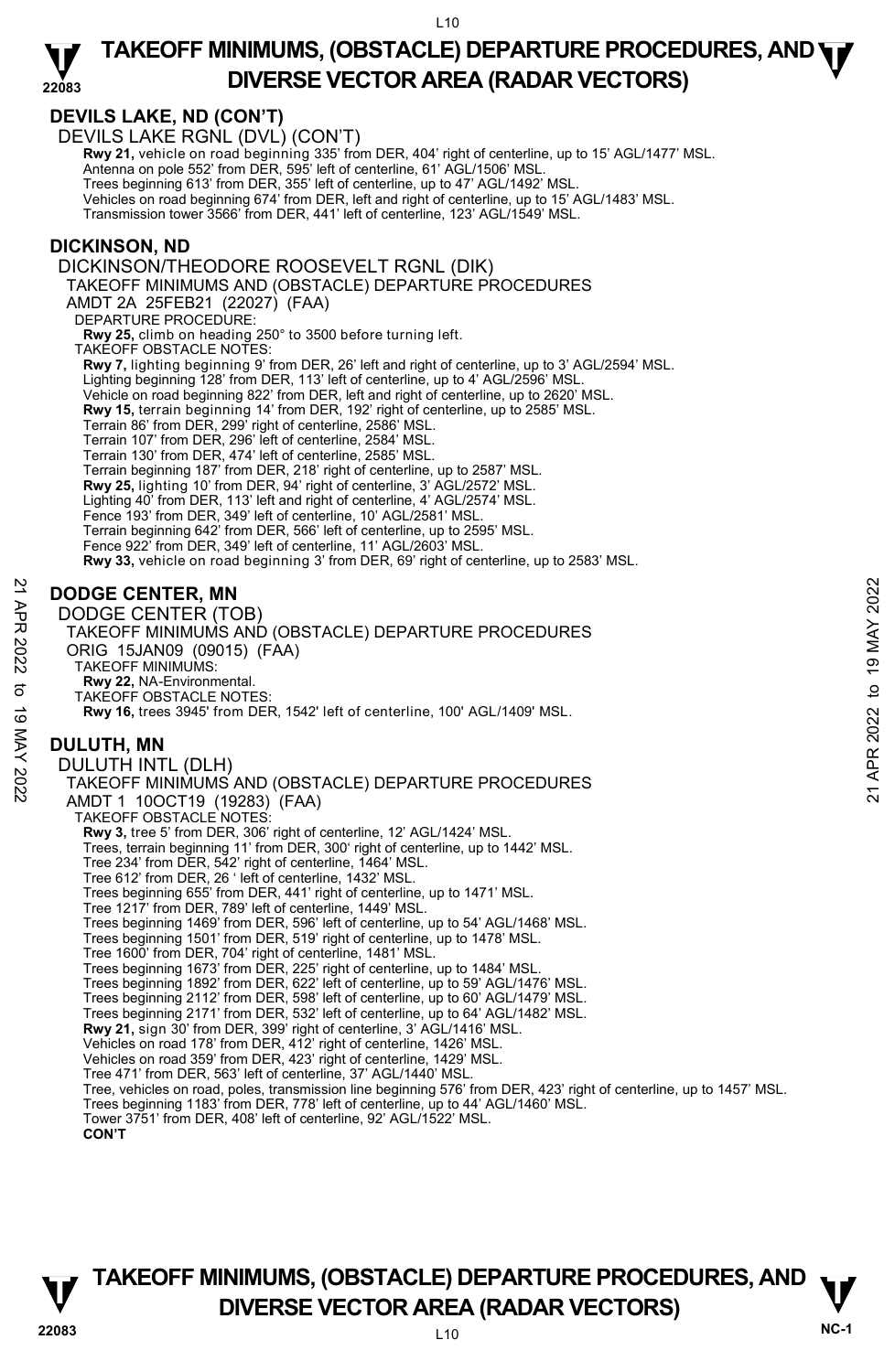### **22083 TAKEOFF MINIMUMS, (OBSTACLE) DEPARTURE PROCEDURES, AND <b>WE**<br>DIVERSE VECTOR AREA (BADAR VECTORS) **DIVERSE VECTOR AREA (RADAR VECTORS)**

## **DULUTH, MN (CON'T)**

DULUTH INTL (DLH) (CON'T) **Rwy 27,** lighting beginning 4' from DER, 80' left of centerline, up to 2' AGL/1428' MSL. Lighting 4' from DER, 120 ' right of centerline, 2' AGL/1428' MSL. Lighting beginning 4' from DER, 20' right of centerline, up to 2' AGL/1429' MSL. Lighting beginning 4' from DER, 29' left of centerline, up to 2' AGL/1429' MSL. Lighting 99' from DER, 6' left of centerline, 3' AGL/1431' MSL. Vegetation 347' from DER, 484' left of centerline, 1437' MSL. Trees beginning 1190' from DER, 791' left of centerline, up to 1470' MSL. Tree 1606' from DER, 558' right of centerline, 33' AGL/1468' MSL. Trees beginning 1829' from DER, 961' right of centerline, up to 60' AGL/1505' MSL. Trees beginning 2137' from DER, 989 ' right of centerline, up to 1507' MSL. Trees beginning 2257' from DER, 997' left of centerline, up to 36' AGL/1509' MSL. Trees beginning 2390' from DER, 986' left of centerline, up to 1519' MSL. Trees beginning 2425' from DER, 985' right of centerline, up to 1522' MSL. Trees beginning 2561' from DER, 326' left of centerline, up to 1524' MSL. Trees beginning 2573' from DER, 1065' right of centerline, up to 1528' MSL. Trees beginning 2651' from DER, 389' right of centerline, up to 1531' MSL. Trees beginning 2903' from DER, 981' right of centerline, up to 1534' MSL. Trees beginning 2960' from DER, 306' right of centerline, up to 1541' MSL. Trees beginning 3117' from DER, 531' left of centerline, up to 1533' MSL. Trees beginning 3142' from DER, 412' left of centerline, up to 52' AGL/1539' MSL.

## **EAGLE BUTTE, SD**

CHEYENNE EAGLE BUTTE (84D) TAKEOFF MINIMUMS AND (OBSTACLE) DEPARTURE PROCEDURES AMDT 1 27JAN22 (22027) (FAA) DEPARTURE PROCEDURE:  **Rwy 31,** climb on heading 306° to 2900 before proceeding on course. TAKEOFF OBSTACLE NOTES: **Rwy 13,** fence 14' from DER, 347' left of centerline, 13' AGL/2455' MSL. Fence 200' from DER, 347' left of centerline, 15' AGL/2457' MSL. Fence 283' from DER, 347' left of centerline, 16' AGL/2458' MSL. **Rwy 31,** fence 21' from DER, 390' right of centerline, 5' AGL/2433' MSL. Terrain 27' from DER, 284' left of centerline, 2435' MSL. Vehicle on road 70' from DER, 283' right of centerline, 2441' MSL. Fence beginning 122' from DER, 364' left of centerline, up to 9' AGL/2441' MSL. Vehicle on road beginning 138' from DER, 380' right of centerline, up to 2444' MSL. **EDGELEY, ND**  EDGELEY MUNI (51D) TAKEOFF MINIMUMS AND (OBSTACLE) DEPARTURE PROCEDURES ORIG 13OCT16 (16287) (FAA) TAKEOFF MINIMUMS: **Rwy 9, 27,** NA-Turf strip. TAKEOFF OBSTACLE NOTES: Rwy 13, fence 14 from DER, 347' left of centerline, 13' AGL/2455' MSL.<br>
Fence 200' from DER, 347' left of centerline, 16' AGL/2457' MSL.<br>
Fence 203' from DER, 347' left of centerline, 16' AGL/2458' MSL.<br> **Rwy 31**, fence 21

**Rwy 14,** ground 5' from DER, 11' left of centerline, 1592' MSL. Electric sys 11' from DER, 10' right of centerline, 2' AGL/1594' MSL. Electric sys 11' from DER, 9' left of centerline, 2' AGL/1594' MSL. **Rwy 32,** electric system 8' from DER, 10' left of centerline, 3' AGL/1603' MSL. Fence 47' from DER, 250' left of centerline, 4' AGL/1604' MSL. Pole 759' from DER, 672' right of centerline, 26' AGL/1626' MSL. Tree 1276' from DER, 635' left of centerline, 47' AGL/1652' MSL. Tree 1383' from DER, 823' left of centerline, 51' AGL/1652' MSL. Tree 2075' from DER, 800' left of centerline, 58' AGL/1659' MSL. Tree 2477' from DER, 854' left of centerline, 68' AGL/1669' MSL.

## **ELBOW LAKE, MN**

## ELBOW LAKE MUNI-PRIDE OF THE PRAIRIE (Y63)

TAKEOFF MINIMUMS AND (OBSTACLE) DEPARTURE PROCEDURES

ORIG 17OCT13 (13290) (FAA)

TAKEOFF OBSTACLE NOTES:

**Rwy 14,** trees, sign, and terrain beginning 128' from DER, 73' right of centerline, up to 29' AGL/1229' MSL. Navaid and terrain beginning 28' from DER, 69' left of centerline, up to 10' AGL/1210' MSL. **Rwy 32,** trees beginning 405' from DER, 190' left of centerline, up to 32' AGL/1232' MSL.

# **TAKEOFF MINIMUMS, (OBSTACLE) DEPARTURE PROCEDURES, AND**  $\mathbf{\nabla}$ **DIVERSE VECTOR AREA (RADAR VECTORS) WELL WELL WELL WELL AREA**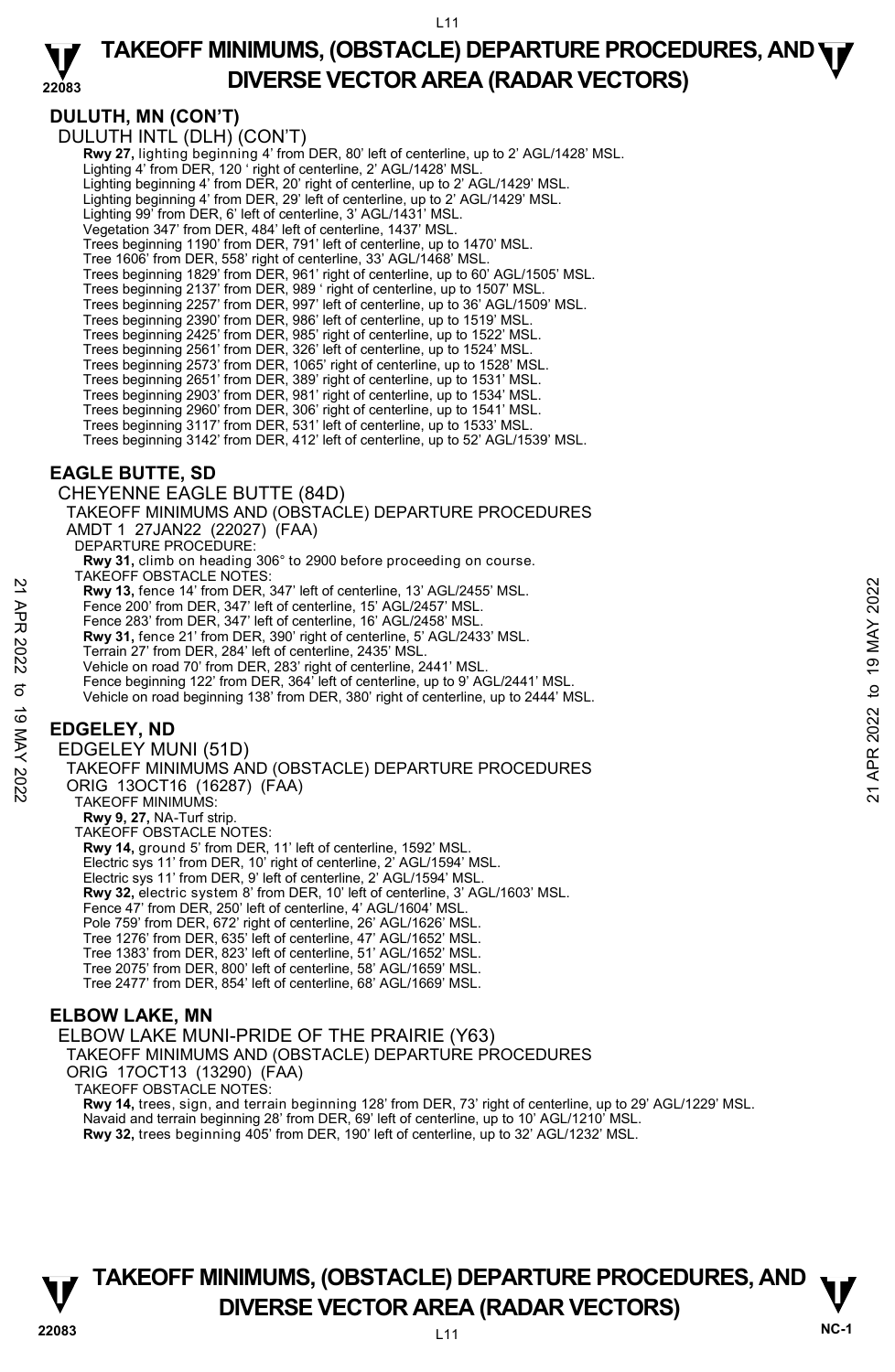## **ELLENDALE, ND**

ELLENDALE MUNI (4E7) TAKEOFF MINIMUMS AND (OBSTACLE) DEPARTURE PROCEDURES ORIG 01FEB18 (18032) (FAA) TAKEOFF MINIMUMS: **Rwys 17, 35,** NA-Environmental. TAKEOFF OBSTACLE NOTES: **Rwy 13,** fence, pole, terrain beginning 10' from DER, 36' right of centerline, up to 6' AGL/1462' MSL. Trees, terrain beginning 89' from DER, 206' right of centerline, up to 26' AGL/1481' MSL. Tree 122' from DER, 179' left of centerline, 1461' MSL. Tree 268' from DER, 442' right of centerline, 1482' MSL. Tree 983' from DER, 740' left of centerline, 1481' MSL. Trees beginning 994' from DER, 455' right of centerline, up to 1501' MSL. Tree 1077' from DER, 658' left of centerline, 1487' MSL. Trees beginning 1149' from DER, 509' left of centerline, up to 1500' MSL. Trees, transmission line, pole, tower beginning 1367' from DER, 384' right of centerline, up to 1507' MSL. Trees beginning 1468' from DER, 243' left of centerline, up to 1501' MSL. Tree 1573' from DER, 456' left of centerline, 57' AGL/1502' MSL. **Rwy 31,** tree 4' from DER, 405' left of centerline, 27' AGL/1481' MSL. Pole 19' from DER, 35' right of centerline, 2' AGL/1458' MSL. Trees beginning 87' from DER, 295' left of centerline, up to 32' AGL/1485' MSL. Tree 1056' from DER, 692' right of centerline, 59' AGL/1512' MSL. Trees beginning 1474' from DER, 76' right of centerline, up to 80' AGL/1530' MSL. Trees beginning 1729' from DER, 39' right of centerline, up to 85' AGL/1536' MSL. **ELLSWORTH AFB (KRCA),** 

RAPID CITY, SD TAKEOFF MINIMUMS AND (OBSTACLE) DEPARTURE PROCEDURES AMDT 1 13NOV14 (14317) TAKEOFF OBSTACLE NOTES: **Rwy 13,** Terrain 3182' MSL, 1' from DER, 490' left of centerline. Terrain 3182' MSL, inward of DER, 500' left of centerline. Terrain 3182' MSL, 0' from DER, 500' left of centerline. Tree 140' AGL/3289' MSL, 2405' from DER, 1044' left of centerline. B1 tail 34' AGL/3208' MSL, 64' inward of DER, 582' right of centerline. **Rwy 31,** Building 12' AGL/3311' MSL, 1804' from DER, 762' left of centerline. 21 AKEOFF OBSTACLE NOTES:<br>
22 Terrain 3182' MSL, itward of DER, 500' left of centerline.<br>
22 Terrain 3182' MSL, inward of DER, 500' left of centerline.<br>
22 Terrain 3182' MSL, 0 from DER, 1044' left of centerline.<br>
22 Terr

## **ELY, MN**

ELY MUNI (ELO)

TAKEOFF MINIMUMS AND (OBSTACLE) DEPARTURE PROCEDURES

AMDT 3 09FEB12 (12040) (FAA)

TAKEOFF OBSTACLE NOTES:

**Rwy 12,** rising terrain and trees beginning 148' from DER, 18' right of centerline, up to 53' AGL/1539' MSL. Trees beginning 181' from DER, 247' left of centerline, up to 81' AGL/1542' MSL. **Rwy 30,** trees beginning 61' from DER, 242' left of centerline, up to 73' AGL/1520' MSL. Trees beginning 665' from DER, 652' right of centerline, up to 100' AGL/1551' MSL. Pole 670' from DER, 529' right of centerline, 49' AGL/1460' MSL.

## **EVELETH, MN**

EVELETH-VIRGINIA MUNI (EVM) TAKEOFF MINIMUMS AND (OBSTACLE)DEPARTURE PROCEDURES AMDT 3A 09NOV17 (17313) TAKEOFF MINIMUMS: **Rwys 14,32**, NA - environmental. DEPARTURE PROCEDURE: **Rwy 27**, northwest departures (270-050) climb heading 274° to 2000 before proceeding on course. TAKEOFF OBSTACLE NOTES:

**Rwy 9**, trees beginning 1842' from DER, crossing centerline left to right, up to 88' AGL/1455' MSL.<br>Trees and vehicle on road beginning 13' from DER, 188' right of centerline, up to 88' AGL/433' MSL. **Rwy 27**, trees and poles beginning 989' from DER, crossing centerline left to right, up to 110' AGL/1502' MSL. Trees and vehicle on road beginning 66' from DER, 285' left of centerline, up to 37' AGL/1416' MSL.

## **FAIRMONT, MN**

FAIRMONT MUNI (FRM)

TAKEOFF MINIMUMS AND (OBSTACLE) DEPARTURE PROCEDURES

AMDT 3 07MAY09 (09127) (FAA)

TAKEOFF OBSTACLE NOTES:

**Rwy 2,** trees beginning 2466' from DER, 1105' right of centerline, up to 100' AGL/1269' MSL.

**Rwy 13,** tree 2340' from DER, 1039' left of centerline, 100' AGL/1269' MSL.

**Rwy 20,** trees beginning 1640' from DER, 914' right of centerline, up to 100' AGL/1289' MSL.<br>Trees beginning 913' from DER, 449' left of centerline, up to 100' AGL/1299' MSL.

**CON'T**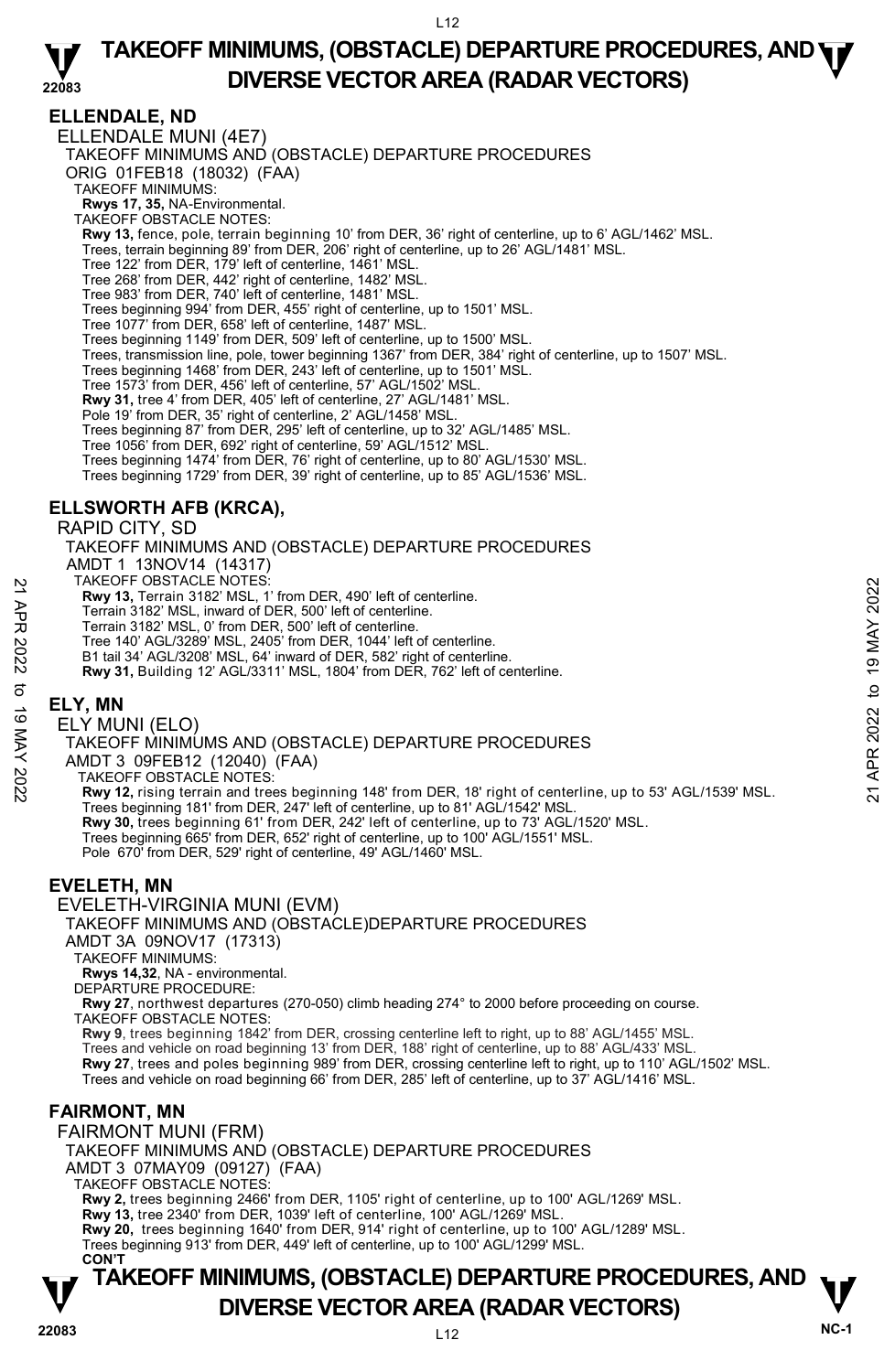## **FAIRMONT, MN (CON'T)**

FAIRMONT MUNI (FRM) (CON'T) **Rwy 31,** trees beginning 954' from DER, 161' left of centerline, up to 100' AGL/1299' MSL.<br>Trees and road beginning 791' from DER, 339' right of centerline, up to 57' AGL/1226' MSL.

## **FARGO, ND**

HECTOR INTL (FAR)

TAKEOFF MINIMUMS AND (OBSTACLE) DEPARTURE PROCEDURES

AMDT 4A 15DEC11 (11349) (FAA)

TAKEOFF MINIMUMS:

**Rwys 13,31,** NA.

TAKEOFF OBSTACLE NOTES:

**Rwy 9,** tree 1876' from DER 686' left of centerline, 53' AGL/952' MSL.

Tree 2620' from DER, 1100' right of centerline, 66' AGL/965' MSL.

Road and vehicle beginning 420' from DER, 601' right of centerline, up to 15' AGL/913' MSL.

Road and vehicle beginning 543' from DER, 619' left of centerline, up to 15' AGL/912' MSL.

Runway end lights beginning 41' from DER, left and right of centerline, up to 3' AGL/901' MSL.

Sign 39' from DER, 201' left of centerline, 2' AGL/900' MSL.

Multiple light poles beginning 1082' from DER, left and right of centerline, up to 27' AGL/927' MSL.<br>**Rwy 18,** road and vehicle 536' from DER, 19' right of centerline, 15' AGL/914' MSL.

**Rwy 27,** road and vehicle beginning 451' from DER, 479' right of centerline, up to 15' AGL/910' MSL.

Tree 2912' from DER, 944' left of centerline, 72' AGL/971' MSL.

Runway end lights 42' from DER, 126' right of centerline, 2' AGL/898' MSL.

**Rwy 36,** light support structure 11' from DER, 55' right of centerline, 1' AGL/901' MSL.

## **FARIBAULT, MN**

FARIBAULT MUNI-LIZ WALL STROHFUS FLD (FBL)

- TAKEOFF MINIMUMS AND (OBSTACLE) DEPARTURE PROCEDURES
- AMDT 1 07DEC17 (21084) (FAA)

TAKEOFF MINIMUMS:

**Rwys 1, 19,** NA-Environmental.

- TAKEOFF OBSTACLE NOTES:
- **Rwy 12,** road beginning 27' from DER, 496' right of centerline, 1063' MSL.
- Tree, road beginning 123' from DER, 369' right of centerline, up to 1069' MSL.
- 
- Tree, road beginning 270' from DER, 308' right of centerline, up to 1092' MSL. Road 323' from DER, 401' left of centerline, 1062' MSL.
- Tree 331' from DER, 490' right of centerline, 1096' MSL.
- Tree, road beginning 366' from DER, 286' right of centerline, up to 1105' MSL.

Pole, road, building, stack beginning 371' from DER, 334' left of centerline, up to 42' AGL/1085' MSL. TAKE OFF MINIMUMS:<br>
TAKE OFF MINIMUMS:<br>
TRAVE AT 19, NA-Environmental.<br>
TAKE OFF OBSTACLE NOTES:<br>
Tree, road beginning 27' from DER, 496' right of centerline, 1063' MSL.<br>
Tree, road beginning 27' from DER, 308' right of c

- **Rwy 30,** tree, NAVAID beginning 17' from DER, 111' left of centerline, up to 1099' MSL.
- Tree 39' from DER, 260' left of centerline, 1104' MSL.
- Tree, 68' from DER, 498' left of centerline, 1121' MSL.
- Trees beginning 125' from DER, 61' left of centerline, up to 1127' MSL.
- Tree 249' from DER, 334' right of centerline, 1081' MSL.
- Tree 338' from DER, 425' right of centerline, 1085' MSL.
- Tree 377' from DER, 550' right of centerline 1111' MSL.
- Trees beginning 511' from DER, 364' right of centerline, up to 1115' MSL.
- Tree 2368' from DER, 649' right of centerline, 1129' MSL.
- 
- Tree 2836' from DER, 1178' right of centerline, 1136' MSL. Trees beginning 2921' from DER, 1148' right of centerline, up to 1146' MSL.

## **FERGUS FALLS, MN**

FERGUS FALLS MUNI/EINAR MICKELSON FLD (FFM)

TAKEOFF MINIMUMS AND (OBSTACLE) DEPARTURE PROCEDURES

ORIG 27AUG09 (22027) (FAA) TAKEOFF OBSTACLE NOTES:

**Rwy 13,** trees beginning 2612' from DER, 128' right of centerline, up to 100' AGL/1269' MSL.

Trees beginning 2514' from DER, 42' left of centerline, up to 100' AGL/1259' MSL.

**Rwy 17,** trees beginning 1100' from DER 663' right of centerline, up to 100' AGL/1269' MSL.<br>Road 222' from DER, 469' right of centerline, 15' AGL/1173' MSL.

**Rwy 35,** trees beginning 2156' from DER, 176' right of centerline, up to 100' AGL/1289' MSL.

## **FOSSTON, MN**

FOSSTON MUNI-ANDERSON FIELD (FSE) TAKEOFF MINIMUMS AND (OBSTACLE) DEPARTURE PROCEDURES AMDT 2A 08NOV18 (18312) (FAA) TAKEOFF OBSTACLE NOTES: **Rwy 16,** road 17' from DER, 114' left of centerline, 10' AGL/1289' MSL. Road 27' from DER, 127' left of centerline, 10' AGL/1289' MSL. **Rwy 34,** multiple trees and REIL beginning 39' from DER, 78' left of centerline, up to 56' AGL/1329' MSL. Tree 192' from DER, 537' right of centerline, 13' AGL/1273' MSL.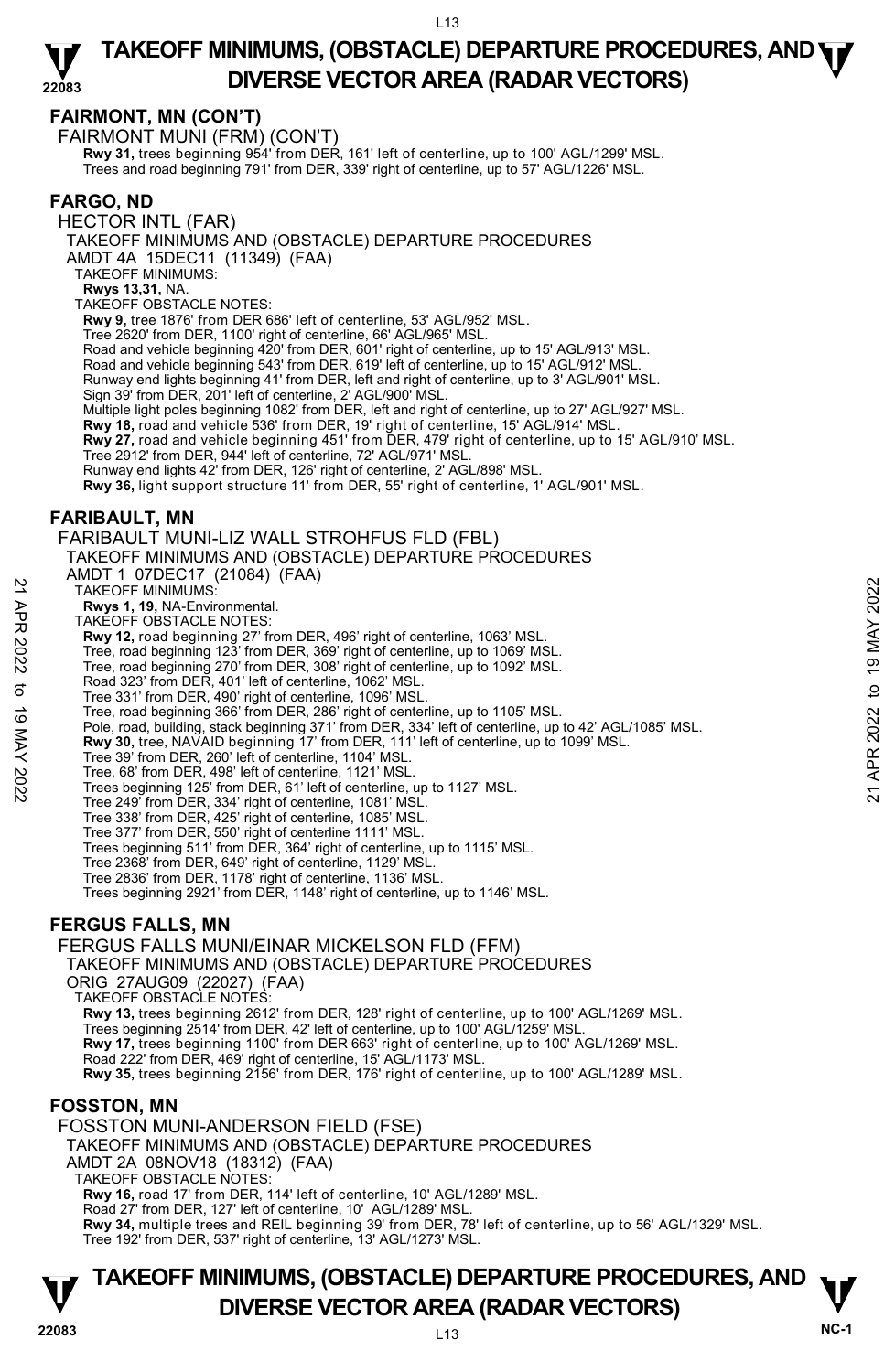## **GARRISON, ND**

GARRISON MUNI (D05) TAKEOFF MINIMUMS AND (OBSTACLE) DEPARTURE PROCEDURES ORIG 13JAN11 (11013) (FAA) TAKEOFF MINIMUMS: **Rwys 3, 21,** NA-Environmental. TAKEOFF OBSTACLE NOTES: **Rwy 13,** trees 849' from DER, 190' left of centerline, up to 100' AGL/1989' MSL. Grain silos 1588' from DER, 895' left of centerline, 100' AGL/1989' MSL. **Rwy 31,** vehicles on roadway beginning 424' from DER, left and right of centerline, up to 15' AGL/1974' MSL. Trees 538' from DER, 425' left of centerline, up to 100' AGL/2059' MSL. **GETTYSBURG, SD**  GETTYSBURG MUNI (0D8) TAKEOFF MINIMUMS AND (OBSTACLE) DEPARTURE PROCEDURES AMDT 1 18JAN07 (07018) (FAA) TAKEOFF OBSTACLE NOTES: **Rwy 4,** multiple trees beginning 1011' from DER, 420' left of centerline, up to 60' AGL/2119' MSL. **Rwy 13,** multiple trees beginning 1897' from DER, 975' left of centerline, 60' AGL/2119' MSL. **Rwy 22,** multiple trees beginning 679' from DER, 117' left of centerline, up to 60' AGL/2109' MSL. **GLENCOE, MN**  GLENCOE MUNI (GYL) TAKEOFF MINIMUMS AND (OBSTACLE) DEPARTURE PROCEDURES ORIG 12MAR09 (09071) (FAA) TAKEOFF OBSTACLE NOTES: **Rwy 13,** trees beginning349' from DER, 257' right of centerline, up to 100' AGL/1099' MSL. Trees beginning 1211' from DER, 314' left of centerline, up to 100' AGL/1109' MSL. Terrain beginning 53' from DER, 166' left of centerline, up to 998' MSL. Terrain beginning 286' from DER, 435' right of centerline, up to 1001' MSL. **Rwy 31,** trees beginning 501' from DER, 530' right of centerline, up to 100' AGL/1099' MSL.<br>Tree 2577' from DER, 129' left of centerline, 100' AGL/1109' MSL. **GLENWOOD, MN**  GLENWOOD MUNI (GHW) TAKEOFF MINIMUMS AND (OBSTACLE) DEPARTURE PROCEDURES AMDT 3 26AUG10 (10233) (FAA) TAKEOFF MINIMUMS: **Rwys 5, 23** N/A Environmental. TAKEOFF OBSTACLE NOTES: **Rwy 15,** road beginning 278' from DER, 521' left of centerline, 15' AGL/1414' MSL. Trees beginning 3257' from DER, 1239' right of centerline, up to 100' AGL/1489' MSL. Terrain beginning 42' from DER, 448' left of centerline, 1378' MSL. **Rwy 33,** trees beginning 1266' from DER, 174' left of centerline, up to 100' AGL/1499' MSL.<br>Power lines beginning 1259' from DER, 793' left of centerline, up to 50' AGL/1439' MSL. **GLEN ULLIN, ND**  GLEN ULLIN RGNL (D57) TAKEOFF MINIMUMS AND (OBSTACLE) DEPARTURE PROCEDURES ORIG 08NOV18 (18312) (FAA) TAKEOFF MINIMUMS: **Rwy 11,** 300-1¼ or std. w/ min. climb of 205' per NM to 2300, or alternatively, with std. takeoff minimums and a normal 200' per NM climb gradient, takeoff must occur no later than 1200' prior to DER. TAKEOFF OBSTACLE NOTES: **Rwy 11,** lighting 10' from DER, 9' right of centerline, 2' AGL/2093' MSL. Lighting 10' from DER, 9' left of centerline, 2' AGL/2093' MSL. Tree 577' from DER, 235' left of centerline, 2106' MSL. Trees beginning 660' from DER, 403' right of centerline, up to 2128' MSL. Trees beginning 793' from DER, 158' right of centerline, up to 2129' MSL. Trees beginning 830' from DER, 352' left of centerline, up to 2127' MSL. Trees beginning 903' from DER, 115' left of centerline, up to 2130' MSL. Trees beginning 992' from DER, 240' right of centerline, up to 2133' MSL. Tree 1054' from DER, 695' right of centerline, 2139' MSL. Trees beginning 1148' from DER, 558' right of centerline, up to 2141' MSL. Trees beginning 1174' from DER, 770' left of centerline, up to 2144' MSL. Pole 6057' from DER, 1661' left of centerline, 29' AGL/2246' MSL. **Rwy 29,** lighting 10' from DER, 11' left of centerline, 2' AGL/2092' MSL. Lighting 10' from DER, 9' right of centerline, 2' AGL/2092' MSL. Ferrain beginning 33' from DER, 435' right of centerline, up to 190' MSL.<br>
Terrain beginning 286' from DER, 435' right of centerline, up to 1001' MSL.<br> **Rwy 31,** trees beginning 501' from DER, 530' right of centerline, up

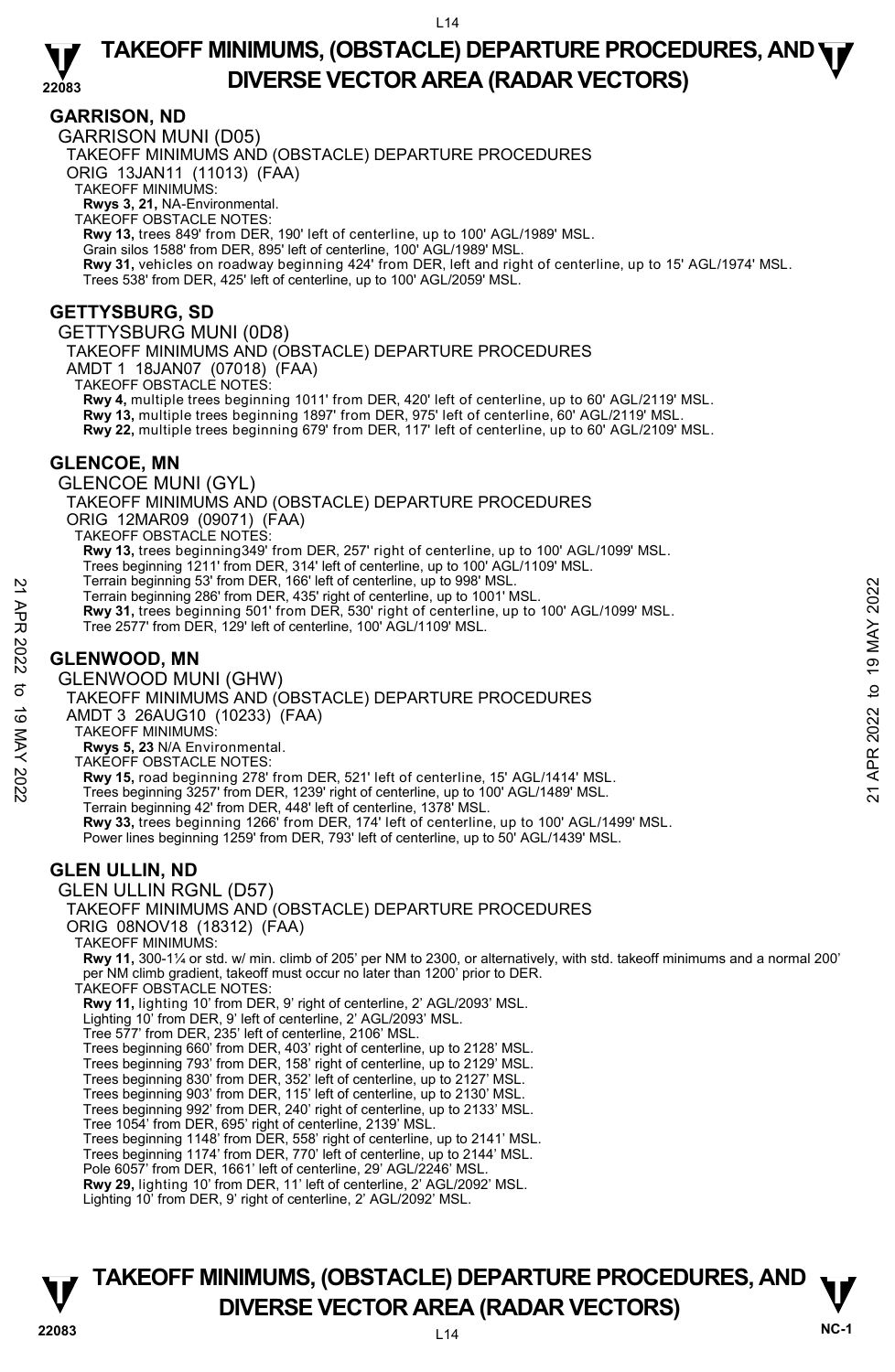**GRAFTON, ND** 

HUTSON FLD (GAF) TAKEOFF MINIMUMS AND (OBSTACLE) DEPARTURE PROCEDURES AMDT 1 29JUL10 (21168) (FAA) TAKEOFF MINIMUMS:

**Rwys 8, 26,** NA-Environmental. TAKEOFF OBSTACLE NOTES:

**Rwy 17,** vehicle on roads beginning 23' from DER, 300' left of centerline, up to 15' AGL/837' MSL. Tree 2612' from DER, 857' left of centerline, 100' AGL/929' MSL. **Rwy 35,** building 107' from DER, 344' left of centerline, 17' AGL/836' MSL.<br>Electrical system 153' from DER, 398' left of centerline, 21' AGL/840' MSL. Vehicle on roads beginning 260' from DER, 74' left of centerline, up to 15' AGL/841' MSL. Obstruction light on airport beacon 471' from DER, 601' left of centerline, 54' AGL/873' MSL.

## **GRAND FORKS, ND**

GRAND FORKS INTL (GFK) TAKEOFF MINIMUMS AND (OBSTACLE) DEPARTURE PROCEDURES AMDT 2 12MAR09 (09071) (FAA) TAKEOFF OBSTACLE NOTES: **Rwy 9L,** tree 127' from DER, 451' left of centerline, 12' AGL/853' MSL. **Rwy 27R,** bush 38' from DER, 474' right of centerline, 5' AGL/844' MSL. **Rwy 35L,** obstruction light on DME 645' from DER, 198' left of centerline, 21' AGL/860' MSL. **Rwy 35R,** tree 1259' from DER, 521' right of centerline, 41' AGL/880' MSL. Tree 1655' from DER, 271' left of centerline, 45' AGL/884' MSL.

## **GRAND MARAIS, MN**

GRAND MARAIS/COOK COUNTY (CKC)

TAKEOFF MINIMUMS AND (OBSTACLE) DEPARTURE PROCEDURES

AMDT 1 02MAR17 (17061) (FAA)

TAKEOFF OBSTACLE NOTES:

**Rwy 10,** runway lights beginning 9' from DER, 16' right of centerline, up to 2' AGL/1796' MSL. Trees, REIL, runway lights, and terrain beginning 39' from DER, 77' right of centerline, up to 1818' MSL. REIL 40' from DER, 76' left of centerline, 3' AGL/1797' MSL. 22 AWDT TUZWARY (TIV OUT) (FAX+)<br>
TAKEOFF OBSTACLE NOTES:<br>
These, REIL, runway lights beginning 9' from DER, 16' right of centerline, up to 2' AGL/1796' MSL.<br>
Trees beginning 147' from DER, 35' left of centerline, up to 1

Trees beginning 147' from DER, 35' left of centerline, up to 1819' MSL.

Trees beginning 536' from DER, 249' right of centerline, up to 1820' MSL.<br>Trees beginning 739' from DER, 82' right of centerline, up to 1835' MSL.<br>**Rwy 28,** tree and terrain beginning 8' from DER, 202' left of centerline,

Tree and terrain beginning 43' from DER, 58' right of centerline, up to 1824' MSL. Tree and terrain beginning 177' from DER, 41' right of centerline, up to 38' AGL/1837' MSL.

Trees beginning 359' from DER, 201' left of centerline, up to 1849' MSL.

Trees beginning 388' from DER, 223' right of centerline, up to 1847' MSL.

Trees beginning 552' from DER, 222' right of centerline, up to 1856' MSL. Trees beginning 844' from DER, 236' right of centerline, up to 1865' MSL.

Trees and terrain beginning 1061' from DER, 320' right of centerline, up to 1867' MSL.

Trees beginning 1355' from DER, 536' right of centerline, up to 20' AGL/1880' MSL. Trees beginning 1540' from DER, 123' right of centerline, up to 1896' MSL.

Trees beginning 1542' from DER, 5' left of centerline, up to 1867' MSL.

Trees beginning 2953' from DER, 92' right of centerline, up to 1900' MSL. Trees beginning 3035' from DER, 32' left of centerline, up to 1890' MSL.

Trees beginning 4461' from DER, 344' right of centerline, up to 1924' MSL.

## **GRAND RAPIDS, MN**

GRAND RAPIDS/ITASCA COUNTY-GORDON NEWSTROM FLD (GPZ) TAKEOFF MINIMUMS AND (OBSTACLE) DEPARTURE PROCEDURES AMDT 4A 20JUN19 (21112) (FAA) TAKEOFF MINIMUMS: **Rwys 5, 23,** NA-Environmental. TAKEOFF OBSTACLE NOTES: **Rwy 16,** lighting beginning 4' from DER, on centerline, up to 1' AGL/1357' MSL. Lighting 11' from DER, 30' left of centerline, 2' AGL/1357' MSL. Tree 398' from DER, 582' left of centerline, 1368' MSL. Trees beginning 1122' from DER, 569' right of centerline, up to 52' AGL/1409' MSL. Tree 1654' from DER, 898' left of centerline, 1410' MSL. Tree 2232' from DER, 1086' right of centerline, 1421' MSL. Trees beginning 2267' from DER, 502' right of centerline, up to 1425' MSL. Tree 2859' from DER, 1240' left of centerline, 1429' MSL. Tree 3055' from DER, 1264' right of centerline, 1434' MSL. Trees beginning 3187' from DER, 1130' right of centerline, up to 1443' MSL. Tree 3221' from DER, 1175' left of centerline, 1441' MSL. Trees beginning 3255' from DER, 1284' right of centerline, up to 1448' MSL. Trees beginning 3329' from DER, 1337' left of centerline, up to 1447' MSL. **CON'T**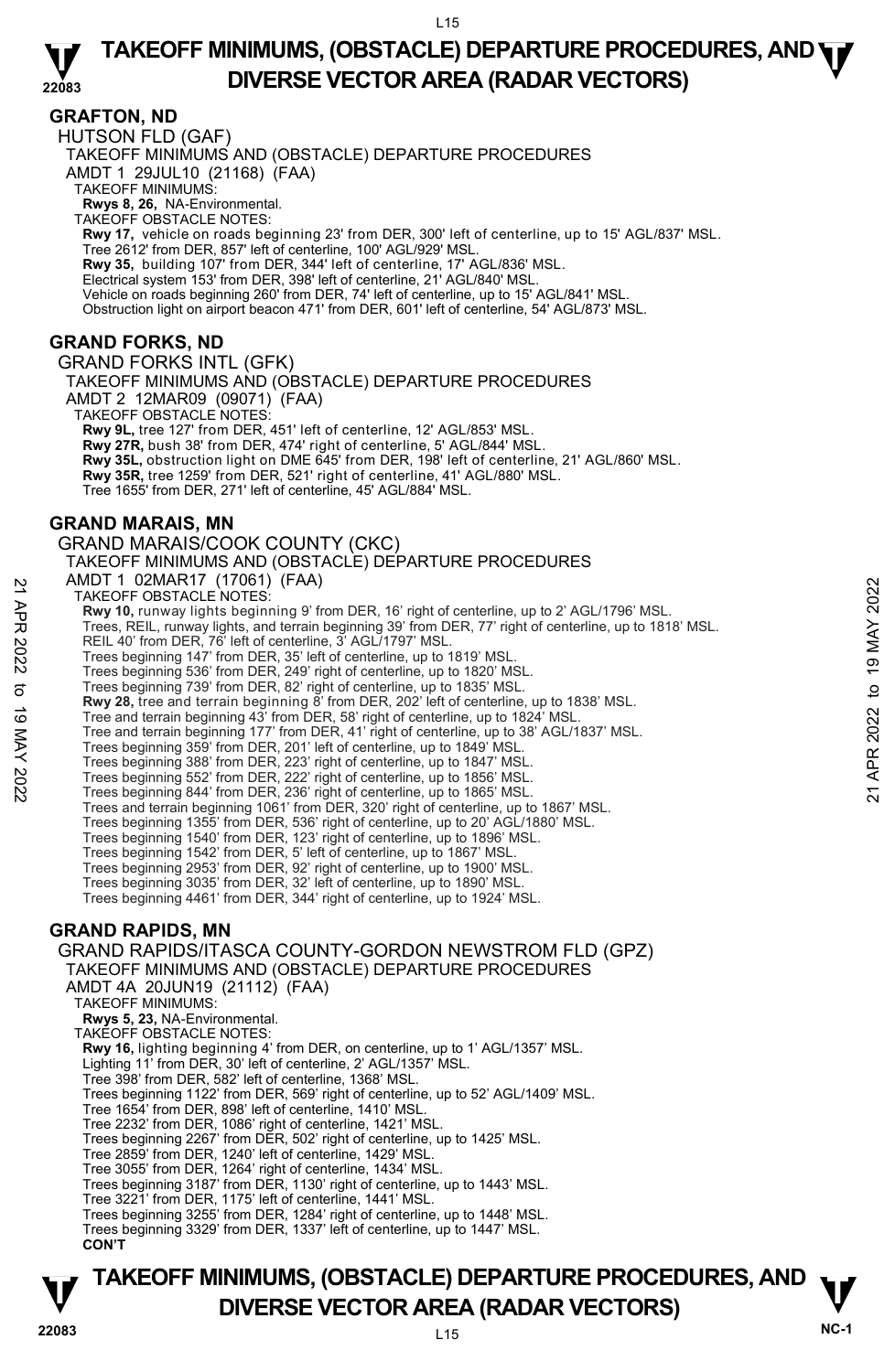

## **GRAND RAPIDS, MN (CON'T)**

GRAND RAPIDS/ITASCA COUNTY-GORDON NEWSTROM FLD (GPZ) (CON'T) **Rwy 34,** lighting beginning 3' from DER, 59' left of centerline, up to 2' AGL/1299' MSL. Lighting 9' from DER, 50' right of centerline, 2' AGL/1299' MSL. Lighting, poles beginning 9' from DER, 29' left of centerline, up to 2' AGL/1300' MSL. Tree 3267' from DER, 1353' left of centerline, 109' AGL/1405' MSL.

## **GRANITE FALLS, MN**

GRANITE FALLS MUNI/LENZEN-ROE-FAGEN-MEML FLD (GDB) TAKEOFF MINIMUMS AND (OBSTACLE) DEPARTURE PROCEDURES ORIG 06MAY10 (21112) (FAA) TAKEOFF OBSTACLE NOTES: **Rwy 15,** trees beginning 1780' from DER, 94' left of centerline, up to 100' AGL/1149' MSL. **Rwy 33,** trees beginning 1196' from DER, right and left of centerline, up to 100' AGL/1149' MSL. Power line 1242' from DER, 762' left of centerline, 80' AGL/1129' MSL. Train 1390' from DER, 149' left of centerline, 23' AGL/1162' MSL. Vehicle on road 1389' from DER, 156' left of centerline, up to 15' AGL/1154' MSL.

## **GREGORY, SD**

GREGORY MUNI - FLYNN FLD (9D1) TAKEOFF MINIMUMS AND (OBSTACLE) DEPARTURE PROCEDURES ORIG-A 01JUL10 (21140) (FAA) TAKEOFF MINIMUMS: **Rwy 31,** 400-2¼ or std. w/min. climb of 228' per NM to 2600. TAKEOFF OBSTACLE NOTES:

**Rwy 31,** tower 11377' from DER, 816' right of centerline, 210' AGL/2491' MSL.

## **GWINNER, ND**

GWINNER-ROGER MELROE FIELD (GWR)

- TAKEOFF MINIMUMS AND (OBSTACLE) DEPARTURE PROCEDURES AMDT1 18SEP14 (14261) (FAA) TAKEOFF MINIMUMS: **Rwys 6, 24,** NA-Environment. DEPARTURE PROCEDURE: 22 GWINNER-ROGER MELROE FIELD (GWR)<br>
TAKEOFF MINIMUMS AND (OBSTACLE) DEPARTURE PROCEDURES<br>
AMDT1 18SEP14 (14261) (FAA)<br>
TAKEOFF MINIMUMS:<br>
RWS 6, 24, NA-Environment.<br>
DEPARTURE PROCEDURE:<br>
DEPARTURE PROCEDURE:<br>
TAKEOFF OBS
	- **Rwy 34,** climbing right turn heading 010° to 2000 before proceeding on course. TAKEOFF OBSTACLE NOTES: **Rwy 34,** tree 84' from DER, 469' right of centerline, 43' AGL/1293' MSL.
	- Pole 523' from DER, 626' right of centerline, 47' AGL/1296' MSL.

## **HALLOCK, MN**

HALLOCK MUNI (HCO) TAKEOFF MINIMUMS AND (OBSTACLE) DEPARTURE PROCEDURES ORIG 05MAY11 (11125) (FAA) TAKEOFF OBSTACLE NOTES: **Rwy 13,** tree 1076' from DER, 620' right of centerline, 100' AGL/919' MSL. Trees beginning 81' from DER, from 472' left of centerline, up to 100' AGL/919' MSL. **Rwy 31,** tree 1668' from DER, 560' right of centerline, 100' AGL/919' MSL.

## **HARVEY, ND**

HARVEY MUNI (5H4) TAKEOFF MINIMUMS AND (OBSTACLE) DEPARTURE PROCEDURES ORIG 23SEP10 (10266) (FAA) TAKEOFF OBSTACLE NOTES: **Rwy 11,** vehicle on road beginning 50' from DER, 318' left of centerline, up to 15' AGL/1654' MSL. Tree 300' from DER, 329' right of centerline, 20' AGL/1621' MSL. Tree 350' from DER, 444' right of centerline, 20' AGL/1619' MSL. **Rwy 29,** vehicle on road beginning 4' from DER, left and right of centerline, up to 15' AGL/1654' MSL. Rising terrain beginning 7' from DER, 31' left of centerline, up to 1608' MSL.

## **HAWLEY, MN**

HAWLEY MUNI (04Y) TAKEOFF MINIMUMS AND (OBSTACLE) DEPARTURE PROCEDURES ORIG 15MAR07 (07074) (FAA) TAKEOFF OBSTACLE NOTES: **Rwy 34,** road 15' from DER, 421' left of centerline, 15' AGL/1224' MSL.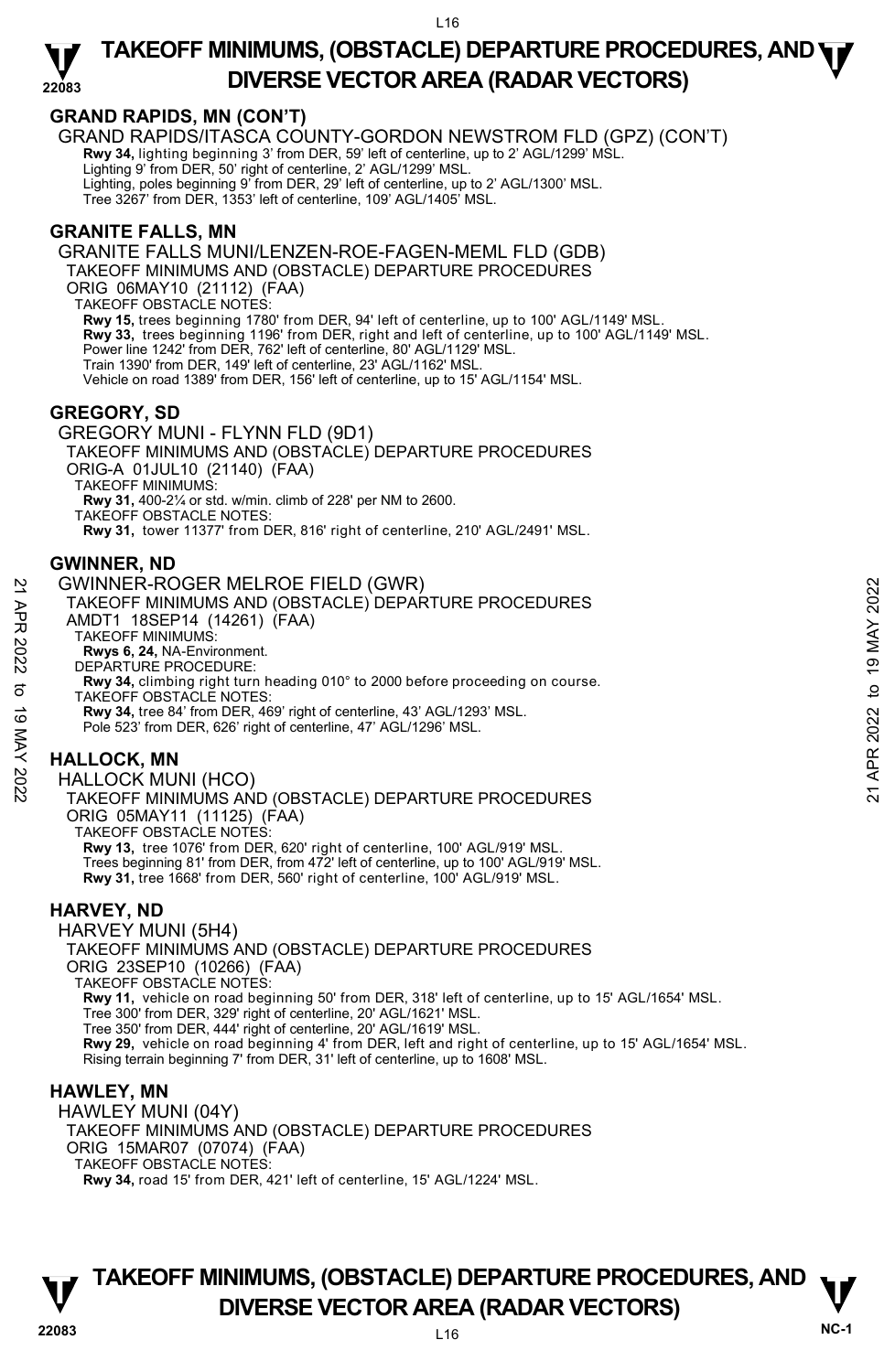### **22083 TAKEOFF MINIMUMS, (OBSTACLE) DEPARTURE PROCEDURES, AND <b>WE**<br>DIVERSE VECTOR AREA (BADAR VECTORS) **DIVERSE VECTOR AREA (RADAR VECTORS)**

**HAZEN, ND**  MERCER COUNTY RGNL (HZE) TAKEOFF MINIMUMS AND (OBSTACLE) DEPARTURE PROCEDURES ORIG 29JUL10 (10210) (FAA) TAKEOFF MINIMUMS: **Rwy 32,** std. w/min. climb of 215' per NM to 2700, or 900-3 for climb in visual conditions. DEPARTURE PROCEDURE: **Rwy 32,** for climb in visual conditions: cross Mercer County Rgnl airport at or above 2600 MSL before proceeding on course. TAKEOFF OBSTACLE NOTES: **Rwy 14,** numerous fences beginning 196' from DER, 108' left of centerline, up to 12' AGL/1843' MSL. Terrain beginning 501' from DER, 271' left of centerline, up to 1837' MSL. **Rwy 32,** tree 1291' from DER, 592' right of centerline, 25' AGL/1833' MSL. Terrain 495' from DER, 360' left of centerline, 1803' MSL. Fence 5' from DER, 298' left of centerline, 8' AGL/1790' MSL. Tree 1444' from DER, 520' right of centerline, 25' AGL/1823' MSL. **HETTINGER, ND**  HETTINGER/JB LINDQUIST RGNL (HEI) TAKEOFF MINIMUMS AND (OBSTACLE) DEPARTURE PROCEDURES AMDT 3 08NOV18 (21112) (FAA) TAKEOFF MINIMUMS: **Rwys 17, 35,** NA - Environmental. **Rwy 12,** 300-1¼ or std. w/min. climb of 301' per NM to 3000. DEPARTURE PROCEDURE: **Rwy 30,** climb heading 308° to 3200 before turning right. TAKEOFF OBSTACLE NOTES: **Rwy 12,** fence 26' from DER, 435' right of centerline, 2703' MSL. Tree 1655' from DER, 857' left of centerline, 2743' MSL. Tree 1763' from DER, 733' left of centerline, 2754' MSL. Tree 2443' from DER, 1095' left of centerline, 2764' MSL. Tree 3135' from DER, 628' left of centerline, 2779' MSL. Tree 3137' from DER, 1028' left of centerline, 2780' MSL. Tree 3403' from DER, 1276' left of centerline, 2786' MSL. Tree 3513' from DER, 1427' left of centerline, 2792' MSL. Tree 3527' from DER, 1216' left of centerline, 2809' MSL.<br>Tree 3589' from DER, 1354' left of centerline, 2816' MSL.<br>Trees beginning 3613' from DER, 1137' left of centerline, up to 2826' MSL. Tree 4520' from DER, 1293' left of centerline, 2838' MSL. Trees beginning 4569' from DER, 1262' left of centerline, up to 60' AGL/2849' MSL. Tree 5487' from DER, 1936' left of centerline, 60' AGL/2869' MSL. Tower, trees beginning 5516' from DER, 1129' left of centerline, up to 100' AGL/2906' MSL. Trees beginning 5926' from DER, 1917' left of centerline, up to 60' AGL/2859' MSL.<br>**Rwy 30,** fence 26' from DER, 401' left of centerline, 2706' MSL. Terrain 93' from DER, 252' right of centerline, 2709' MSL. Fence 199' from DER, 349' right of centerline, 2713' MSL. Terrain 290' from DER, 569' right of centerline, 2714' MSL. Terrain 888' from DER, 703' right of centerline, 2732' MSL. Fence 1134' from DER, 670' right of centerline, 2743' MSL. **HIBBING, MN**  RANGE RGNL (HIB) TAKEOFF MINIMUMS AND (OBSTACLE) DEPARTURE PROCEDURES AMDT 6 05AUG04 (04218) (FAA) DEPARTURE PROCEDURE: **Rwy 22,** climb via heading 227° to 2200 before turning right. **Rwy 31,** climb via heading 310° to 2200 before turning left. TAKEOFF OBSTACLE NOTES: **Rwy 4,** antenna on pole, 361' from DER, 409' right of centerline, 1377' MSL. **Rwy 13,** obstacle light on pole, 1184' from DER, 636' left of centerline. Numerous trees beginning 1291' from DER, 745' left of centerline up to 1419' MSL. Trees 1497' from DER, 563' right of centerline, 1388' MSL. **Rwy 22,** multiple trees beginning 368' from DER, 170' right of centerline, up to 1416' MSL. Multiple trees beginning 413' from DER, 117' left of centerline, up to 1400' MSL. **Rwy 31,** light standard, 865' from DER, 595' right of centerline, 1381' MSL. Tree 1443' from DER, 733' left of centerline, 2764' MSL.<br>
Tree 2443' from DER, 1095' left of centerline, 2779' MSL.<br>
Tree 3135' from DER, 1028' left of centerline, 2779' MSL.<br>
Tree 3427' from DER, 1276' left of centerline

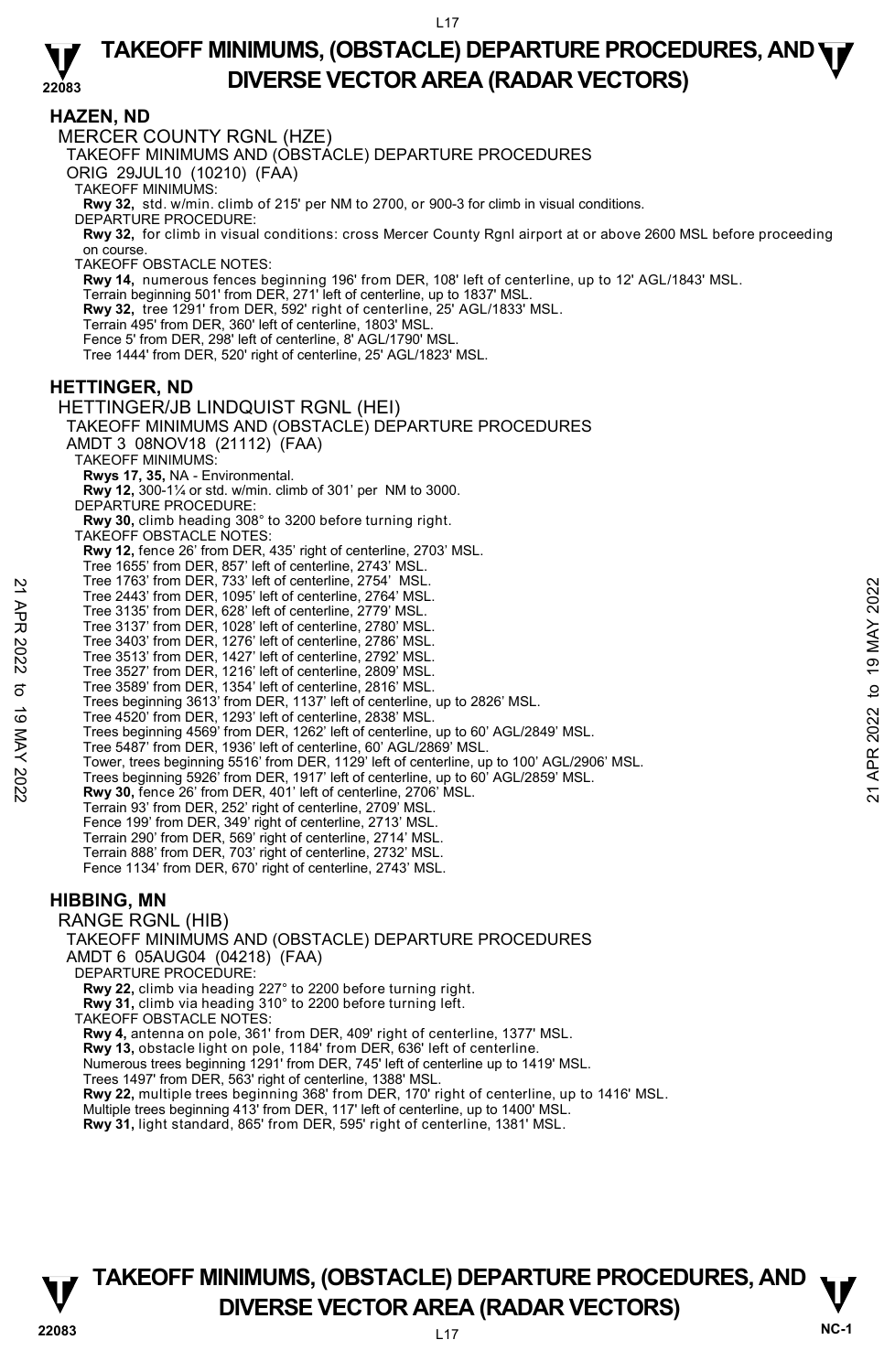## **HIGHMORE, SD**

HIGHMORE MUNI (9D0) TAKEOFF MINIMUMS AND (OBSTACLE) DEPARTURE PROCEDURES ORIG 15SEP16 (16259) (FAA) TAKEOFF OBSTACLE NOTES: **Rwy 13,** tank 245' from DER, 564' left of centerline, 44' AGL/1890' MSL. Tank 9' from DER, 492' left of centerline, 30' AGL/1877' MSL. Building 169' from DER, 449' left of centerline, 23' AGL/1871' MSL. Vehicles on road beginning 70' from DER, 397' left of centerline, 15' AGL/1865' MSL. Ground beginning 7' from DER, 413' right of centerline, 0' AGL/1856' MSL. NAVAID 10' from DER, 11' right of centerline, 3' AGL/1855' MSL. **Rwy 31,** fence beginning 83' from DER, 453' left of centerline, up to 12' AGL/1852' MSL. Fence beginning 129' from DER, 449' right of centerline, up to 12' AGL/1851' MSL. Trees beginning 1079' from DER, 397' left of centerline, up to 50' AGL/1898' MSL. Vertical structure 25' from DER, 450' right of centerline, up to 33' AGL/1845' MSL. NAVAID 9' from DER, 8' right of centerline, 2' AGL/1843' MSL. Vertical structure 201' from DER, 439' left of centerline, 32' AGL/1847' MSL.

## **HILLSBORO, ND**

HILLSBORO MUNI (3H4)

TAKEOFF MINIMUMS AND (OBSTACLE) DEPARTURE PROCEDURES AMDT 1 08JAN15 (15008) (FAA) DEPARTURE PROCEDURE: **Rwy 16,** climb heading 166° to 1700 before turning right. **Rwy 34,** climb heading 346° to 2000 before turning left. TAKEOFF OBSTACLE NOTES: **Rwy 16,** REILs 11' from DER, 52' right of centerline, 1' AGL/906' MSL. Vehicles on road beginning 9' from DER, 463' right of centerline, up to 17' AGL/922' MSL. Vehicles on road beginning 109' from DER, 326' right of centerline, up to 17' AGL/923' MSL. Vehicles on road beginning 355' from DER, 326' right of centerline, 17' AGL/924' MSL. Vehicles on roads beginning 632' from DER, 61' right of centerline, 17' AGL/925' MSL. **Rwy 34,** post 4' from DER, 140' right of centerline, 5' AGL/908' MSL. NAVAID 21' from DER, 126' left of centerline, 2' AGL/907' MSL. Vehicles on road beginning 65' from DER, 411' right of centerline, up to 20' AGL/919' MSL. **HINCKLEY, MN** 

FIELD OF DREAMS (04W) TAKEOFF MINIMUMS AND (OBSTACLE) DEPARTURE PROCEDURES ORIG 14FEB08 (08045) (FAA) TAKEOFF OBSTACLE NOTES: **Rwy 6,** Tree 82' from DER, 480' right of centerline, 100' AGL/1114' MSL. Tree 143' from DER, 161' left of centerline, 100' AGL/1114' MSL. **Rwy 24,** Tree 48' from DER, 165' left of centerline, 100' AGL/1124' MSL. **HOT SPRINGS, SD**  HOT SPRINGS MUNI (HSR) TAKEOFF MINIMUMS AND (OBSTACLE) DEPARTURE PROCEDURES AMDT 1 26JUL12 (12208) (FAA) TAKEOFF MINIMUMS: Venicles on road beginning 352 from DER, 32 right of centerline, 17' AGL/925' MSL.<br>
21 Yehicles on road beginning 632' from DER, 61' right of centerline, 17' AGL/925' MSL.<br>
22 NAVAID 21' from DER, 140' right of centerline

**Rwys 6, 24,** NA-Environmental.

**Rwy 1,** 400-2½ or std. w/min. climb of 235' per NM to 3700. **Rwy 19,** 400-2¾ or std. w/min. climb of 255' per NM to 3600.

DEPARTURE PROCEDURE:

**Rwy 1,** climb heading 026° to 4700 before turning westbound.

**Rwy 19,** climb heading 192° to 4700 before turning westbound.

TAKEOFF OBSTACLE NOTES:

**Rwy 1,** terrain 55' from DER, 468' right of centerline, 3144' MSL.

Vehicle on road beginning 312' from DER, left and right of centerline, up to 15' AGL/3154' MSL.<br>Trees beginning 528' from DER, left and right of centerline, up to 100' AGL/3239' MSL.

Trees 2.1 NM from DER, 3246' left of centerline, up to 100' AGL/3519' MSL.

**Rwy 19,** vehicle on road beginning 5' from DER, 369' left of centerline, up to 15' AGL/3161' MSL.<br>Vehicle on road beginning 407' from DER, left and right of centerline, up to 15' AGL/3166' MSL.

Poles beginning 607' from DER, left and right of centerline, up to 30' AGL/3181' MSL

Multiple trees and poles beginning 1875' from DER, left and right of centerline, up to 100' AGL/3281' MSL.<br>Buildings 3031' from DER, 149' left of centerline, up to 20' AGL/3230' MSL.

Fence beginning 3033' from DER, 559' left of centerline, up to 6' AGL/3236' MSL. Rising terrain beginning 3477' from DER, 545' left of centerline, up to 3241' MSL.

Trees beginning 1.6 NM from DER, 764' left of centerline, up to 100' AGL/3489' MSL.

Power lines beginning 1.4 NM from DER, 166' left of centerline, up to 120' AGL/3440' MSL.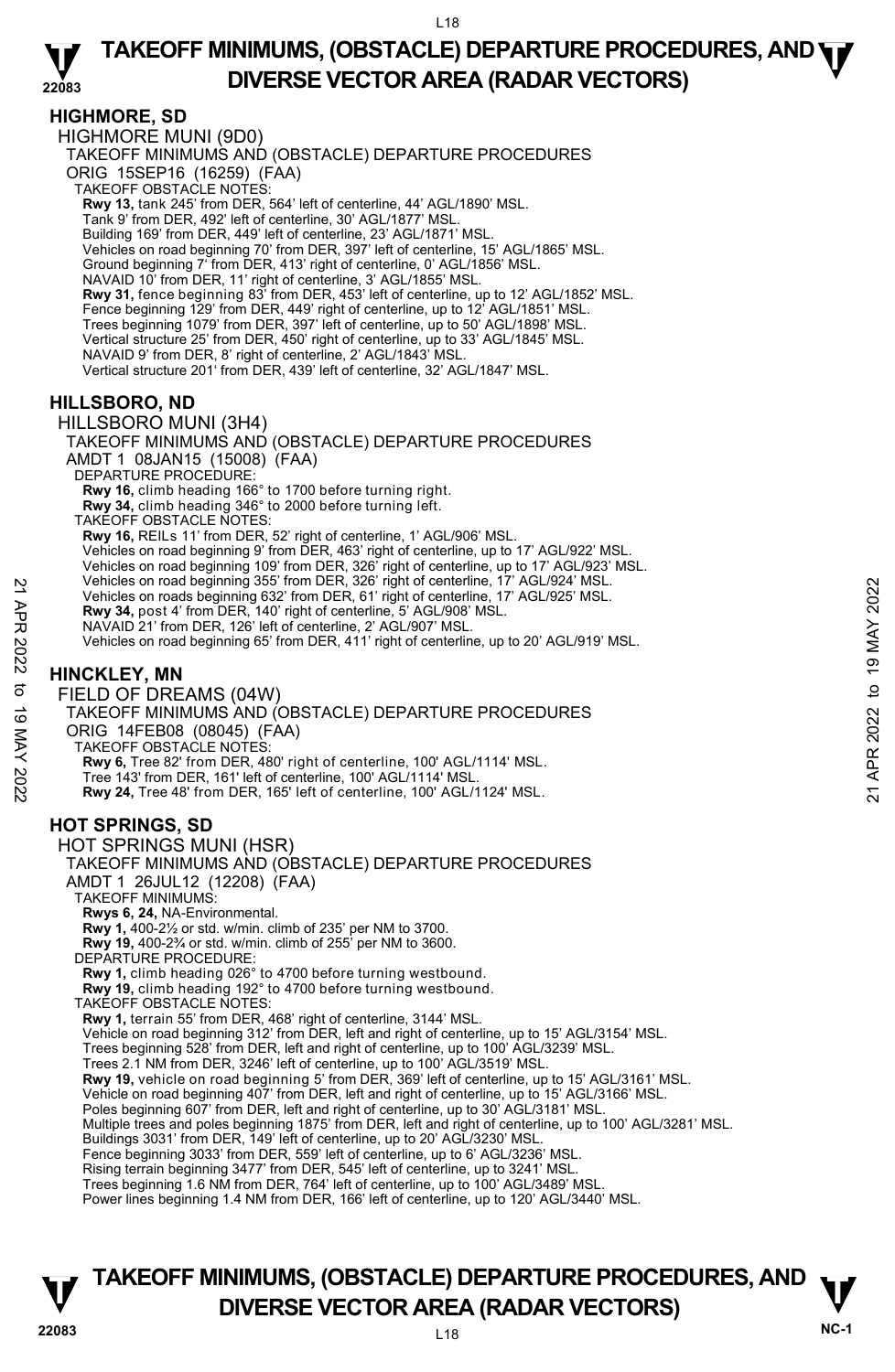## **HURON, SD**

HURON RGNL (HON) TAKEOFF MINIMUMS AND (OBSTACLE) DEPARTURE PROCEDURES AMDT 5A 07OCT21 (21280) (FAA) TAKEOFF OBSTACLE NOTES: **Rwy 12,** lighting 40' from DER, 114' left of centerline, 3' AGL/1286' MSL.<br>Lighting 40' from DER, 115' right of centerline, 3' AGL/1286' MSL. Tree 290' from DER, 265' right of centerline, 1293' MSL. Pole 917' from DER, 524' left of centerline, 24' AGL/1307' MSL. Trees beginning 1450' from DER, 582' left of centerline, up to 1341' MSL. Trees beginning 1608' from DER, 64' right of centerline, up to 1344' MSL. Tree 2229' from DER, 171' right of centerline, 1345' MSL. Trees beginning 2263' from DER, 169' right of centerline, up to 1350' MSL. Tree 2317' from DER, 9' left of centerline, 1344' MSL. **Rwy 18,** terrain 13' from DER, 302' left of centerline, 1286' MSL. Trees, lighting beginning 15' from DER, 78' right of centerline, up to 1314' MSL. Lighting 42' from DER, 76' left of centerline, 3' AGL/1287' MSL. Vegetation 195' from DER, 345' left of centerline, 1292' MSL. Tree 235' from DER, 307' left of centerline, 1303' MSL. Tree 302' from DER, 471' right of centerline, 1333' MSL. Trees beginning 421' from DER, 434' right of centerline, up to 1337' MSL. Trees, terrain beginning 538' from DER, 459' right of centerline, up to 1349' MSL. Trees beginning 1136' from DER, 235' left of centerline, up to 1319' MSL. Tree 1228' from DER, 279' left of centerline, 1321' MSL. Trees, pole beginning 1370' from DER, right of centerline, up to 1352' MSL. Trees beginning 1411' from DER, 527' left of centerline, up to 1356' MSL. Trees beginning 1737' from DER, 7' left of centerline, up to 1357' MSL. Trees, pole beginning 1783' from DER, 183' left of centerline, up to 1363' MSL. **Rwy 30,** lighting 4' from DER, 10' right of centerline, 2' AGL/1290' MSL. **Rwy 36,** trees beginning 59' from DER, 320' left of centerline, up to 1328' MSL.<br>Fence 192' from DER, 326' right of centerline, 11' AGL/1293' MSL. Tree 203' from DER, 534' left of centerline, 1332' MSL. Trees beginning 250' from DER, 14' right of centerline, up to 1331' MSL. Trees beginning 270' from DER, 2' left of centerline, up to 1333' MSL. Tree 1961' from DER, 105' right of centerline, 1333' MSL. Tree 2116' from DER, 4' left of centerline, 1340' MSL. Tree 2142' from DER, 8' right of centerline, 1343' MSL. Tree 2160' from DER, 58' left of centerline, 1343' MSL. Pence 192 from DER, 324 left of centerline, 1324 MSL.<br>
Tree 203' from DER, 534' left of centerline, 1321 MSL.<br>
Trees beginning 250' from DER, 14' right of centerline, up to 1331' MSL.<br>
Trees beginning 270' from DER, 14' r

## **HUTCHINSON, MN**

HUTCHINSON MUNI/BUTLER FLD (HCD) TAKEOFF MINIMUMS AND (OBSTACLE) DEPARTURE PROCEDURES ORIG 30JUN11 (22027) (FAA) TAKEOFF OBSTACLE NOTES: **Rwy 15,** tree 3342' from DER, 425' right of centerline, 89' AGL/1148' MSL. Trees beginning 545' from DER, 394' left of centerline, up to 64' AGL/1113' MSL. **Rwy 33,** tree 994' from DER, 561' right of centerline, 40' AGL/1 099' MSL.

## **INTERNATIONAL FALLS, MN**

FALLS INTL/EINARSON FLD (INL) TAKEOFF MINIMUMS AND (OBSTACLE) DEPARTURE PROCEDURES AMDT 4A 07OCT21 (21336) (FAA) TAKEOFF OBSTACLE NOTES: **Rwy 4,** tree 251' from DER, 542' left of centerline, 48' AGL/1225' MSL. Trees beginning 343' from DER, 296' left of centerline, up to 72' AGL/1249' MSL. **Rwy 13,** vehicle on road 1004' from DER, 766' left of centerline, 1195' MSL. Pole 1091' from DER, 702' right of centerline, 33' AGL/1207' MSL. Trees beginning 1998' from DER, 774' left of centerline, up to 1233' MSL. Trees beginning 2176' from DER, 531' left of centerline, up to 60' AGL/1236' MSL.<br>**Rwy 22,** tree 433' from DER, 273' left of centerline, 1199' MSL. Tree 786' from DER, 389' left of centerline, 121' MSL. Tree 1144' from DER, 133' right of centerline, 1208' MSL. **Rwy 31,** tree 969' from DER, 751' left of centerline, 1236' MSL.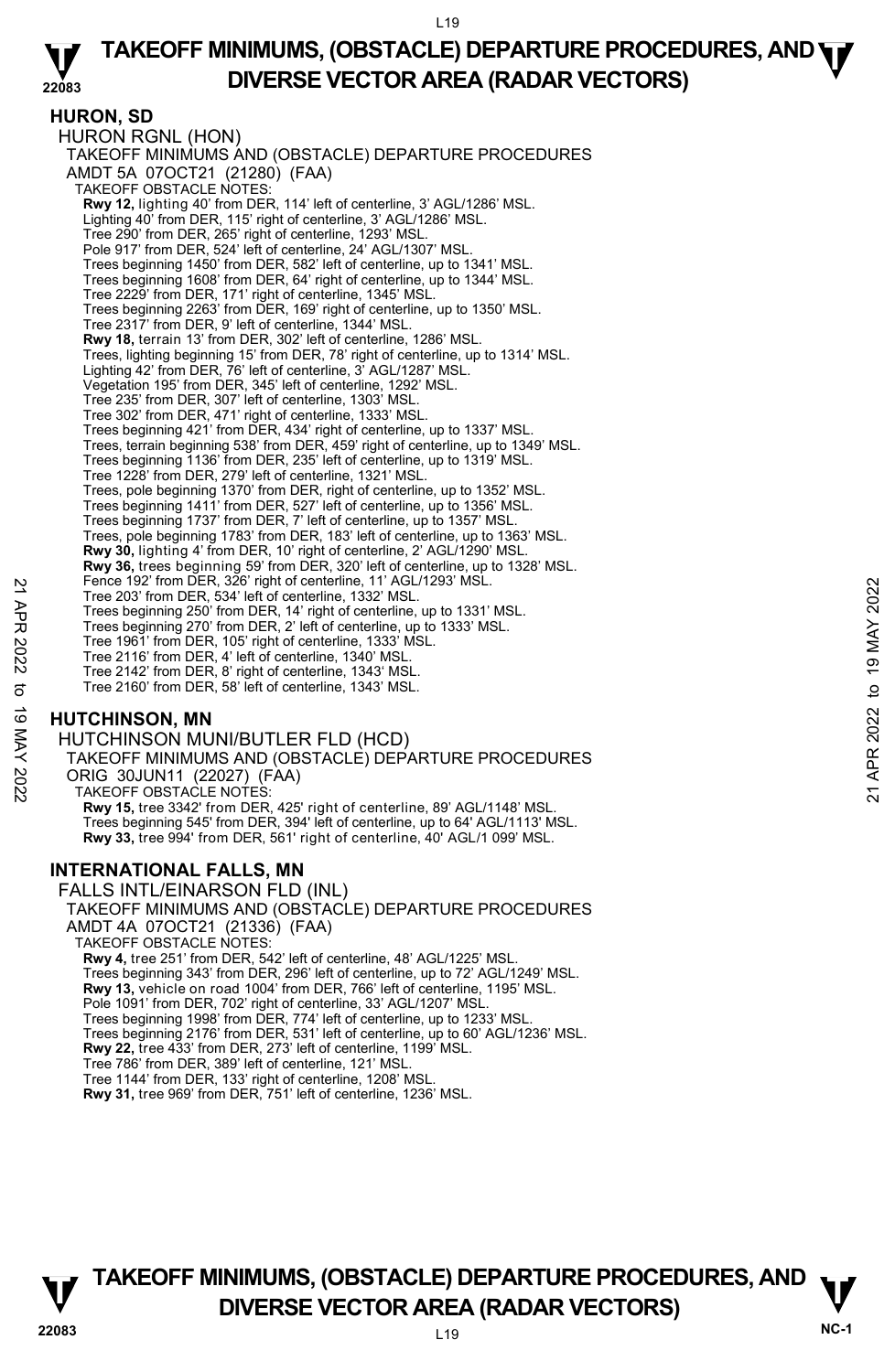## **JACKSON, MN**

JACKSON MUNI (MJQ) TAKEOFF MINIMUMS AND (OBSTACLE) DEPARTURE PROCEDURES ORIG 14FEB08 (08045) (FAA) TAKEOFF MINIMUMS: **Rwys 4, 22,** NA-Turf. DEPARTURE PROCEDURE: **Rwy 13,** climb heading 134° to 1900 before turning right. TAKEOFF OBSTACLE NOTES: **Rwy 13,** trees beginning 1474' from DER, 556' left of centerline, up to 80' AGL/1539' MSL.<br>Vehicle on road 258' from DER, 559' from centerline, 15' AGL/1459' MSL. **Rwy 31,** vehicle on road 465' from DER, 618' left of centerline, 15' AGL/1446' MSL. Trees beginning 1616' from DER, 580' right of centerline, up to 80' AGL/1519' MSL. Trees beginning 1110' from DER, 429' left of centerline, up to 80' AGL/1509' MSL.

## **JAMESTOWN, ND**

JAMESTOWN RGNL (JMS)

TAKEOFF MINIMUMS AND (OBSTACLE) DEPARTURE PROCEDURES AMDT 1 30AUG07 (07242) (FAA) TAKEOFF OBSTACLE NOTES:

**Rwy 22,** antenna and tank beginning 2960' from DER, 1007' left of centerline, up to 150' AGL/1631' MSL. **Rwy 31,** multiple trees beginning 2129' from DER 47' right of centerline, up to 60' AGL/1560' MSL.

## **KENMARE, ND**

KENMARE MUNI (7K5)

TAKEOFF MINIMUMS AND (OBSTACLE) DEPARTURE PROCEDURES

ORIG 05MAY11 (11125) (FAA)

TAKEOFF OBSTACLE NOTES:

**Rwy 8,** vehicles on roadway 359' from DER, left and right of centerline, up to 15' AGL/1980' MSL.

Trees 374 ' from DER, 359' right of centerline, 50' AGL/2004' MSL.

**Rwy 26,** aircraft on taxiway beginning abeam DER, 385' right of centerline, up to 17' AGL/1981' MSL.<br>Hangars beginning 147' from DER, 506' right of centerline, up to 30' AGL/1994' MSL. 22 AW 32 venicles on roadway 359 from DER, 1ert and right of centerline, 00 AGL/1980' MSL.<br>
Trees 374 ' from DER, 359' right of centerline, 00 AGL/2004' MSL.<br>
22 Hangas beginning abeam DER, 385' right of centerline, up to

Pole 1259' from DER, 49' right of centerline, 40' AGL/2002' MSL.

Trees beginning 1342' from DER, 85' right of centerline, up to 50' AGL/2014' MSL.

## **KILLDEER, ND**

DUNN COUNTY WEYDAHL FLD (9Y1)

TAKEOFF MINIMUMS AND (OBSTACLE) DEPARTURE PROCEDURES

ORIG 28JAN21 (22083) (FAA)

TAKEOFF MINIMUMS:

**Rwy 31,** std. w/min. climb of 306' per NM to 4100 or 1400-3 for VCOA. DEPARTURE PROCEDURE:

**Rwy 13,** climb on heading 126° to 2700 before proceeding on course.

VCOA:

 **Rwy 31,** obtain ATC approval for VCOA when requesting IFR clearance. Climb in visual conditions to cross Dunn County Weydahl Fld at or above 3500 before proceeding on course.

TAKEOFF OBSTACLE NOTES:

**Rwy 31,** T-L towers beginning 1.03 NM from DER, 404' right of centerline, up to 125' AGL/2388' MSL.

## **KINDRED, ND**

## ROBERT ODEGAARD FLD (K74)

TAKEOFF MINIMUMS AND (OBSTACLE) DEPARTURE PROCEDURES ORIG-A 05MAR15 (21280) (FAA) TAKEOFF OBSTACLE NOTES: **Rwy 29,** tree 991' from DER, 367' left of centerline, 38' AGL/982' MSL. Tree 1073' from DER, 221' left of centerline, 38' AGL/982' MSL.

## **LANGDON, ND**

ROBERTSON FLD (D55)

TAKEOFF MINIMUMS AND (OBSTACLE) DEPARTURE PROCEDURES ORIG 03JUN10 (22083) (FAA)

TAKEOFF MINIMUMS:

**Rwys 8, 26,** NA-Environmental.

TAKEOFF OBSTACLE NOTES:

**Rwy 14,** vehicles on road beginning 479' to 684' from DER, from 238' to 413' left of centerline, up to 15' AGL/1627' MSL.

**Rwy 32,** windsock 13' from DER, 416' right of centerline, 16' AGL/1619' MSL.

Fence 24' from DER, 301' left of centerline, 5' AGL/1608' MSL.

Fence 199' from DER, 293' left of centerline, 5' AGL/1608' MSL. Trees beginning 485' from DER 203' right of centerline, up to 30' AGL/1628' MSL.

Trees beginning 1912' from DER, from 241' to 418' left of centerline, up to 78' AGL/1677' MSL.

# **T T TAKEOFF MINIMUMS, (OBSTACLE) DEPARTURE PROCEDURES, AND**

# **DIVERSE VECTOR AREA (RADAR VECTORS)** V<br>NC-1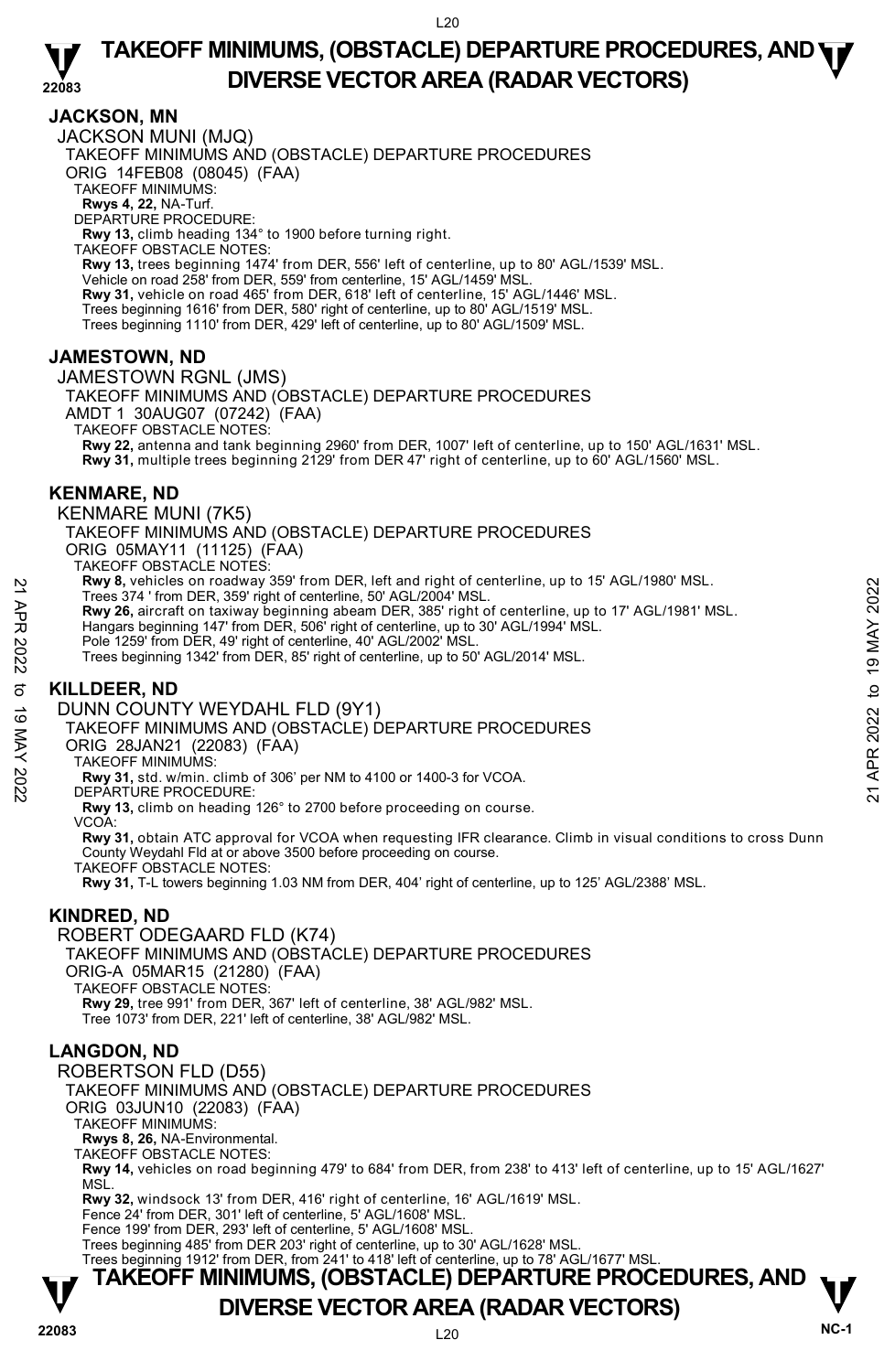### **22083 TAKEOFF MINIMUMS, (OBSTACLE) DEPARTURE PROCEDURES, AND <b>WE**<br>DIVERSE VECTOR AREA (BADAR VECTORS) **DIVERSE VECTOR AREA (RADAR VECTORS)**

## **LAKOTA, ND**

LAKOTA MUNI (5L0) TAKEOFF MINIMUMS AND (OBSTACLE) DEPARTURE PROCEDURES ORIG 22JUN17 (17173) (FAA) TAKEOFF OBSTACLE NOTES: **Rwy 15,** tree 129' from DER, 141' right of centerline, 1511' MSL. Tree 849' from DER, 214' left of centerline, 1531' MSL. Tree 877' from DER, 202' left of centerline, 1532' MSL. T-L tower 906' from DER, 439' left of centerline, 27' AGL/1533' MSL. Pole beginning 907' from DER, 430' left of centerline, up to 29' AGL/1534' MSL. Trees beginning 979' from DER, 197' left of centerline, up to 1553' MSL. **Rwy 33,** tree 29' from DER, 290' right of centerline, 1524' MSL. Building 482' from DER, 576' left of centerline, 23' AGL/1531' MSL. Road (N) beginning 587' from DER, 113' right of centerline, up to 1527' MSL. Tree 817' from DER, 536' right of centerline, 1541' MSL. Trees beginning 894' from DER, 173' right of centerline, up to 1554' MSL. Trees beginning 904' from DER, 175' right of centerline, up to 1557' MSL. Trees beginning 937' from DER, 158' right of centerline, up to 1558' MSL. Trees beginning 1004' from DER, 56' right of centerline, up to 1560' MSL. Tree 1063' from DER, 72' left of centerline, 1542' MSL. Trees and pole beginning 1099' from DER, 77' left of centerline, up to 1551' MSL.

## **LEMMON, SD**

LEMMON MUNI (LEM)

TAKEOFF MINIMUMS AND (OBSTACLE) DEPARTURE PROCEDURES AMDT 2 02DEC21 (21336) (FAA)

TAKEOFF MINIMUMS:

**Rwys 6, 24,** NA-Environmental. **Rwy 12,** 300-2 or std. w/min. climb of 215' per NM to 3000, or alternatively, with standard takeoff minimums and a normal 200' per NM climb gradient, takeoff must occur no later than 1600' prior to DER.

TAKEOFF OBSTACLE NOTES:

**Rwy 12,** rising terrain beginning 44' from DER, 318' right of centerline, up to 2575' MSL.

Vehicle on road 789'from DER, 650' left of centerline, 2590' MSL.

Vehicle on road 861' from DER, 549' left of centerline, 2593' MSL vehicle on road, beginning 928' from DER, 369' left of centerline, up to 2596' MSL. 2200 per NM climb gradient, takeoff more of 215 per NM of all out or attenting with standard takeoff minimums and a normal<br>
200 per NM climb gradient, takeoff more correlation of all of prior to DER.<br>
TAKEOFF OBSTACLE NOT

Tree 1.6 NM from DER, 2550' left of centerline, up to 100' AGL/2829' MSL.

**Rwy 30,** vehicle on road 445' from DER, 441' left of centerline, 2581' MSL. Vehicle on road beginning 558' from DER, 232' left of centerline, up to 2583' MSL.

Tree 5566' from DER, 1918' left of centerline, 100' AGL/2719' MSL.

## **LINTON, ND**

LINTON MUNI (7L2) TAKEOFF MINIMUMS AND (OBSTACLE) DEPARTURE PROCEDURES ORIG 22AUG13 (13234) (FAA) TAKEOFF OBSTACLE NOTES: **Rwy 9,** trees beginning 902' from DER, 210' right of centerline, up to 100' AGL/1830' MSL.

Flag pole 37' from DER, 465' left of centerline, 30' AGL/1810' MSL. Vehicle on road beginning 72' from DER, 237' right of centerline, up to 15' AGL/1815' MSL. **Rwy 27,** trees beginning 14' from DER, 286' left of centerline, up to 100' AGL/1806' MSL.

## **LISBON, ND**

LISBON MUNI (6L3) TAKEOFF MINIMUMS AND (OBSTACLE) DEPARTURE PROCEDURES ORIG 05JAN17 (17005) (FAA) TAKEOFF MINIMUMS: **Rwy 3, 21,** NA, Environmental. TAKEOFF OBSTACLE NOTES: **Rwy 14,** terrain beginning 2' from DER, 168' right of centerline, up to 1231' MSL. Pole 51' from DER, 499' left of centerline, 1250' MSL. Vehicle on road beginning 441' from DER, left and right of centerline, up to 1248' MSL. Trees beginning 1136' from DER, 405' right of centerline, up to 1280' MSL. **Rwy 32,** terrain beginning 60' from DER, 297' left of centerline, up to 1234' MSL. Tree 109' from DER, 167' left of centerline, 1238' MSL. Fence beginning 123' from DER, 497' right of centerline, up to 3' AGL/1235' MSL. Fence and tree beginning 270 from DER, 149' right of centerline, up to 1242' MSL.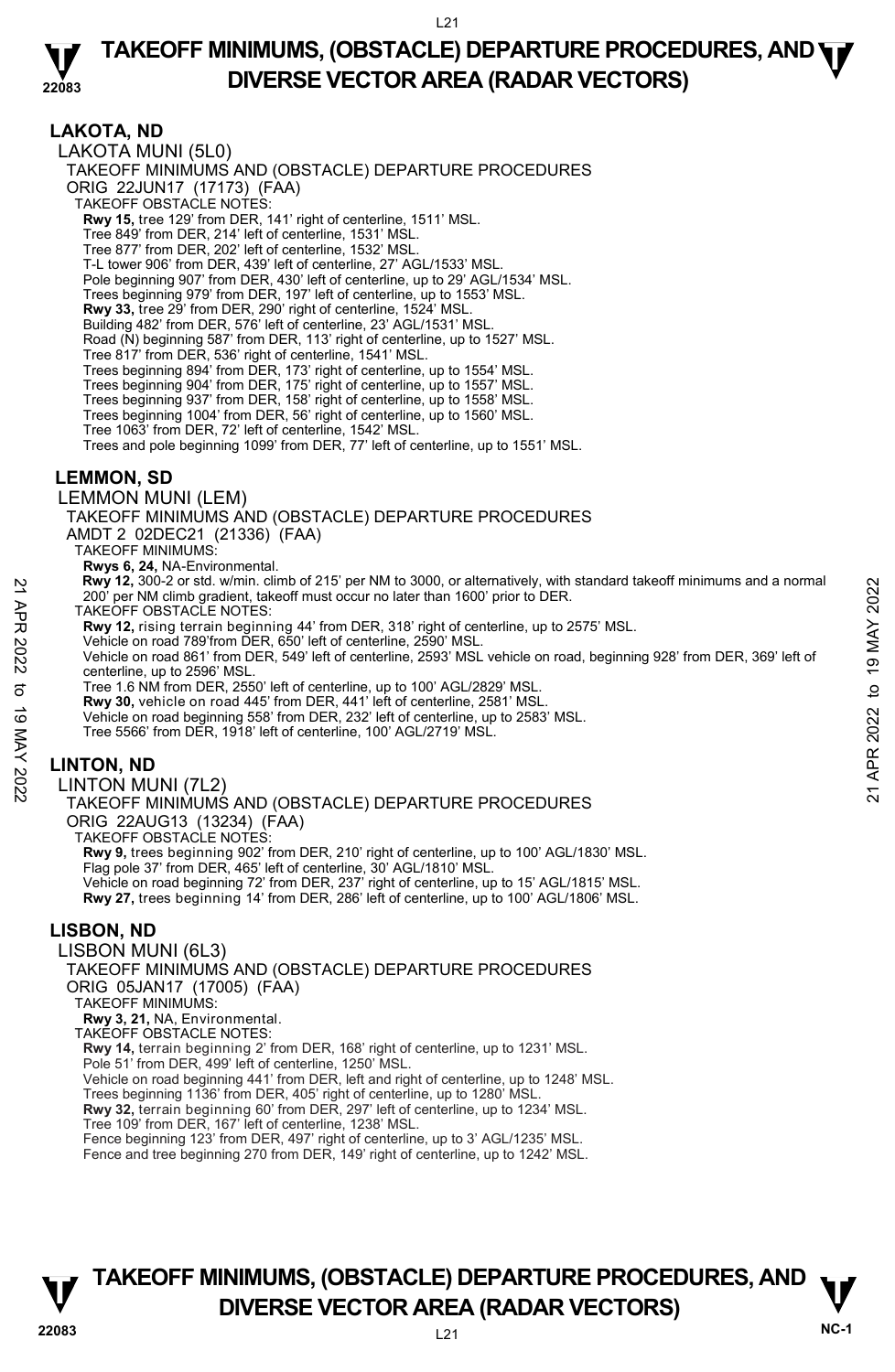## **LITCHFIELD, MN**

LITCHFIELD MUNI (LJF)

TAKEOFF MINIMUMS AND (OBSTACLE) DEPARTURE PROCEDURES

AMDT 1 23SEP10 (10266) (FAA)

DEPARTURE PROCEDURE:

**Rwy 31,** climb heading 316° to 1700 before turning left. TAKEOFF OBSTACLE NOTES:

**Rwy 13,** trees beginning 11' from DER, 417' left and right of centerline, up to 90' AGL/1234' MSL.

Trees beginning 1251' from DER, 830' left of centerline, up to 89' AGL/1228' MSL.

**Rwy 31,** trees beginning 958' from DER, 73' left of centerline, up to 46' AGL/1185' MSL. Trees beginning 13' from DER, 370' right of centerline, up to 95' AGL/1234' MSL.

## **LITTLE FALLS, MN**

LITTLE FALLS/MORRISON COUNTY-LINDBERGH FLD (LXL)

TAKEOFF MINIMUMS AND (OBSTACLE) DEPARTURE PROCEDURES

AMDT 4A 01MAY14 (21196) (FAA)

TAKEOFF MINIMUMS:

**Rwy 13,** 300-1½ or std. w/min. climb of 301' per NM to 1500.

**Rwys 18, 36,** NA-Environmental. DEPARTURE PROCEDURE:

**Rwy 31,** climb heading 308° to 1600 before turning right.

TAKEOFF OBSTACLE NOTES:

**Rwy 13,** numerous trees beginning 76' from DER, right and left of centerline, up to 100' AGL/1389' MSL.

**Rwy 31,** numerous trees beginning 1986' from DER, right and left of centerline, up to 100' AGL/1214' MSL.

## **LONG PRAIRIE, MN**

TODD FLD (14Y)

TAKEOFF MINIMUMS AND (OBSTACLE) DEPARTURE PROCEDURES AMDT 1 21MAY20 (22083) (FAA)

TAKEOFF OBSTACLE NOTES:

**Rwy 16,** roads beginning 62' from DER, 476' left of centerline, up to 1342' MSL. Terrain 89' from DER, 228' right of centerline, 1330' MSL.

- **Rwy 34,** buildings and light beginning 0' from DER, 114' right of centerline, up to 21' AGL/1349' MSL. X AWD T 2 IWM YOU (22003) (FAX)<br>
TAKEOFF OBSTACLE NOTES:<br>
THE TRAIN 89 from DER, 476 and the of centerline, the to 1342' MSL.<br>
Terms and flow the Star in the equinoment of 130° MSL.<br>
Note that in the set of center in the
	- Light 9' from DER, 18' left of centerline, 2' AGL/1334' MSL.
	- Trees, building, and pole beginning 313' from DER, 110' left of centerline, up to 1361' MSL. Poles beginning 652' from DER, 638' right of centerline, up to 36' AGL/1363' MSL.
	-
	- Trees and pole beginning 738' from DER, 98' left of centerline, up to 1375' MSL.
	- Trees beginning 851' from DER, 497' left of centerline, up to 1383' MSL.

## **LONGVILLE, MN**

LONGVILLE MUNI (XVG)

TAKEOFF MINIMUMS AND (OBSTACLE) DEPARTURE PROCEDURES AMDT 1 21MAY20 (20142) (FAA) TAKEOFF OBSTACLE NOTES: **Rwy 13**, vehicle on road 1' from DER, 125' left of centerline, 1338' MSL. Tree 5' from DER, 428' left of centerline, 15' AGL/1341' MSL.

Trees, vehicles on road beginning 9' from DER, 55' left of centerline, up to 1343' MSL.

Trees, vehicles on road beginning 33' from DER, 81' right of centerline, up to 1350' MSL.

Trees beginning 179' from DER, 124' right of centerline, up to 1364' MSL.

Trees beginning 188' from DER, 103' right of centerline, up to 1365' MSL.

Trees beginning 217' from DER, 120' right of centerline, up to 1385' MSL. Trees beginning 269' from DER, 10' right of centerline, up to 1388' MSL.

Tree 334' from DER, 354' left of centerline, 26' AGL/1344' MSL.

Tree 381' from DER, 498' left of centerline, 1366' MSL.

Tree 444' from DER, 592' left of centerline, 1380' MSL.

Trees beginning 495' from DER, 295' left of centerline, up to 1392' MSL.

Trees beginning 748' from DER, 595' left of centerline, up to 1393 ' MSL.

Trees beginning 853' from DER, 2' left of centerline, up to 1403' MSL.

Trees beginning 1444' from DER, 12' right of centerline, up to 1389' MSL.

Trees beginning 1722' from DER, 69' right of centerline, up to 1393' MSL.

Trees beginning 1790' from DER, 22' right of centerline, up to 64' AGL/1395' MSL. Trees beginning 1857' from DER, 9' right of centerline, up to 85' AGL/1399' MSL.

Trees beginning 2038' from DER, 5' right of centerline, up to 1406' MSL.

Trees beginning 2455' from DER, 46' left of centerline, up to 1406' MSL. **Rwy 31**, vegetation 1' from DER, 154' right of centerline, 6' AGL/1340' MSL.

Vegetation, lighting beginning 2' from DER, 47' right of centerline, up to 10' AGL/1343' MSL.

Terrain 8' from DER, 186' left of centerline, 1335' MSL.

Building, lighting, sign beginning 9' from DER, 77' left of centerline, up to 17' AGL/1352' MSL.

Building, terrain, vehicles on road, vegetation, pole, sign beginning 23' from DER, 126' left of centerline, up to 64' AGL/1399'

MSL.

Vegetation beginning 43' from DER, 103' right of centerline, up to 14' AGL/1347' MSL. Vehicles on road, vegetation, trees beginning 198' from DER, 139' right of centerline, up to 1349' MSL.

 **CON'T**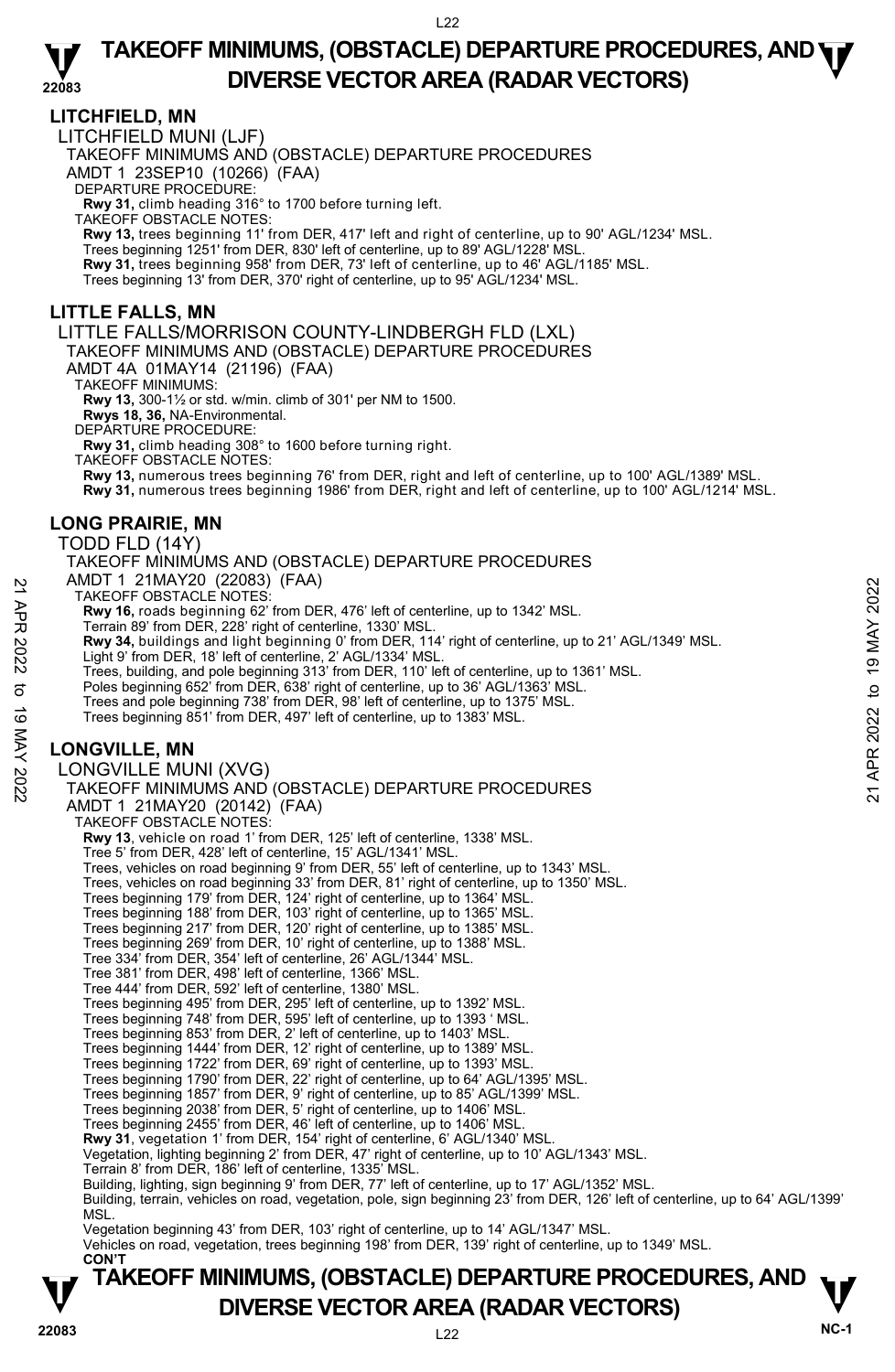### **22083 TAKEOFF MINIMUMS, (OBSTACLE) DEPARTURE PROCEDURES, AND <b>WE**<br>DIVERSE VECTOR AREA (BADAR VECTORS) **DIVERSE VECTOR AREA (RADAR VECTORS)**

## **LONGVILLE, MN (CON'T)**

LONGVILLE MUNI (XVG) (CON'T) **Rwy 31 (CON'T)**, trees, vehicles on road beginning 288' from DER, 131' right of centerline, up to 24' AGL/1359' MSL.<br>Trees, vehicles on road beginning 362' from DER, 4' left of centerline, up to 1414' MSL. Tree 368' from DER, 524' right of centerline, 48' AGL/1383' MSL. Trees beginning 370' from DER, 216' right of centerline, up to 1406' MSL. Trees, vehicles on road beginning 505' from DER, 18' right of centerline, up to 1408' MSL. Trees, vehicles on road beginning 666' from DER, 80' right of centerline, up to 1412' MSL. Tree 758' from DER, 457' right of centerline, 1414' MSL. Trees, vehicles on road, buildings beginning 780' from DER, 4 ' right of centerline, up to 83' AGL/1426' MSL.<br>Trees beginning 1456' from DER, 2' left of centerline, up to 76' AGL/1415' MSL. Trees beginning 1545' from DER, 110' left of centerline, up to 65' AGL/1416' MSL. Trees beginning 1564' from DER, 180' left of centerline, up to 64' AGL/1418' MSL. Trees beginning 1575' from DER, 105' left of centerline, up to 70' AGL/1425' MSL. Trees beginning 1589' from DER, 92' left of centerline, up to 69' AGL/1426' MSL. Trees beginning 1640' from DER, 101' left of centerline, up to 1430' MSL. Trees beginning 1667' from DER, 19' left of centerline, up to 1432' MSL. Trees beginning 1748' from DER, 4' right of centerline, up to 80' AGL/1431' MSL. Trees beginning 1792' from DER, 50' left of centerline, up to 86' AGL/1434' MSL. Trees beginning 1808' from DER, 3' left of centerline, up to 1435' MSL. Trees beginning 1894' from DER, 15' left of centerline, up to 1441' MSL. Trees beginning 1915' from DER, 1' left of centerline, up to 1442' MSL. Trees beginning 1974' from DER, 0' left of centerline, up to 1446' MSL. Trees, pole beginning 1994' from DER, 49' right of centerline, up to 82' AGL/1434' MSL. Trees beginning 2009' from DER, 3' left of centerline, up to 1448' MSL. Trees beginning 2016' from DER, 1' right of centerline, up to 92' AGL/1442' MSL. Trees beginning 2058' from DER, 5' left of centerline, up to 1449' MSL. Trees beginning 2104' from DER, 51' left of centerline, up to 1454' MSL. Trees beginning 2110' from DER, 32' left of centerline, up to 1456' MSL. Trees beginning 2165' from DER, 3' left of centerline, up to 1467' MSL. Trees beginning 2910' from DER, 211' right of centerline, up to 1445' MSL. Trees beginning 3288' from DER, 101' right of centerline, up to 83' AGL/1448' MSL. Trees beginning 4165' from DER, 62' right of centerline, up to 1449' MSL. Trees beginning 4203' from DER, 115' right of centerline, up to 1456' MSL. Tree 4245' from DER, 122' right of centerline, 1459' MSL. Trees beginning 4250' from DER, 28' right of centerline, up to 1463' MSL. Trees beginning 4610' from DER, 306' right of centerline, up to 1465' MSL. Trees beginning 4623' from DER, 130' right of centerline, up to 77' AGL/1467' MSL. Trees beginning 4736' from DER, 52' left of centerline, up to 1477' MSL. Trees beginning 4832' from DER, 280' right of centerline, up to 1480' MSL. Trees beginning 3288 from DER, 101 right of centerline, up to 132 AGL/1448' MSL.<br>
Trees beginning 3288 from DER, 101 right of centerline, up to 1449' MSL.<br>
Trees beginning 4263' from DER, 115' right of centerline, up to 1

## **LUVERNE, MN**

QUENTIN AANENSON FLD (LYV) TAKEOFF MINIMUMS AND (OBSTACLE) DEPARTURE PROCEDURES ORIG 03JUN10 (22027) (FAA) TAKEOFF OBSTACLE NOTES: **Rwy 18,** tree 813' from DER, 578' left of centerline, 50' AGL/1469' MSL. Road plus vehicle 685' from DER, 574' right of centerline, 15' AGL/1454' MSL. Terrain 20' from DER, on centerline, 1429' MSL. **Rwy 36,** transmission tower, 5752' from DER, 1036' right of centerline, 139' AGL/1581' MSL.

## **MADISON, MN**

LAC QUI PARLE COUNTY (DXX) TAKEOFF MINIMUMS AND (OBSTACLE) DEPARTURE PROCEDURES

ORIG 15NOV12 (12320) (FAA)

TAKEOFF MINIMUMS:

**Rwys 9, 27,** NA - Environmental.

**Rwy 32**, 300-1½ or std. w/min. climb of 213' per NM to 1400, or alternatively, with standard takeoff minimums and a normal 200' per NM climb gradient, takeoff must occur no later than 1500' prior to DER. TAKEOFF OBSTACLE NOTES:

**Rwy 14,** trees beginning 40' from DER, 463' right of centerline, up to 100' AGL/1081' MSL.

Terrain 22' from DER, 175' left of centerline, 1080' MSL.

**Rwy 32,** vehicles on roadway beginning 538' from DER, left to right of centerline, up to 15' AGL/1098' MSL.<br>Trees beginning 1485' from DER, 790' left of centerline, up to 100' AGL/1152' MSL.

Tower 1.2 NM from DER, 2112' right of centerline, 200' AGL/1277' MSL.



```
TAKEOFF MINIMUMS, (OBSTACLE) DEPARTURE PROCEDURES, AND \mathbf{\nabla}DIVERSE VECTOR AREA (RADAR VECTORS) V<br>NC-1
```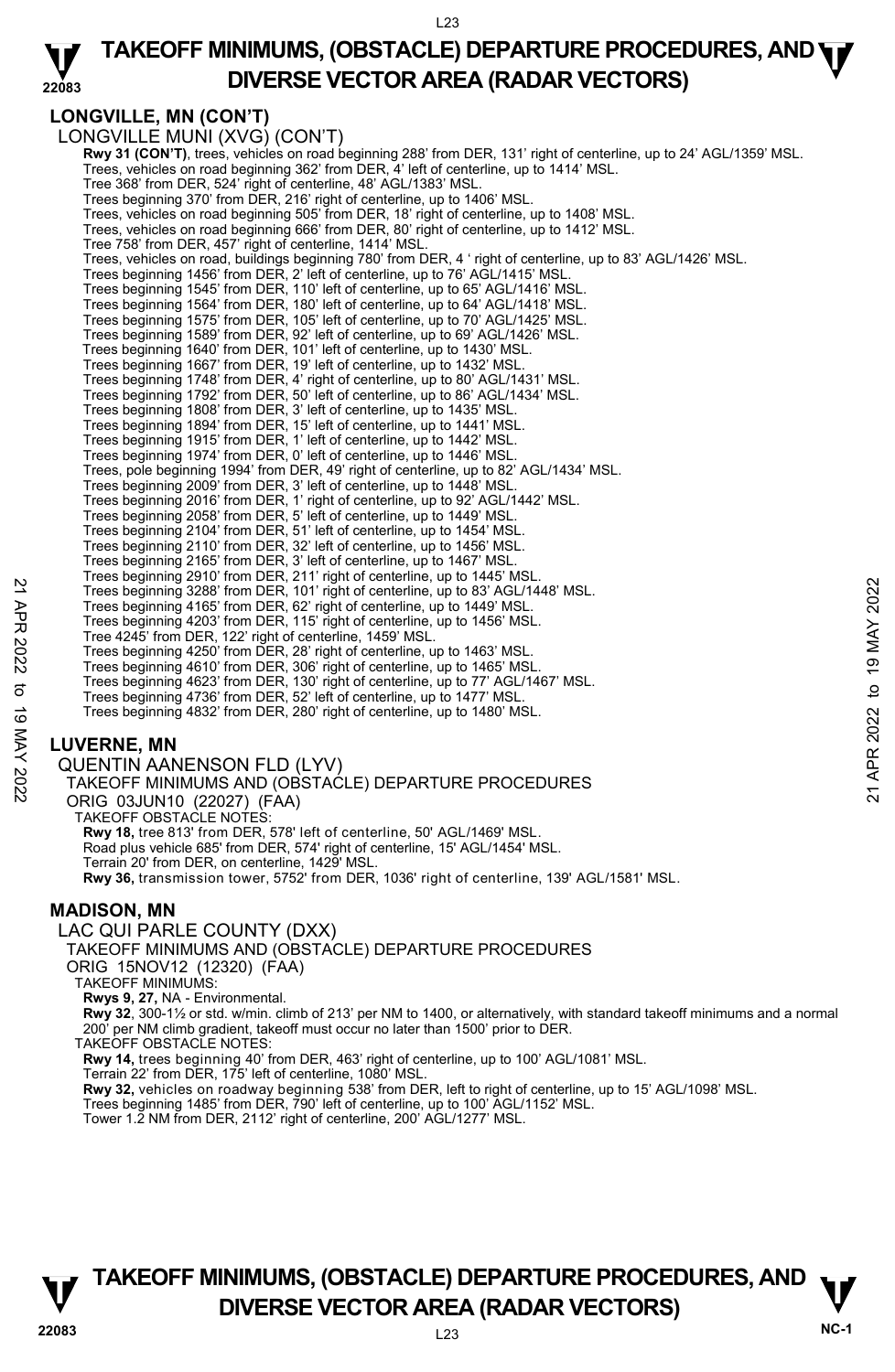## **MADISON, SD**

**22083**  MADISON MUNI (MDS) TAKEOFF MINIMUMS AND (OBSTACLE) DEPARTURE PROCEDURES ORIG 30JUN11 (11181) (FAA) TAKEOFF MINIMUMS: **Rwys 3, 21,** NA - environmental. TAKEOFF OBSTACLE NOTES: **Rwy 15,** trees beginning 764' from DER, 284' left of centerline, up to 76' AGL/1766' MSL. Plant and fence beginning 65' from DER, 384' right of centerline, up to 24' AGL/1733' MSL. **Rwy 33,** road 82' from DER, 399' left of centerline, 23' AGL/1723' MSL. Road and trees beginning 131' from DER, 9' right of centerline, up to 100' AGL/1859' MSL. **MAHNOMEN, MN**  MAHNOMEN COUNTY (3N8) TAKEOFF MINIMUMS AND (OBSTACLE) DEPARTURE PROCEDURES ORIG 17OCT13 (13290) (FAA) TAKEOFF MINIMUMS: **Rwys 9,27,** NA-Environmental. TAKEOFF OBSTACLE NOTES: **Rwy 17,** terrain beginning 14' from DER, 402' right of centerline, up to 1248' MSL. **Rwy 35,** vehicles on roadway, poles, and telephone lines beginning 201' from DER, 450' left of centerline, up to 42' AGL/1273' MSL. Telephone line 972' from DER, 590' right of centerline, 35' AGL/1266' MSL. Trees beginning 1597' from DER 605' left of centerline, 75' AGL/1306' MSL. **MANDAN, ND**  MANDAN RGNL/LAWLER FLD (Y19) TAKEOFF MINIMUMS AND (OBSTACLE) DEPARTURE PROCEDURES AMDT 1 29MAY14 (21224) (FAA) TAKEOFF MINIMUMS: **Rwys 4, 22,** NA-Environmental. TAKEOFF OBSTACLE NOTES: **Rwy 13,** fence and trees beginning 26' from DER, 310' left of centerline, up to 48' AGL/1988' MSL. Transmission lines and pole beginning 1604' from DER, from left to right of centerline, up to 64' AGL/1984' MSL. **Rwy 31,** trees beginning 1256' from DER, from left to right of centerline up to 65' AGL/1995' MSL. **MANKATO, MN**  MANKATO RGNL (MKT) TAKEOFF MINIMUMS AND (OBSTACLE) DEPARTURE PROCEDURES ORIG 24SEP09 (09267) (FAA) TAKEOFF OBSTACLE NOTES: **Rwy 4,** trees beginning 447' from DER, 408' right of centerline, up to 100' AGL/1078' MSL. Trees beginning 1996' from DER, 17' left of centerline, up to 100' AGL/1084' MSL. **Rwy 15,** trees beginning 1552' from DER, 719' left of centerline, up to 100' AGL/1088' MSL. **Rwy 22,** trees beginning 2370' from DER, 989' right of centerline, up to 100' AGL/1069' MSL. **Rwy 33,** trees beginning 2085' from DER, 780' right of centerline, up to 100' AGL/1077' MSL. Rising terrain 9' from DER, 65' right of centerline, up to 1029' MSL. Terrain beginning 82' from DER, 60' left of centerline, up to 1029' MSL. **MARSHALL, MN**  SOUTHWEST MINNESOTA RGNL MARSHALL/RYAN FLD (MML) TAKEOFF MINIMUMS AND (OBSTACLE) DEPARTURE PROCEDURES AMDT 2A 10DEC15 (21196) (FAA) TAKEOFF MINIMUMS: **Rwy 20,** std. w/min. climb of 270' per NM to 2000, or 1000-3 for climb in visual conditions. DEPARTURE PROCEDURE: **Rwy 20,** for climb in visual conditions, cross Southwest Minnesota Rgnl Marshall/Ryan Fld airport at or above 2000<br>MSL before proceeding on course. N AWID I 29MM THE (21224) (FAA)<br>
TAKEOFF MINIMUMS:<br>
TAKEOFF MINIMUMS:<br>
TAKEOFF MINIMUMS:<br>
TAKEOFF MINIMUMS:<br>
Now 13, free and trees beginning 26' from DER, 110' left of centerline, up to 48' AGL/1988' MSL.<br>
Transmission l

TAKEOFF OBSTACLE NOTES:

**Rwy 2,** runway light 39' from DER, 79' left of centerline, 3' AGL/1174' MSL;<br>Trees beginning 1324' from DER, 796' left of centerline, up to 89' AGL/1256' MSL.

**Rwy 12,** pole 706' from DER, 671' right of centerline, 60' AGL/1212' MSL.

Pole 1580' from DER, 732' left of centerline, 70' AGL/1225' MSL.

Antenna 1496' from DER, 620' right of centerline, 64' AGL/1219' MSL.

Pole 1185' from DER, 540' right of centerline, 55' AGL/1210' MSL.

Tree 3564' from DER, 400' right of centerline, 110' AGL/1269' MSL. Tree 2135' from DER, 113' left of centerline, 77' AGL/1232' MSL.

**Rwy 20,** runway light 42' from DER, 77' left of centerline, 2' AGL, 1183' MSL.

Runway light 41' from DER, 78' right of centerline, 2' AGL/1182' MSL.

**Rwy 30,** vehicle on road 1' from DER, 435' left of centerline, 24' AGL/1200' MSL.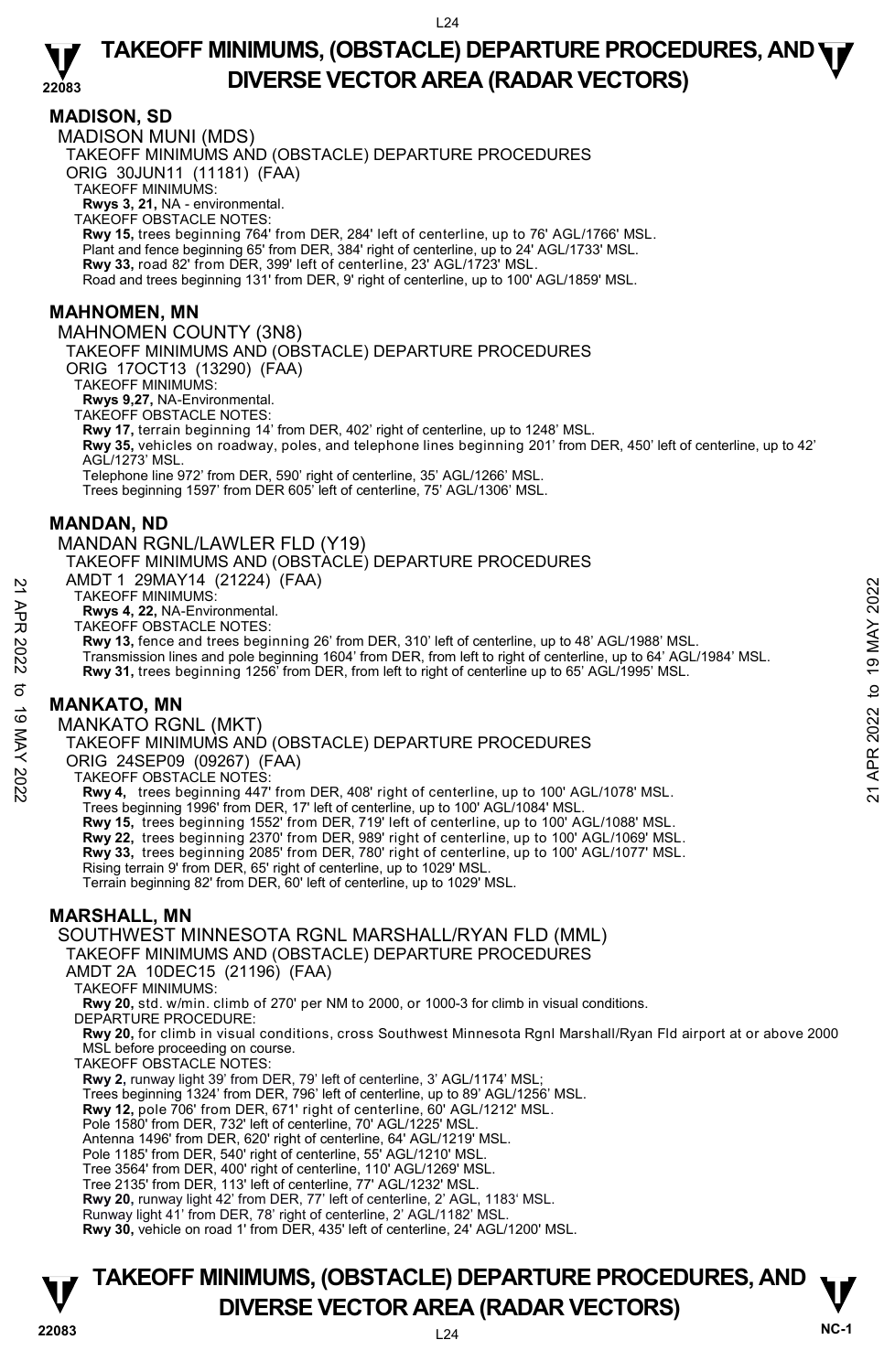## **TAKEOFF MINIMUMS, (OBSTACLE) DEPARTURE PROCEDURES, AND <b>WE**<br>DIVERSE VECTOR AREA (BADAR VECTORS) **DIVERSE VECTOR AREA (RADAR VECTORS)**

**MARTIN, SD** 

**22083**  MARTIN MUNI (9V6) TAKEOFF MINIMUMS AND (OBSTACLE) DEPARTURE PROCEDURES ORIG 26MAY16 (16147) (FAA) TAKEOFF OBSTACLE NOTES: **Rwy 14,** lt support structure 9' from DER, 20' left of centerline, 3280' MSL. Lt support structure 10' from DER, 9' right of centerline, 3278' MSL. Ground 13' from DER, 408' left of centerline, 3282' MSL. Ground 27' from DER, 199' left of centerline, 15' AGL/3282' MSL. Fence and ground beginning 74' from DER, 219' left of centerline, up to 3287' MSL. Vehicle on road 145' from DER, 289' right of centerline, 15' AGL/3283' MSL. **Rwy 32,** building, pole, ground and, vehicle on road, beginning 1' from DER, 9' left of centerline, up to 23' AGL/3317 MSL. Tree 1083' from DER, 19' left of centerline, 3322' MSL. Tree 1095' from DER, 387' right of centerline, 3382' MSL. Tree 1172' from DER, 130' left of centerline, 3340' MSL. Tree and pole beginning 1270' from DER, 9' left of centerline, up to 3341' MSL. Tree 1315' from DER, 219' left of centerline, 3343' MSL. Poles and trees beginning 1366' from DER, 174' left of centerline, up to 44' AGL/3349' MSL. Trees beginning 1463' from DER, 94' right of centerline, up to 3334' MSL. Poles and trees beginning 1481' from DER, 406' left of centerline, up to 43' AGL/3350' MSL. **MC GREGOR, MN**  ISEDOR IVERSON (HZX) TAKEOFF MINIMUMS AND (OBSTACLE) DEPARTURE PROCEDURES ORIG 15DEC11 (11349) (FAA) DEPARTURE PROCEDURE: **Rwy 14,** climb heading 139° to 1900 before turning left. TAKEOFF OBSTACLE NOTES: **Rwy 14,** trees beginning 72' from DER, 440' left of centerline, up to 100' AGL/1324' MSL. Trees beginning 1158' from DER, 724' right of centerline, up to 100' AGL/1324' MSL. Trees beginning 2888' from DER, 589' left of centerline, up to 100' AGL/1334' MSL. **Rwy 32,** vehicles on roadway beginning 499' from DER, 577' left of centerline, up to 17' AGL/1246' MSL. Trees beginning 2919' from DER, left and right of centerline, up to 100' AGL/1329' MSL. **MILBANK, SD**  MILBANK MUNI (1D1) TAKEOFF MINIMUMS AND (OBSTACLE) DEPARTURE PROCEDURES ORIG 10APR08 (08101) (FAA) TAKEOFF MINIMUMS: **Rwy 25,** std. w/min. climb of 207' per NM to 1900, or 900-2½ for climb in visual conditions. DEPARTURE PROCEDURE: **Rwy 25,** for climb in visual conditions cross Milbank Muni airport at or above 1900 before proceeding on course. TAKEOFF OBSTACLE NOTES: **Rwy 7,** trees beginning 1207' from DER, 387' left of centerline, up to 100' AGL/ 1219' MSL.<br>Vehicle on road 829' from DER, 373' right of centerline, 15' AGL/ 1134' MSL. Building 322' from DER, 582' right of centerline, 25' AGL/ 1134' MSL. **Rwy 13,** trees beginning 1448' from DER, 394' right of centerline, up to 100' AGL/ 1219' MSL. Vehicle on road 218' from DER, 490' left of centerline, 15' AGL/ 1134' MSL. Building 78' from DER, 397' left of centerline, 25' AGL/ 1134' MSL. **Rwy 25,** tree 3584' from DER, 477' left of centerline, 100' AGL/ 1249' MSL. **Rwy 31,** tree 2992' from DER, 715' left of centerline, 100' AGL/ 1239' MSL. **MILLER, SD**  MILLER MUNI (MKA) TAKEOFF MINIMUMS AND (OBSTACLE) DEPARTURE PROCEDURES ORIG 25SEP08 (08269) (FAA) 22 AW 14, trees beginning 1/2" from DER, 1244 viet of centerline, up to 100' AGL/1324' MSL.<br>
Trees beginning 1158' from DER, 724' right of centerline, up to 100' AGL/1324' MSL.<br>
Trees beginning 2888' from DER, 589' left o

TAKEOFF OBSTACLE NOTES: **Rwy 15,** vehicle on road 769' from DER, 642' right of centerline, 15' AGL/1599' MSL. Snow removal equipment 206' from DER, 475' right of centerline, 21' AGL/1594' MSL. Tree 3903' from DER, 998' left of centerline, 100' AGL/1684' MSL. **Rwy 33,** vehicle on road 450' from DER, 560' left of centerline, 15' AGL/1584' MSL. Tree 762' from DER, 628' left of centerline, 100' AGL/1669' MSL.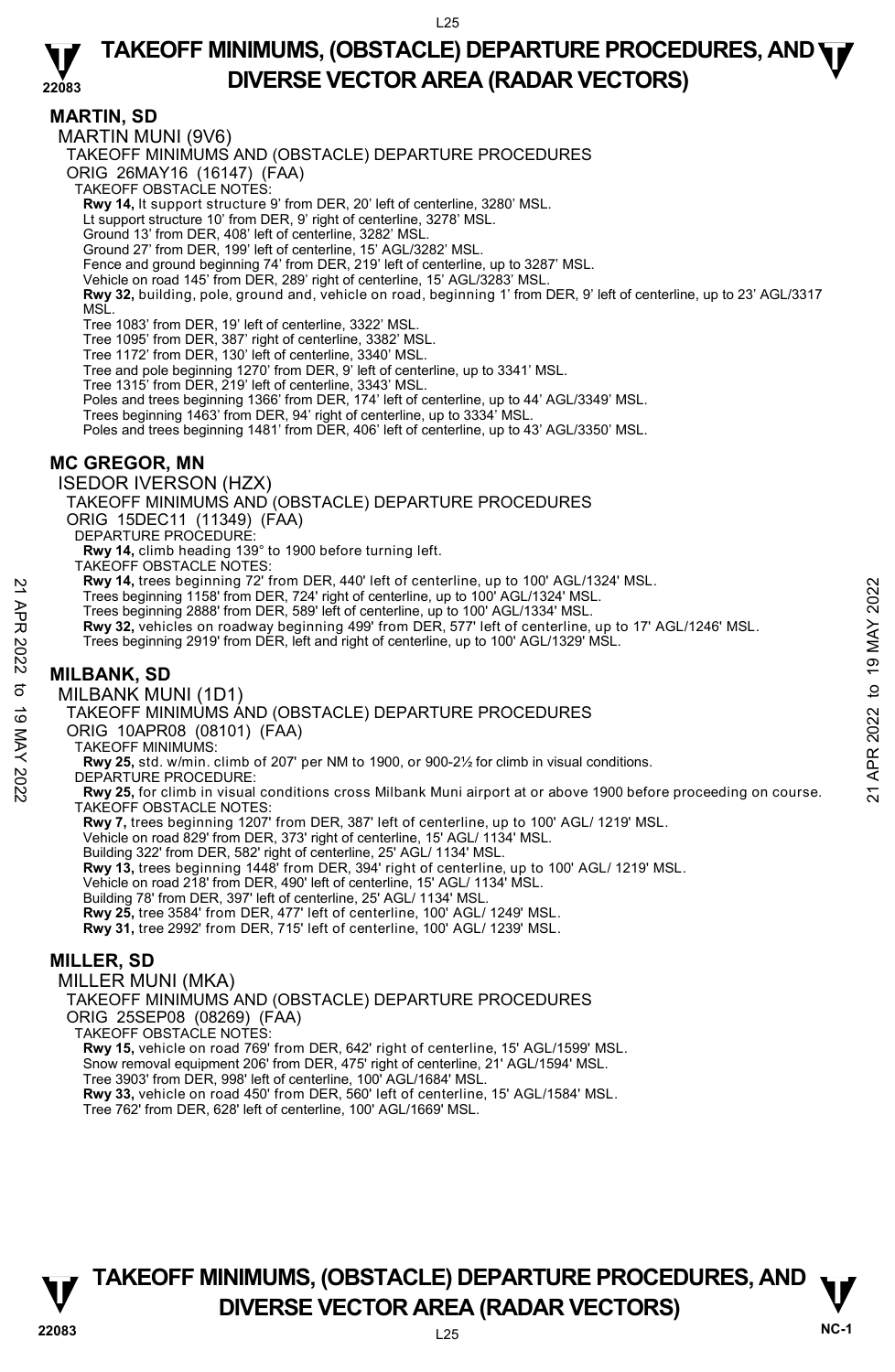## **MINNEAPOLIS, MN**

AIRLAKE (LVN)

TAKEOFF MINIMUMS AND (OBSTACLE) DEPARTURE PROCEDURES ORIG 03JUN10 (10154) (FAA) TAKEOFF OBSTACLE NOTES: **Rwy 12,** ground 198' from DER, 533' right of centerline, 0' AGL/963' MSL.<br>Tree and vehicle on road, beginning 422' from DER, 379' right of centerline, up to 15' AGL/978' MSL. Tree 1291' from DER, 506' left of centerline, 62' AGL/1002' MSL. **Rwy 30,** ground 104' from DER, 479' left of centerline, 0' AGL/965' MSL. Tree, pole, and antenna on building beginning 171' from DER, 259' right of centerline, up to 50' AGL/1000' MSL.<br>Tree, railroad, and antenna on building 486' from DER, 268' left of centerline, up to 41' AGL/1001' MSL. Trees and a building beginning 821' from DER, 30' right of centerline, up to 49' AGL/1009' MSL. ANOKA COUNTY-BLAINE (JANES FLD) (ANE) TAKEOFF MINIMUMS AND (OBSTACLE) DEPARTURE PROCEDURES AMDT 5B 17AUG17 (21112) (FAA) TAKEOFF MINIMUMS; **Rwy 9,** 300-1½ or std. w/min. climb of 205' per NM to 1200, or alternatively, with std. takeoff minimums and a normal 200' per NM climb gradient, takeoff must occur no later than 1200' prior to DER. **Rwy 18,** 300-1 or std. w/min. climb of 370' per NM to 1200. DEPARTURE PROCEDURE: **Rwy 9,** climb heading 089° to 2200 before turning right. **Rwy 18,** climb heading 179° to 2600 before turning left. **Rwy 27,** climb heading 269° to 1700 before proceeding southeast bound. **Rwy 36,** climb heading 359° to 1700 before proceeding southeast bound. TAKEOFF OBSTACLE NOTES: **Rwy 9,** tree 821' from DER, 618' right of centerline, 961' MSL. Water tank 1.1 NM from DER, 1278' right of centerline, 170' AGL/1082' MSL. **Rwy 18,** road beginning 2' from DER, 49' right of centerline, up to 925' MSL. Trees beginning 405' from DER, 286' left of centerline, up to 946' MSL. Trees beginning 487' from DER, 353' left of centerline, up to 954' MSL. Tree 757' from DER, 385' left of centerline, 955' MSL. Trees beginning 769' from DER, 335' left of centerline, up to 959' MSL. Tower 5016' from DER, 200' left of centerline, 120' AGL/1178' MSL. **Rwy 27,** tree 7' from DER, 270' right of centerline, 908' MSL. Trees beginning 70' from DER, 247' right of centerline, up to 912' MSL. Tree 185' from DER, 390' right of centerline, 926' MSL. Tree 447' from DER, 509' right of centerline, 930' MSL. Tree 684' from DER, 671' left of centerline, 946' MSL. Tree 1189' from DER, 811' left of centerline, 957' MSL. Tree 1296' from DER, 697' right of centerline, 946' MSL. Tree 3028' from DER, 553' right of centerline, 983' MSL. **Rwy 36,** trees beginning 85' from DER, 308' right of centerline, up to 927' MSL. Trees beginning 190' from DER, 267' right of centerline, up to 971' MSL. Trees beginning 1544' from DER, 249' right of centerline, up to 987' MSL. Tree 1985' from DER, 358' left of centerline, 962' MSL. CRYSTAL (MIC) TAKEOFF MINIMUMS AND (OBSTACLE) DEPARTURE PROCEDURES AMDT 4 31DEC20 (20366) (FAA) TAKEOFF MINIMUMS: **Rwys 6R, 24L,** NA - Environmental. DEPARTURE PROCEDURE: **Rwy 6L,** climb on heading 051° to 2200 before proceeding on course.  **Rwy 14,** climb on heading 139° to 1800 before proceeding on course. TAKEOFF OBSTACLE NOTES: **Rwy 6L,** pole 117' from DER, 440' left of centerline, 30' AGL/895' MSL. Hanger, tree beginning 241' from DER, 89' left of centerline, up to 40' AGL/906' MSL. Trees beginning 466' from DER, 51' left of centerline, up to 948' MSL. Tree 746' from DER, 542' right of centerline, 904' MSL. Trees beginning 793' from DER, 155' right of centerline, up to 909' MSL. Trees beginning 1283' from DER, 412' left of centerline, up to 954' MSL. Tree 3593' from DER, 382' right of centerline, 968' MSL. **Rwy 14,** tree 709' from DER, 550' left of centerline, 917' MSL. Trees, pole beginning 767' from DER, 335' left of centerline, up to 943' MSL. Trees beginning 883' from DER, on centerline, up to 940' MSL. Trees beginning 983' from DER, 7' left of centerline, up to 953' MSL. **Rwy 24R,** sign 21' from DER, 138' left of centerline, 2' AGL/870' MSL. Sign 41' from DER, 131' right of centerline, 3' AGL/872' MSL. Trees beginning 73' from DER, 498' right of centerline, up to 920' MSL. Tree, building, beginning 262' from DER, 286' right of centerline, up to 921' MSL. Vehicles on road 970' from DER, crossing extended runway centerline, 18' AGL/895' MSL. **CON'T** Trees beginning 487 from DER, 353' left of centerline, up to 954' MSL.<br>
Trees beginning 487' from DER, 353' left of centerline, up to 954' MSL.<br>
Trees beginning 768' from The State of centerline, up to 959' MSL.<br>
Tower 50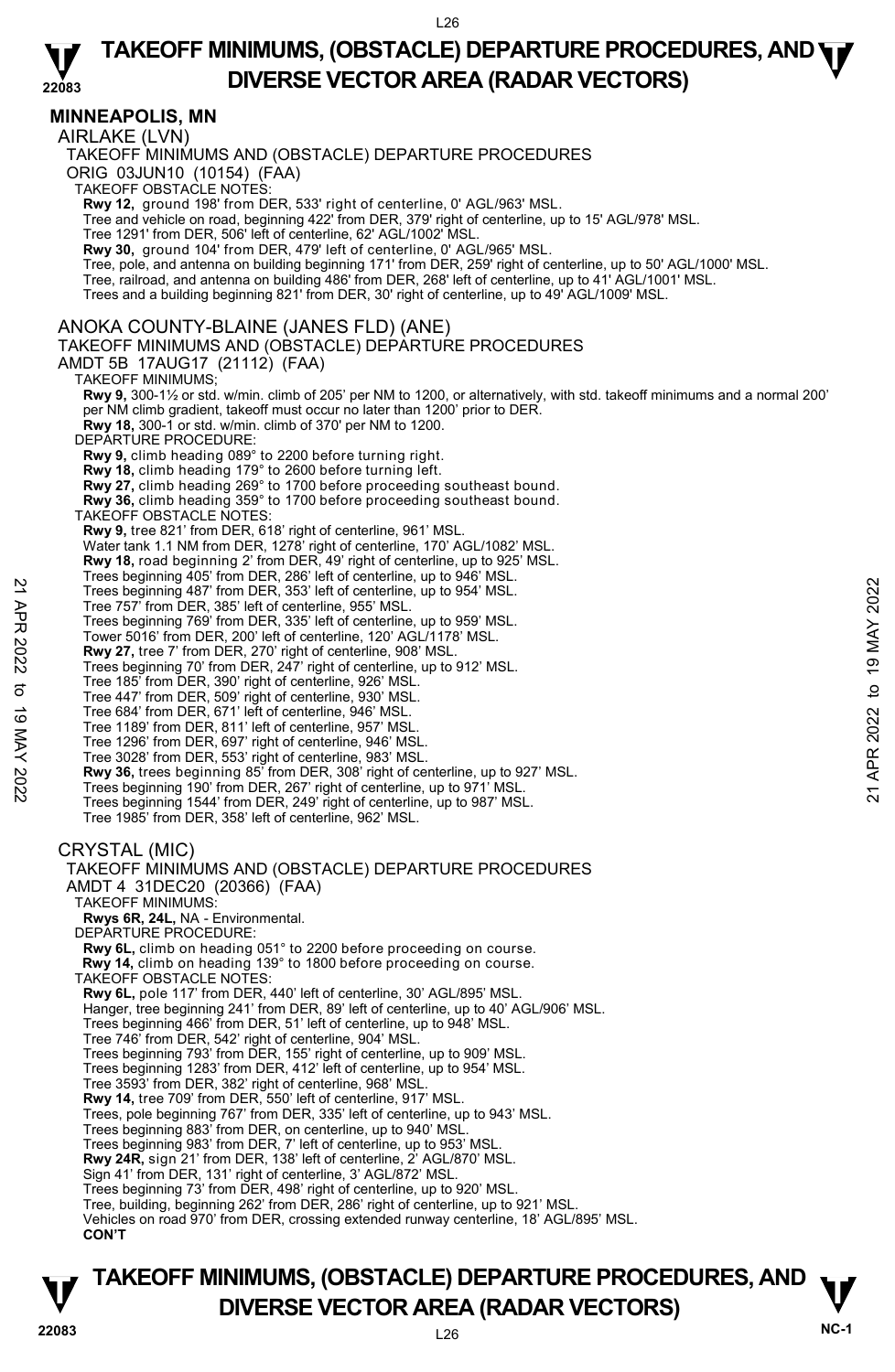### **22083 TAKEOFF MINIMUMS, (OBSTACLE) DEPARTURE PROCEDURES, AND <b>WE**<br>DIVERSE VECTOR AREA (BADAR VECTORS) **DIVERSE VECTOR AREA (RADAR VECTORS)**

## **MINNEAPOLIS, MN (CON'T)**

CRYSTAL (MIC) (CON'T)

 **Rwy 24R (CON'T),** tree 1083' from DER, 515' right of centerline, 926' MSL.

Trees beginning 1172' from DER, 216' left of centerline, up to 930' MSL.

Tree 2048' from DER, 497' left of centerline, 962' MSL.

**Rwy 32,** trees beginning 698' from DER, 11' left of centerline, up to 948' MSL. Tree 775' from DER, 606' right of centerline, 911' MSL.

Tree 934' from DER, 679' right of centerline, 925' MSL.

Trees, pole beginning 998' from DER, 12' right of centerline, up to 957' MSL.

- Trees beginning 1441' from DER, 122' left of centerline, up to 954' MSL. Trees beginning 1766' from DER, 27' left of centerline, up to 956' MSL.
- 
- Trees beginning 1911' from DER, 39' right of centerline, up to 960' MSL.

### FLYING CLOUD (FCM)

### TAKEOFF MINIMUMS AND (OBSTACLE) DEPARTURE PROCEDURES

AMDT 6 06FEB14 (14037) (FAA)

TAKEOFF OBSTACLE NOTES:  **Rwy 10L,** tree, buildings, and poles beginning 78' from DER, 346' left of centerline, up to 45' AGL/945' MSL. Vehicle on road, sign, and trees beginning 645' from DER, 442' right of centerline, up to 37' AGL/937' MSL. **Rwy 10R,** buildings beginning 260' from DER, 321' right of centerline, up to 40' AGL/943' MSL. Trees, poles, and general utility beginning 331' from DER, 106' right of centerline, up to 38' AGL/939' MSL. **Rwy 28R,** tree, buildings, and general utility beginning 105' from DER, 353' right of centerline, up to 38' AGL/938' MSL. **Rwy 18,** buildings beginning 212' from DER, 318' right of centerline, up to 34' AGL/938' MSL.<br>Vehicle on road 262' from DER, 195' left of centerline, 15' AGL/918' MSL. Trees beginning 401' from DER, 165' left of centerline, up to 51' AGL/961' MSL. **Rwy 36,** building 3' from DER, 478' left of centerline, 18' AGL/920' MSL. Trees beginning 426' from DER, 323' right of centerline, up to 61' AGL/951' MSL. Trees, buildings, poles, and windmill beginning 541' from DER, 302' left of centerline, up to 59' AGL/960' MSL. MINNEAPOLIS-ST PAUL INTL / WOLD-CHAMBERLAIN (MSP) TAKEOFF MINIMUMS AND (OBSTACLE) DEPARTURE PROCEDURES AMDT 12 02MAY13 (13122) (FAA) TAKEOFF MINIMUMS: **Rwy 12L,** 300-1½ or std. w/min. climb of 207' per NM to 1100, or alternatively, with std. takeoff minimums and a normal 200' per NM climb gradient, takeoff must occur no later than 1300' prior to DER. Rwy 35, std. w/min. climb of 219' per NM to 2100.<br>DEPARTURE PROCEDURE: **Rwy 4,** climb heading 045° to 2100 before turning left. **Rwys 30L,30R,** climb heading 301° to 2100 before turning right.  **Rwy 35,** climb heading 350° to 2100 before proceeding on course. TAKEOFF OBSTACLE NOTES: **Rwy 4,** trees beginning 800' from DER, 301' left of centerline, up to 75' AGL/925' MSL. Rod on building 2528' from DER, 1174' left of centerline, 78' AGL/922' MSL. Fence beginning 13' from DER, 486' left of centerline, up to 6' AGL/860' MSL. Stack 4535' from DER, 480' left of centerline, 139' AGL/949' MSL. **Rwy 12L**, tree 1.1 NM from DER, 1691' left of centerline, 92' AGL/991' MSL. Light pole and camera on wall beginning 398' from DER, 561' right of centerline, up to 23' AGL/832' MSL. **Rwy 12R,** tree 1479' from DER, 561' left of centerline, 86' AGL/855' MSL. Obstruction light on pole 1002' from DER, 753' left of centerline, 53' AGL/852' MSL. **Rwy 17,** pole 409' from DER, 530' right of centerline, 29' AGL/866' MSL. Building 2619' from DER, 881' left of centerline, 97' AGL/918' MSL. Building 1956' from DER, 904' left of centerline, 61' AGL/866' MSL. Tree 2619' from DER, on centerline, 79' AGL/900' MSL. **Rwy 22,** trees beginning 2659' from DER, 867' right of centerline, 94' AGL/934' MSL. **Rwy 30L**, antenna on tower 3555' from DER, 1334' left of centerline, 116' AGL/935' MSL. **Rwy 30R,** billboard sign 1463' from DER, 848' right of centerline, 31' AGL/880' MSL.<br>**Rwy 35,** trees beginning 2553' from DER, 770' right of centerline, 100' AGL/919' MSL. Trees beginning 1989' from DER, 194' left of centerline, up to 87' AGL/906' MSL. Buildings beginning 5.4 NM from DER, 1781' left of centerline, up to 889' AGL/1743' MSL. 22 TAKEOFF MINIMUMS AND (OBSTACLE) DEPARTURE PROCEDURES<br>
22 TAKEOFF MINIMUMS AND (OBSTACLE) DEPARTURE PROCEDURES<br>
22 TAKEOFF MINIMUMS AND (OBSTACLE) DEPARTURE PROCEDURES<br>
22 TAKEOFF MINIMUMS AND (OBSTACLE) DEPARTURE PROC

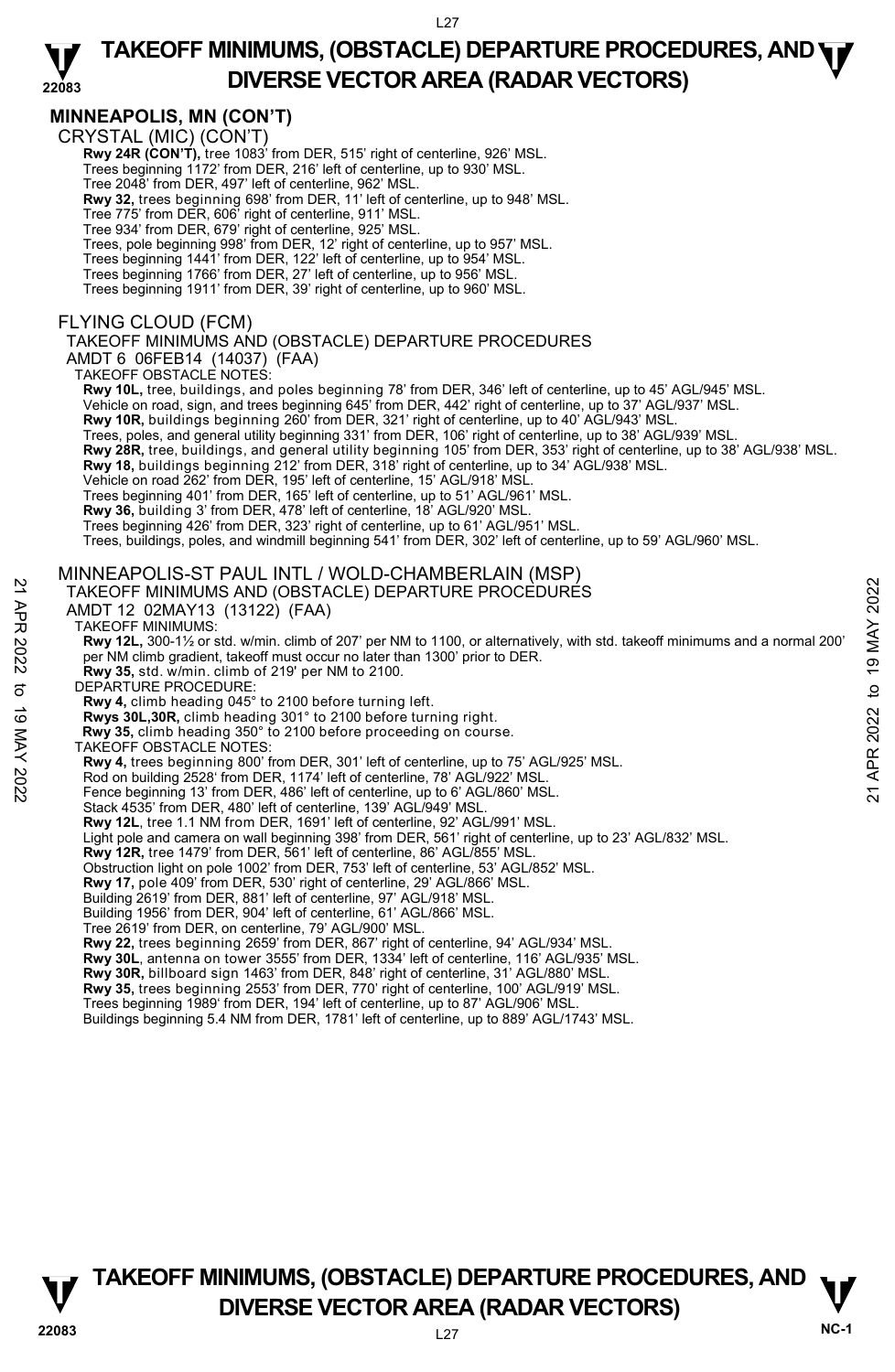MINOT INTL (MOT) TAKEOFF MINIMUMS AND (OBSTACLE) DEPARTURE PROCEDURES AMDT 3A 07APR11 (11097) (FAA) TAKEOFF MINIMUMS: **Rwy 26,** 300-1½ or std. with a min. climb of 219' per NM to 2000. DEPARTURE PROCEDURE: **Rwy 13,** climb via heading 128° to 2200 before turning right. **Rwy 26,** climb via heading 260° to 2300 before turning left. TAKEOFF OBSTACLE NOTES: **Rwy 8,** fence 261' from DER, 415' right of centerline, 9' AGL/1669' MSL. **Rwy 26,** poles beginning 952' from DER, 523' left of centerline, up to 42' AGL/1761' MSL. Tower 1297' from DER, 405' right of centerline, 29' AGL/1751' MSL. Sign 1372' from DER, 323' left of centerline, 31' AGL/1750' MSL. Sign 1377' from DER, 832' right of centerline, 59' AGL/1778' MSL. Light pole 1419' from DER, 24' right of centerline, 36' AGL/1752' MSL. Trees beginning 1463' from DER, 73' right of centerline, up to 76' AGL/1795' MSL. Building 1432' from DER, 303' right of centerline, 33' AGL/1753' MSL. Tree 2071' from DER, 60' left of centerline, 53' AGL/1772' MSL. Tank 1.1 NM from DER, 1812' right of centerline, 140' AGL/1900' MSL. **Rwy 31,** trees beginning 2908' from DER, 560' left of centerline, up to 64' AGL/1778' MSL. **MITCHELL, SD**  MITCHELL MUNI (MHE) TAKEOFF MINIMUMS AND (OBSTACLE) DEPARTURE PROCEDURES AMDT 1A 10DEC15 (15344) (FAA) TAKEOFF OBSTACLE NOTES: **Rwy 18,** trees beginning 829' from DER, 505' right of centerline, up to 80' AGL/1386' MSL. NAVAID 119' from DER, 409' left of centerline, 9' AGL/1308' MSL. **Rwy 36,** trees beginning 552' from DER, 575' right of centerline, up to 80' AGL/1328' MSL. NAVAIDs beginning 34' from DER, 100' right and left of centerline, up to 3' AGL/1286' MSL. **MOBRIDGE, SD**  MOBRIDGE MUNI(MBG) TAKEOFF MINIMUMS AND (OBSTACLE) DEPARTURE PROCEDURES AMDT 1 30JUN11 (11181) (FAA) TAKEOFF MINIMUMS: **Rwys 17,35,**NA - environmental DEPARTURE PROCEDURE: **Rwy 12,** climb heading 118° to 2600 before turning left. TAKEOFF OBSTACLE NOTES: **Rwy 12,** tower 2587' from DER, 651' right of centerline, 40' AGL/ 1810' MSL. Pole 3567' from DER, 12' right of centerline, 11' AGL/ 1790' MSL. Tree 1495' from DER, 230' right of centerline, 29' AGL/ 1738' MSL. Trees and poles beginning 1698' from DER, 160' left of centerline, up to 75' AGL/ 1811' MSL. Terrain and road beginning 153' from DER, 307' left of centerline, up to 17' AGL/1749' MSL. **Rwy 30,** terrain and road beginning 36' from DER, left to right across centerline, up to 17' AGL/1710' MSL. **MOHALL, ND**  HOHALL MUNI (HBC) TAKEOFF MINIMUMS AND (OBSTACLE) DEPARTURE PROCEDURES ORIG 20OCT11 (11293) (FAA) TAKEOFF OBSTACLE NOTES: New 36, trees beginning 552 from DER, 575 right of centerline, up to 37 AGL/1328' MSL.<br>
22<br>
MOBRIDGE, SD<br>
MOBRIDGE MUNI(MBG)<br>
22<br>
MOBRIDGE MUNI(MBG)<br>
22<br>
AMEOFF MINIMUMS AND (OBSTACLE) DEPARTURE PROCEDURES<br>
22<br>
AMEOFF MIN

## **Rwy 13,** vehicles on roadway, 361' from DER, left and right of centerline, up to 15' AGL/1664' MSL.

## **MONTEVIDEO, MN**

**MINOT, ND** 

MONTEVIDEO-CHIPPEWA COUNTY (MVE) TAKEOFF MINIMUMS AND (OBSTACLE) DEPARTURE PROCEDURES ORIG-A 20AUG15 (15232) (FAA) TAKEOFF MINIMUMS: **Rwy 3, 21,** NA-Environmental. DEPARTURE PROCEDURE: **Rwy 14,** climb runway heading to 1500 before turning.

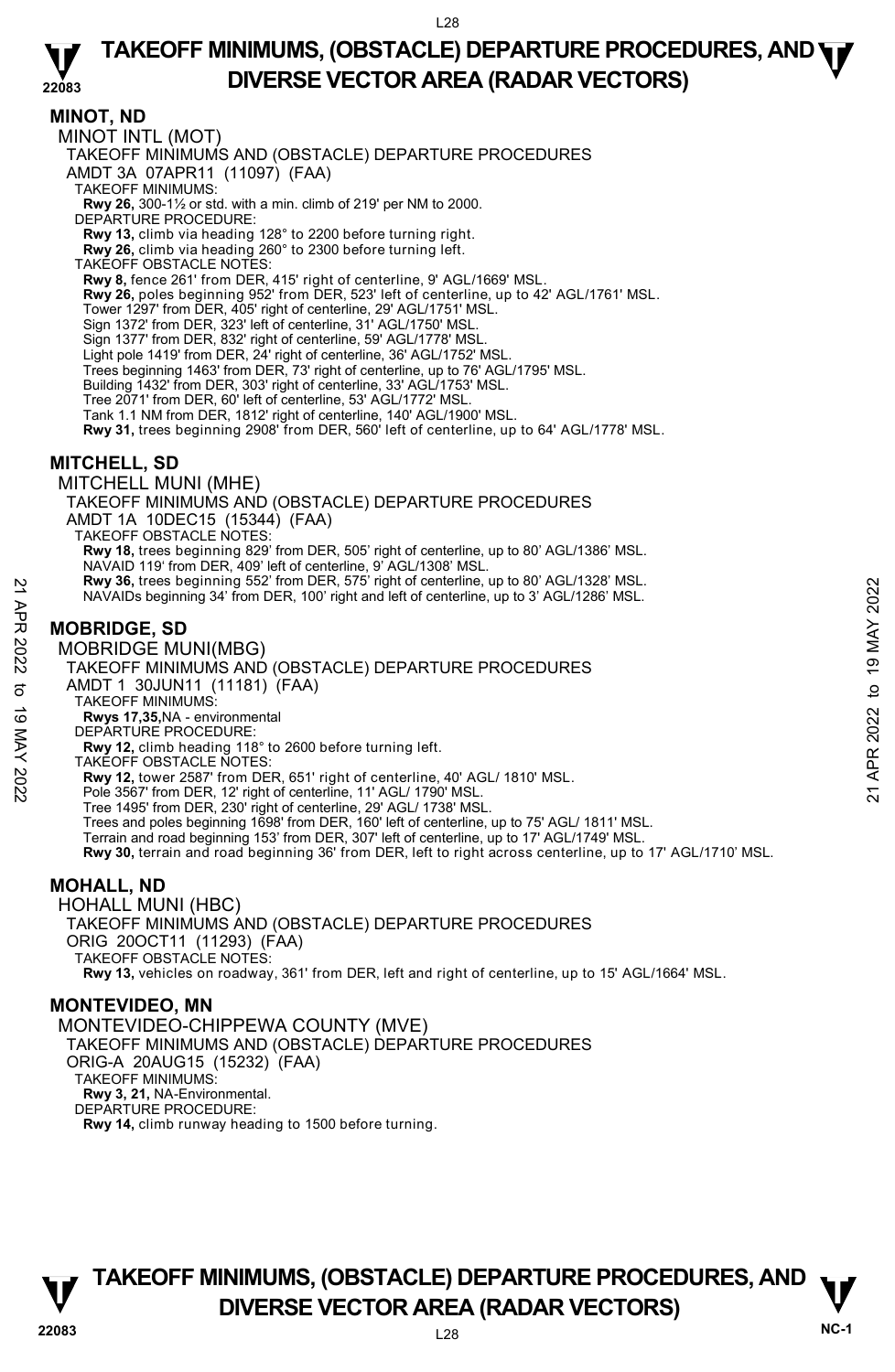## **MOORHEAD, MN**

MOORHEAD MUNI (JKJ) TAKEOFF MINIMUMS AND (OBSTACLE) DEPARTURE PROCEDURES ORIG 20OCT11 (11293) (FAA) TAKEOFF OBSTACLE NOTES: **Rwy 12,** building 263' from DER, 495' left of centerline, 15' AGL/932' MSL. Tree 657' from DER, 449' left of centerline, 114' AGL/1031' MSL. Trees 1463' from DER, 711' left of centerline, up to 69' AGL/986' MSL. Poles beginning 868' from DER, left and right of centerline, up to 48' AGL/965' MSL. **Rwy 30,** tree 119' from DER, 104' left of centerline, 4' AGL/918' MSL. Poles beginning 1342' from DER, 855' right of centerline, up to 55' AGL/969' MSL.

## **MOOSE LAKE, MN**

MOOSE LAKE CARLTON COUNTY (MZH) TAKEOFF MINIMUMS AND (OBSTACLE) DEPARTURE PROCEDURES ORIG 06JAN94 (94006) (FAA) TAKEOFF MINIMUMS: **Rwys 4, 22,** 300-1.

### **MORA, MN**

MORA MUNI (JMR) TAKEOFF MINIMUMS AND (OBSTACLE) DEPARTURE PROCEDURES ORIG-A 24MAY18 (18144) (FAA) TAKEOFF MINIMUMS: **Rwys 11, 29,** NA - environmental. TAKEOFF OBSTACLE NOTES: **Rwy 17,** light pole 16' from DER, 17' right of centerline, 3' AGL/1012' MSL. Terrain 27' from DER, 311' from DER, 1012' MSL. Vehicle on road, building, and trees beginning 162' from DER, 410' right of centerline, up to 33' AGL/1034' MSL. Trees beginning 208' from DER, 443' left of centerline, up to 44' AGL/1045' MSL. Trees beginning 644' from DER, 455' right of centerline, up to 53' AGL/1054' MSL. Trees beginning 864' from DER, 178' right of centerline, up to 76' AGL/1068' MSL. Trees beginning 1055' from DER, 37' left of centerline, up to 62' AGL/1063' MSL. Trees beginning 1619' from DER, 491' right of centerline, up to 72' AGL/1074' MSL. Tree 1975' from DER, 405' left of centerline, 68' AGL/1069' MSL.<br>Tree 2054' from DER, 2' right of centerline, 68' AGL/1069' MSL.<br>Trees beginning 2237' from DER, crossing centerline, up to 88' AGL/1089' MSL. Trees beginning2645' from DER, 777' right of centerline, up to 89' AGL/1105' MSL. **Rwy 35,** terrain beginning 168' from DER, 290' left of centerline, up to 1018' MSL. Terrain 178' from DER, 383' right of centerline, 1005' MSL. Terrain, vehicle on road, and trees beginning 349' from DER, 387' right of centerline, up to 58' AGL/1059' MSL. Trees beginning 441' from DER, 388' left of centerline, up to 46' AGL/1057' MSL. Trees beginning 634' from DER, 354' left of centerline, up to 70' AGL/1071' MSL. Trees beginning 617' from DER, 427' right of centerline, up to 66' AGL/1067' MSL. Trees beginning 1032' from DER, 267' left of centerline, up to 68' AGL/1086' MSL. Trees beginning 1563' from DER, 582' right of centerline, up to 61' AGL/1072' MSL. Tree 1791' from DER, 964' left of centerline, 66' AGL/1097' MSL. Trees beginning 2085' from DER, crossing centerline, up to 73' AGL/1104' MSL. **MORRIS, MN**  MORRIS MUNI/CHARLIE SCHMIDT FLD (MOX) TAKEOFF MINIMUMS AND (OBSTACLE) DEPARTURE PROCEDURES ORIG 14FEB08 (22027) (FAA) TAKEOFF MINIMUMS: 22 Trees beginning and trees of the Beginning 162 from DER, 441 right of centerline, up to 44' AGL/1045' MSL.<br>
Trees beginning 644' from DER, 453' right of centerline, up to 53' AGL/1054' MSL.<br>
Trees beginning 644' from D

**Rwys 4, 22,** NA-Environmental. TAKEOFF OBSTACLE NOTES:

**Rwy 32,** trees 2888' from DER, 1125' left of centerline, 100' AGL/1209' MSL.

## **NEW TOWN, ND**

NEW TOWN MUNI (05D)

TAKEOFF MINIMUMS AND (OBSTACLE) DEPARTURE PROCEDURES ORIG 31DEC20 (20366) (FAA) TAKEOFF OBSTACLE NOTES: **Rwy 12,** trees 329' from DER, 267' right of centerline, up to 50' AGL/1979' MSL. Trees 1113' from DER, 655' left of centerline, up to 50' AGL/1989' MSL.

**Rwy 30,** pole, tower and transmission lines beginning 1790' from DER, 366' right of centerline, up to 129' AGL/2027' MSL.

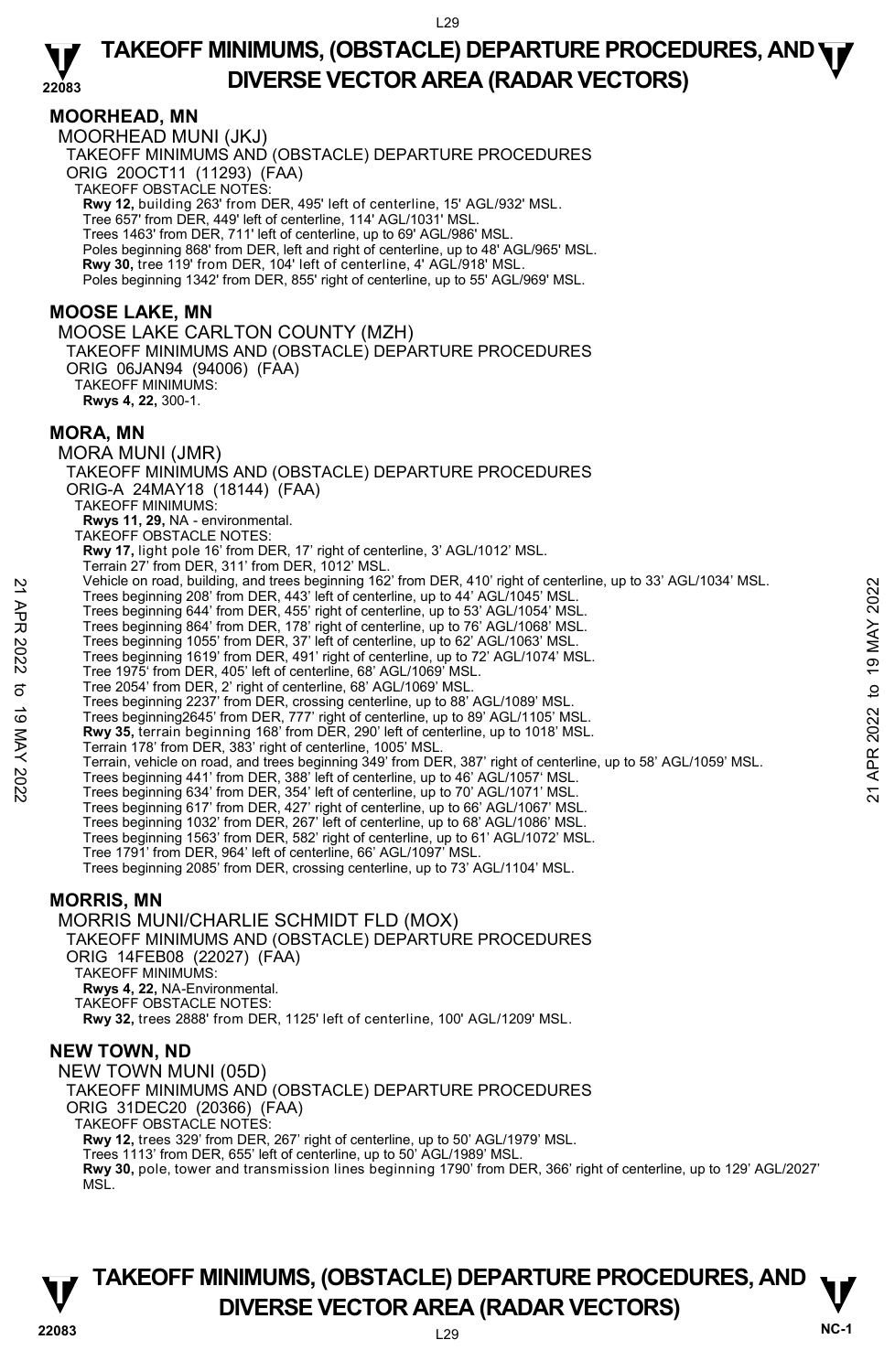## **NEW ULM, MN**

NEW ULM MUNI (ULM) TAKEOFF MINIMUMS AND (OBSTACLE) DEPARTURE PROCEDURES ORIG-A 17SEP15 (15260) (FAA) TAKEOFF MINIMUMS: **Rwy 4, 22,** NA-Environmental. TAKEOFF OBSTACLE NOTES: **Rwy 33,** tree 628' from DER, 417' right of centerline, 33' AGL/1034' MSL. Tree 1457' from DER, 650' left of centerline, 38' AGL/1047' MSL. Ground 4' from DER, 154' left of centerline, 1007' MSL. **Rwy 15,** tree 1935' from DER, 610' left of centerline, 100' AGL/1099' MSL.

## **NORTHWOOD, ND**

NORTHWOOD MUNI/VINCE FLD (4V4) TAKEOFF MINIMUMS AND (OBSTACLE) DEPARTURE PROCEDURES ORIG 09FEB12 (21336) (FAA) TAKEOFF OBSTACLE NOTES: **Rwy 8,** trees beginning 3317' from DER, 737' left of centerline, up to 100' AGL/1214' MSL. **Rwy 26,** trees beginning 1171' from DER, left and right of centerline, up to 100' AGL/1214' MSL.

## **OAKES, ND**

OAKES MUNI (2D5) TAKEOFF MINIMUMS AND (OBSTACLE) DEPARTURE PROCEDURES AMDT 1A 26APR18 (18116) (FAA) TAKEOFF MINIMUMS: **Rwys 17, 35,** NA - Environmental. TAKEOFF OBSTACLE NOTES: **Rwy 12,** trees beginning 2071' from DER, left and right of centerline, up to 100' AGL/1459' MSL. **Rwy 30,** trees beginning 2509' from DER, 744' left of centerline, up to 100' AGL/1454' MSL.

## **OLIVIA, MN**

OLIVIA RGNL (OVL) TAKEOFF MINIMUMS AND (OBSTACLE) DEPARTURE PROCEDURES AMDT 1 13FEB86 (86044) (FAA) TAKEOFF MINIMUMS: **Rwy 11,** 300-1. **EXECUTE AND SUPPRESS DEPARTURE PROCEDURES**<br> **21 APR 2022**<br> **21 ALCONDUARE AND CONTACT AND CONSTACLE) DEPARTURE PROCEDURES**<br>
TAKEOFF MINIMUMS AND (OBSTACLE) DEPARTURE PROCEDURES<br>
TAKEOFF MINIMUMS:<br> **21 APR 2022**<br> **21 AND** 

## **ONIDA, SD**

ONIDA MUNI (98D) TAKEOFF MINIMUMS AND (OBSTACLE) DEPARTURE PROCEDURES ORIG 01FEB18 (18032) (FAA) TAKEOFF MINIMUMS: **Rwy 8, 26,** NA - environmental. **Rwy 13,** 300-1⅜ or std. w/min. climb gradient of 250 feet per NM to 2500. TAKEOFF OBSTACLE NOTES: **Rwy 13,** light pole 10' from DER, 10' left of centerline, 2' AGL/1887' MSL. Light pole 10' from DER, 10' right of centerline, 3' AGL/1887' MSL. **Rwy 31,** light pole 11' from DER, 10' right of centerline, 3' AGL/1864' MSL. Light pole 11' from DER, 11' left of centerline, 3' AGL/1863' MSL.

## **ORR, MN**

ORR RGNL (ORB) TAKEOFF MINIMUMS AND (OBSTACLE) DEPARTURE PROCEDURES AMDT 2 31MAY12 (12152) (FAA) TAKEOFF MINIMUMS: **Rwy 13,** 300-1½ or std. w/ min. climb of 260' per NM to 1600. DEPARTURE PROCEDURE: **Rwy 13,** climb heading 136° to 1900 before turning right. TAKEOFF OBSTACLE NOTES: **Rwy 13,** trees beginning 630' from DER, 476' right of centerline, up to 80' AGL/1389' MSL. Trees beginning 759' from DER, 361' left of centerline, up to 80' AGL/1459' MSL. Trees beginning 1.1 NM from DER, 1343' right of centerline, up to 80' AGL/1499' MSL. **Rwy 31,** trees beginning 366' from DER, 162' left of centerline, up to 80' AGL/429' MSL. Trees beginning 867' from DER, 719' right of centerline, up to 80' AGL/1429' MSL.

Trees beginning 5401' from DER, 148' right of centerline, up to 80' AGL/1449' MSL.

# **TAKEOFF MINIMUMS, (OBSTACLE) DEPARTURE PROCEDURES, AND**  $\mathbf{\nabla}$ **DIVERSE VECTOR AREA (RADAR VECTORS) WELL ASSEMBLE ASSESS**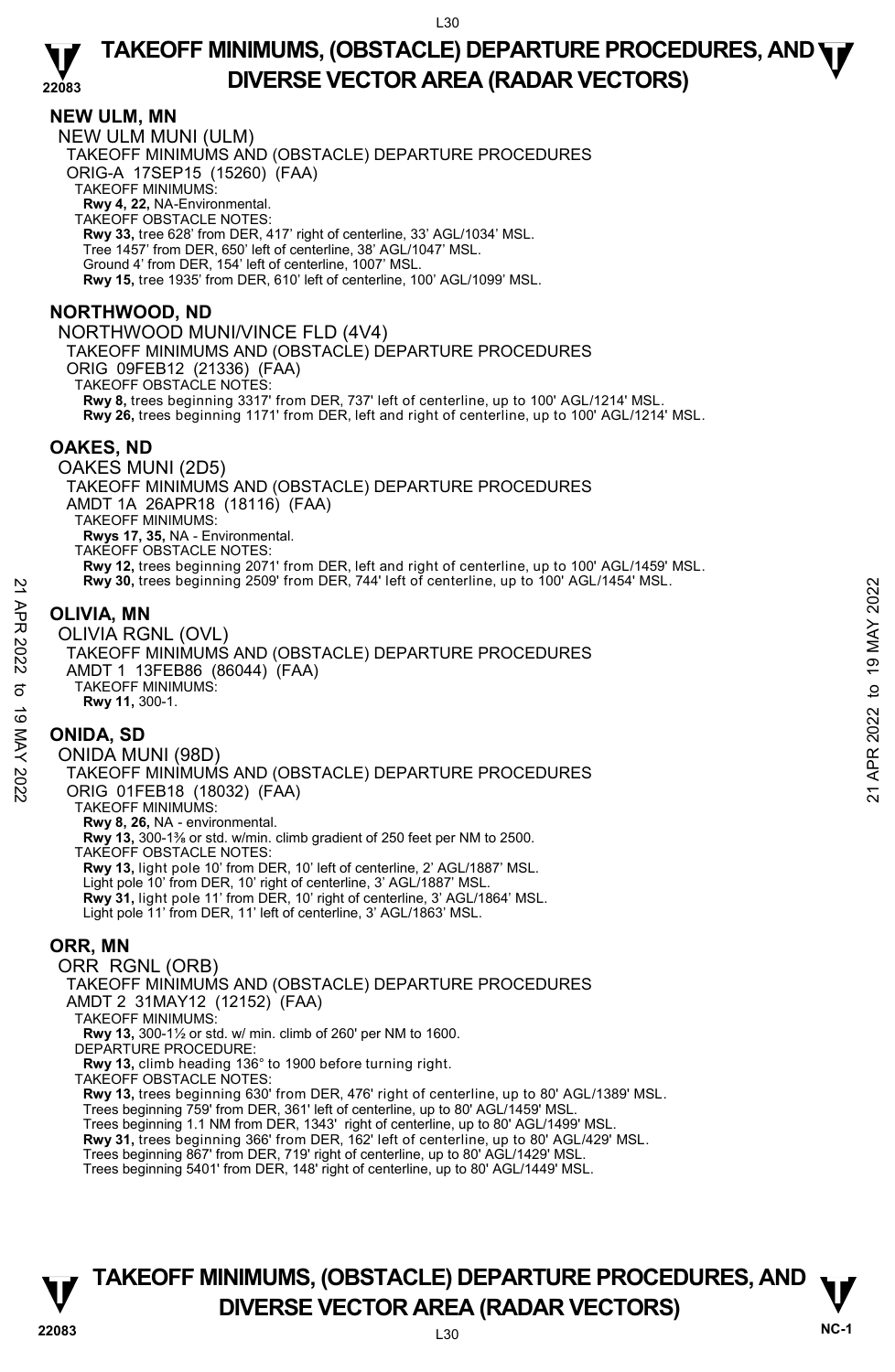## **ORTONVILLE, MN**

ORTONVILLE MUNI-MARTINSON FIELD (VVV)

TAKEOFF MINIMUMS AND (OBSTACLE) DEPARTURE PROCEDURES

ORIG 01OCT81 (81274) (FAA) TAKEOFF MINIMUMS:

**Rwy 16,** 300-1 or std. with a min. climb of 210' per NM to 1300.

## **OWATONNA, MN**

OWATONNA DEGNER RGNL (OWA) TAKEOFF MINIMUMS AND (OBSTACLE) DEPARTURE PROCEDURES AMDT 2 30JAN97 (97030) (FAA) DEPARTURE PROCEDURE: **Rwy 12,** climb runway heading to 1500 before turning on course.

## **PARK RAPIDS, MN**

PARK RAPIDS MUNI/KONSHOK FLD (PKD) TAKEOFF MINIMUMS AND (OBSTACLE) DEPARTURE PROCEDURES AMDT 1 23JUN16 (22027) (FAA) DEPARTURE PROCEDURE: **Rwy 36,** climb heading 356° to 2000 before turning right. TAKEOFF OBSTACLE NOTES: **Rwy 13,** pole 880' from DER, 711' left of centerline, 26' AGL/1467' MSL. **Rwy 18,** trees beginning 1371' from DER, left and right of centerline, up to 1549' MSL. Trees beginning 3080' from DER, left and right of centerline, up to 1539' MSL. **Rwy 31,** vehicles on road beginning 66' from DER, right and left of centerline, up to 1462' MSL.<br>Trees beginning 359' from DER, 454' right of centerline, up to 1468' MSL. Trees beginning 799' from DER, 236' left of centerline, up to 1479' MSL. Trees beginning 854' from DER, 296' right of centerline, up to 1476' MSL. **Rwy 36,** trees and buildings beginning 575' from DER, left and right of centerline, up to 1549' MSL. Trees beginning 2802' from DER, 95' right of centerline, up to 1559' MSL. **PARKSTON, SD**  PARKSTON MUNI (8V3) TAKEOFF MINIMUMS AND (OBSTACLE) DEPARTURE PROCEDURES ORIG 17OCT13 (13290) (FAA) TAKEOFF OBSTACLE NOTES: **Rwy 15,** poles beginning 628' from DER, left and right of centerline, up to 37' AGL/1452' MSL. Transmission towers beginning 758' from DER, left and right of centerline, up to 29' AGL/1444' MSL. Train on railroad, 777' from DER, 573' left of centerline, 24' AGL/1439' MSL. Prices are beginning and buildings beginning 5/5 from DER, left and right of centerline, up to 1549 MSL.<br>
Trees beginning 2802' from DER, 95' right of centerline, up to 1559' MSL.<br>
PARKSTON MUNI (8V3)<br>
TAKEOFF MINIMUMI (8

Building 1189' from DER, 694' left of centerline, 35' AGL/1450' MSL.

Trees beginning 1227' from DER, 268' left of centerline, up to 36' AGL/1459' MSL.<br>**Rwy 33,** trees beginning 300' from DER, left and right of centerline, up to 63' AGL/1478' MSL.

Poles beginning 662' from DER, left and right of centerline, up to 48' AGL/1463' MSL

Transmission towers beginning 896' from DER, left and right of centerline, up to 44' AGL/1459' MSL.<br>Lighted support structures beginning 1076' from DER, left and right of centerline, up to 48' AGL/1463' MSL.

Fences beginning 17' from DER, left and right of centerline, up to 6' AGL/1421' MSL

Silo, 1677' from DER, 43' AGL/1458' MSL. Vehicle on road, 54' from DER, 14' AGL/1459' MSL.

## **PAYNESVILLE, MN**

PAYNESVILLE MUNI (PEX) TAKEOFF MINIMUMS AND (OBSTACLE) DEPARTURE PROCEDURES AMDT 1 08NOV18 (18312) (FAA) TAKEOFF MINIMUMS: **Rwy 11,** 300-1⅞ or std. w/min. climb of 234' per NM to 1600. **Rwy 29**, 300-1¾ or std. w/min. climb of 210' per NM to 1500. TAKEOFF OBSTACLE NOTES: **Rwy 11,** trees beginning 61' from DER, 482' right of centerline, up to 1231' MSL.<br>Tree 3539' from DER, 1234' right of centerline, 1309' MSL. Tower 1.5 NM from DER, 1956' left of centerline, 184' AGL/1456' MSL. Tower 1.5 NM from DER, 1318' left of centerline, 193' AGL/1458' MSL. **Rwy 29,** tree 1951' from DER, 990' right of centerline, 1240' MSL.

Power lines 1.3 NM from DER, 2625' left of centerline, 200' AGL/1399' MSL.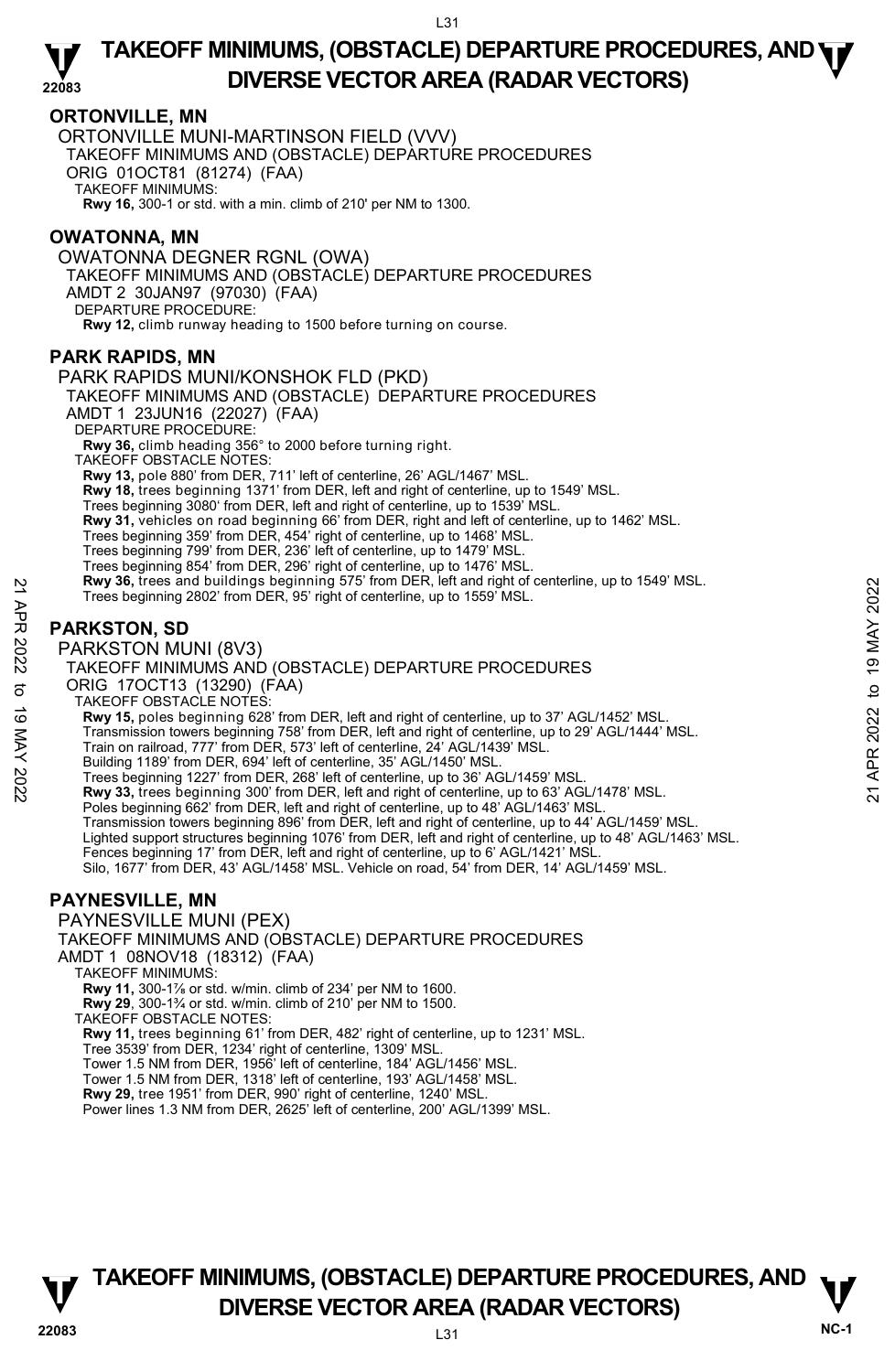## **PEMBINA, ND**

PEMBINA MUNI (PMB)

TAKEOFF MINIMUMS AND (OBSTACLE) DEPARTURE PROCEDURES

ORIG 21NOV85 (85325) (FAA)

DEPARTURE PROCEDURE:

**Rwy 33,** climb runway heading 3200 before turning left.

## **PERHAM, MN**

PERHAM MUNI (16D) TAKEOFF MINIMUMS AND (OBSTACLE) DEPARTURE PROCEDURES AMDT 1 22AUG13 (13234) (FAA) DEPARTURE PROCEDURE **Rwy 13,** climb heading 128° to 1900 before turning left. TAKEOFF OBSTACLE NOTES: **Rwy 13,** REILs 8' from DER, 79' right of centerline, 2' AGL/1373' MSL. Trees beginning 6' from DER, 350' right of centerline, up to 50' AGL/1386' MSL and trees beginning 138' from DER, 115' right of centerline, up to 50' AGL/1433' MSL. Light 8' from DER, 79' left of centerline, 2' AGL/1373' MSL. Trees beginning 261' from DER, 251' left of centerline, up to 50' AGL/1387' MSL. **Rwy 31,** REILs 9' from DER, 79' right of centerline, 2' AGL/1378' MSL. Ground 8' from DER, 223' right of centerline, 1377' MSL. Poles and tower beginning 627' from DER, 570' right of centerline, up to 43' AGL/1430' MSL. Light, 8' from DER, 79' left of centerline, 2' AGL/1377' MSL. Vehicles on road beginning 431' from DER, 32' left of centerline, up to 18' AGL/1394' MSL. Trees, pole, and building beginning 93' from DER, 377' left of centerline, up to 50' AGL/1409' MSL. **PHILIP, SD**  PHILIP (PHP) TAKEOFF MINIMUMS AND (OBSTACLE) DEPARTURE PROCEDURES ORIG 06FEB14 (14037) (FAA) TAKEOFF MINIMUMS: **Rwys 5, 23,** NA-Environmental. TAKEOFF OBSTACLE NOTES: **Rwy 12,** tree and fence beginning 2' from DER, 334' right of centerline, up to 25' AGL/2204' MSL. Sign, fence and trees beginning 27' from DER, 127' left of centerline, up to 30' AGL/2212' MSL. **Rwy 30**, fence beginning 174' from DER, 286' left of centerline, up to 10' AGL/2219' MSL. Fence and vehicles on road beginning 3' from DER, 448' right of centerline, up to 15' AGL/2219' MSL. Poles beginning 950' from DER, 308' right of centerline, up to 36' AGL/2250' MSL. Terrain beginning 2598' from DER, 251' right of centerline, up to 2277' MSL. Road beginning 4019' from DER, 1413' right of centerline, up to 15' AGL/2322' MSL. **PIERRE, SD**  PIERRE RGNL (PIR) TAKEOFF MINIMUMS AND (OBSTACLE) DEPARTURE PROCEDURES AMDT 2 25APR85 (85115) (FAA) TAKEOFF MINIMUMS: **Rwy 25,** 300-1. **PINE RIDGE, SD**  PINE RIDGE (IEN) TAKEOFF MINIMUMS AND (OBSTACLE) DEPARTURE PROCEDURES AMDT 1 26JUL12 (12208) (FAA) TAKEOFF MINIMUMS: **Rwy 6, 24,** NA- closed indefinitely. **Rwy 12,** 300-1 or std. w/min. climb of 450' per NM to 3700. 22 A FINITE DISTRICT INTOXIST THE COLLOCATE COLLOCATES THE TRIS DRIG OF EB14 (14037) (FAA)<br>
TAKEOFF MINIMUMS:<br>
RWY 12, tree and fence beginning 2' from DER, 334' right of centerline, up to 25' AGL/2204' MSL.<br>
Sign, fence

**Rwy 30,** 300-1 or std. w/min. climb of 407' per NM to 3600.

TAKEOFF OBSTACLE NOTES:

**Rwy 12,** vehicle on road 10' from DER, left to right of centerline, 15' AGL/3347' MSL.

Fence 200' from DER, 350' right of centerline, 10' AGL/3338' MSL.

**Rwy 30,** tree 638' from DER, 492' right of centerline, 50' AGL/3339' MSL.<br>Vehicle on road 10' from DER, right of centerline, 15' AGL/3316' MSL.

Vehicle on road 407' from DER, right to left of centerline, 15' AGL/3313' MSL.

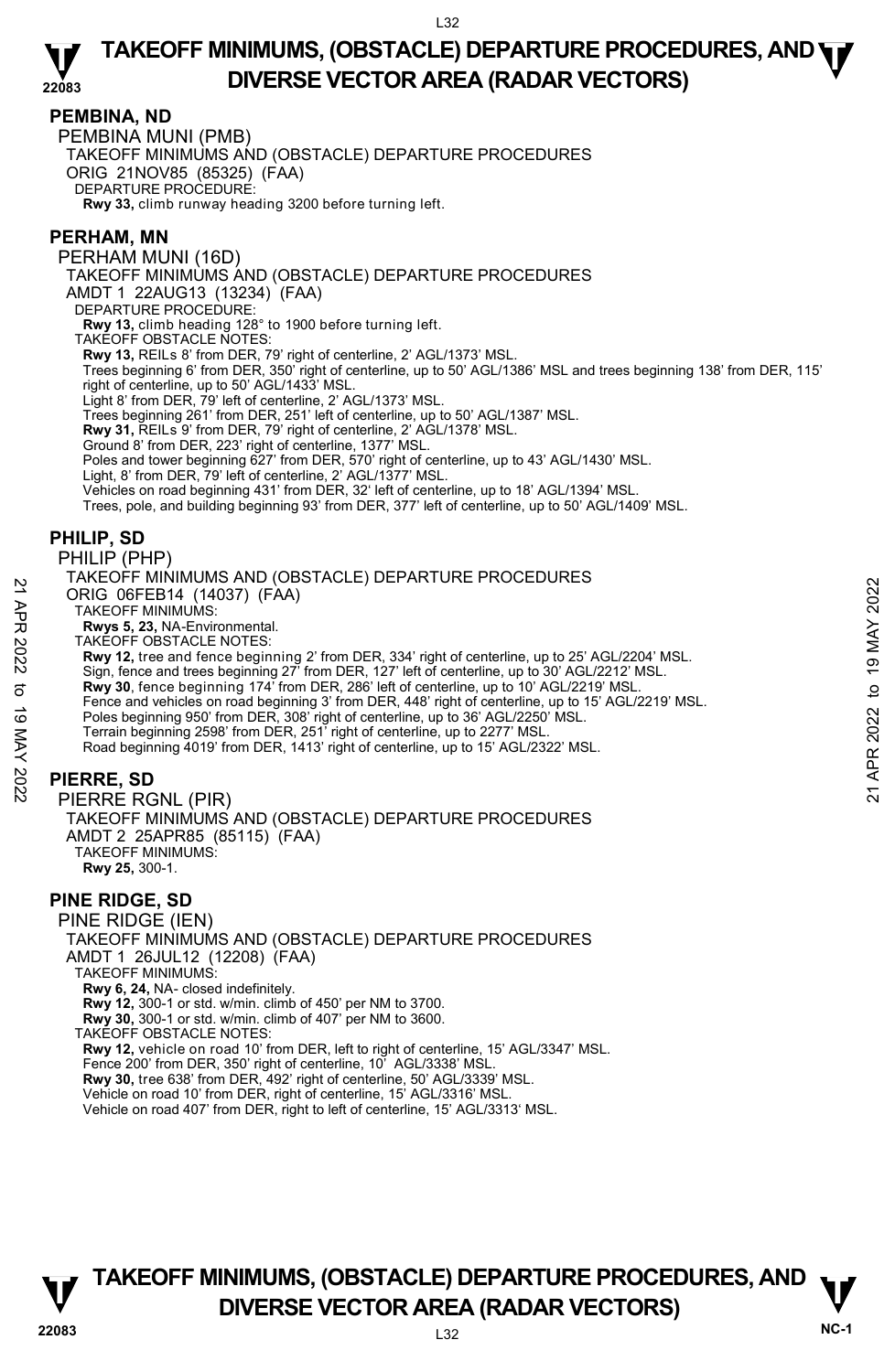## **PINECREEK, MN**

PINEY PINECREEK BORDER (48Y) TAKEOFF MINIMUMS AND (OBSTACLE) DEPARTURE PROCEDURES ORIG 15NOV12 (12320) (FAA) TAKEOFF OBSTACLE NOTES: **Rwy 15,** poles beginning 459' from DER, 415' left of centerline, up to 32' AGL/1092' MSL.<br>Airfield light 8' from DER, 45' right of centerline, 8' AGL/1068' MSL. Vehicle on road 900' from DER, left and right of centerline, 15' AGL/1078' MSL. Rwy 33, trees beginning 11' from DER, 47' left of centerline, up to 100' AGL/1084' MSL. Trees beginning 167' from DER, 406' right of centerline, up to 100' AGL/1101' MSL. **PINE RIVER, MN**  PINE RIVER RGNL (PWC) TAKEOFF MINIMUMS AND (OBSTACLE) DEPARTURE PROCEDURES ORIG 08MAR12 (12068) (FAA) TAKEOFF MINIMUMS: **Rwy 16,** 300-1¼ or std. w/min. climb gradient of 218' per NM to 1500. DEPARTURE PROCEDURE: **Rwy 16,** climb heading 160° to 1800 before turning right. TAKEOFF OBSTACLE NOTES: **Rwy 16,** trees 2' from DER, 181' right of centerline, up to 5' AGL/1296' MSL. Trees beginning 10' from DER, 113' left of centerline, up to 67' AGL/1366' MSL. Road beginning 63' from DER, 381' right of centerline, up to 15' AGL/1310' MSL. Poles beginning 611' from DER, 424' right of centerline, 26' AGL/1325' MSL. REIL 50' from DER, 76' right of centerline, 7' AGL/1298' MSL. Trees beginning 1267' from DER, 15' right of centerline, up to 100' AGL/1449' MSL.<br>**Rwy 34,** trees beginning 13' from DER, 121' right of centerline, up to 65' AGL/1374' MSL. Trees beginning 1059' from DER, left and right of centerline, up to 101' AGL/1400' MSL. REIL 50' from DER, 77' left of centerline, 7' AGL/1298' MSL. Poles beginning 522' from DER, 520' left of centerline, up to 35' AGL/1334' MSL. Buildings beginning 373' from DER, 465' left of centerline, up to 18' AGL/1327' MSL. **PIPESTONE, MN**  PIPESTONE MUNI (PQN) TAKEOFF MINIMUMS AND (OBSTACLE) DEPARTURE PROCEDURES ORIG 14FEB08 (08045) (FAA) TAKEOFF MINIMUMS: **Rwys 9,27,** NA-Environmental. TAKEOFF OBSTACLE NOTES: **Rwy 18,** Trees beginning 3811' from DER, 854' right of centerline, up to 100' AGL/1859' MSL. **PRESTON, MN**  FILLMORE COUNTY (FKA) TAKEOFF MINIMUMS AND (OBSTACLE) DEPARTURE PROCEDURES ORIG 23APR98 (98113) (FAA) TAKEOFF MINIMUMS: **Rwys 11,29,** 300-1. **PRINCETON, MN**  PRINCETON MUNI (PNM) TAKEOFF MINIMUMS AND (OBSTACLE) DEPARTURE PROCEDURES AMDT 1A 31DEC20 (20366) (FAA) TAKEOFF OBSTACLE NOTES: **Rwy 16,** vehicles on road abeam DER, 149' left of centerline, 992' MSL. Sign, terrain beginning 20' from DER, 216' right of centerline, up to 987' MSL. Trees, vehicles on road beginning 141' from DER, 150' left of centerline, up to 1000' MSL. Antenna 332' from DER, 558' right of centerline, 42' AGL/1022' MSL. Tower, vehicles on road, building, trees beginning 335' from DER, 264' right of centerline, up to 50' AGL/1024' MSL. Trees beginning 460' from DER, 433' left of centerline, up to 29' AGL/1007' MSL. Trees beginning 841' from DER, 94' right of centerline, up to 1027' MSL. Tree 1482' from DER, 86' left of centerline, 1021' MSL. Tree 2085' from DER, 220' left of centerline, 1039' MSL. Tree 2107' from DER, 458' right of centerline, 1042' MSL. Trees beginning 2199' from DER, 123' left of centerline, up to 1040' MSL. **Rwy 34,** trees beginning 31' from DER, 273' left of centerline, up to 52' AGL/1032' MSL. Trees beginning 196' from DER, 32' left of centerline, up to 64' AGL/1044' MSL. Tree 1218' from DER, 409' right of centerline, 1037' MSL. Tree 1223' from DER, 652' right of centerline, 1039' MSL. Tree 1391' from DER, 693' right of centerline, 59' AGL/1047' MSL. Trees beginning 1477' from DER, 482' right of centerline, up to 80' AGL/1066' MSL. Trees beginning 1663' from DER, 30' right of centerline, up to 1071' MSL. Trees beginning 2001' from DER, 113' left of centerline, up to 1056' MSL. Poles beginning 522 from DER, 520 left of centerline, up to 35' AGL/1334' MSL.<br>
PIPESTONE, MN<br>
PIPESTONE, MN<br>
PIPESTONE MUNI (PQN)<br>
TAKEOFF MINIMUMS AND (OBSTACLE) DEPARTURE PROCEDURES<br>
ORIG 14FEB08 (08045) (FAA)<br>
TAKEOFF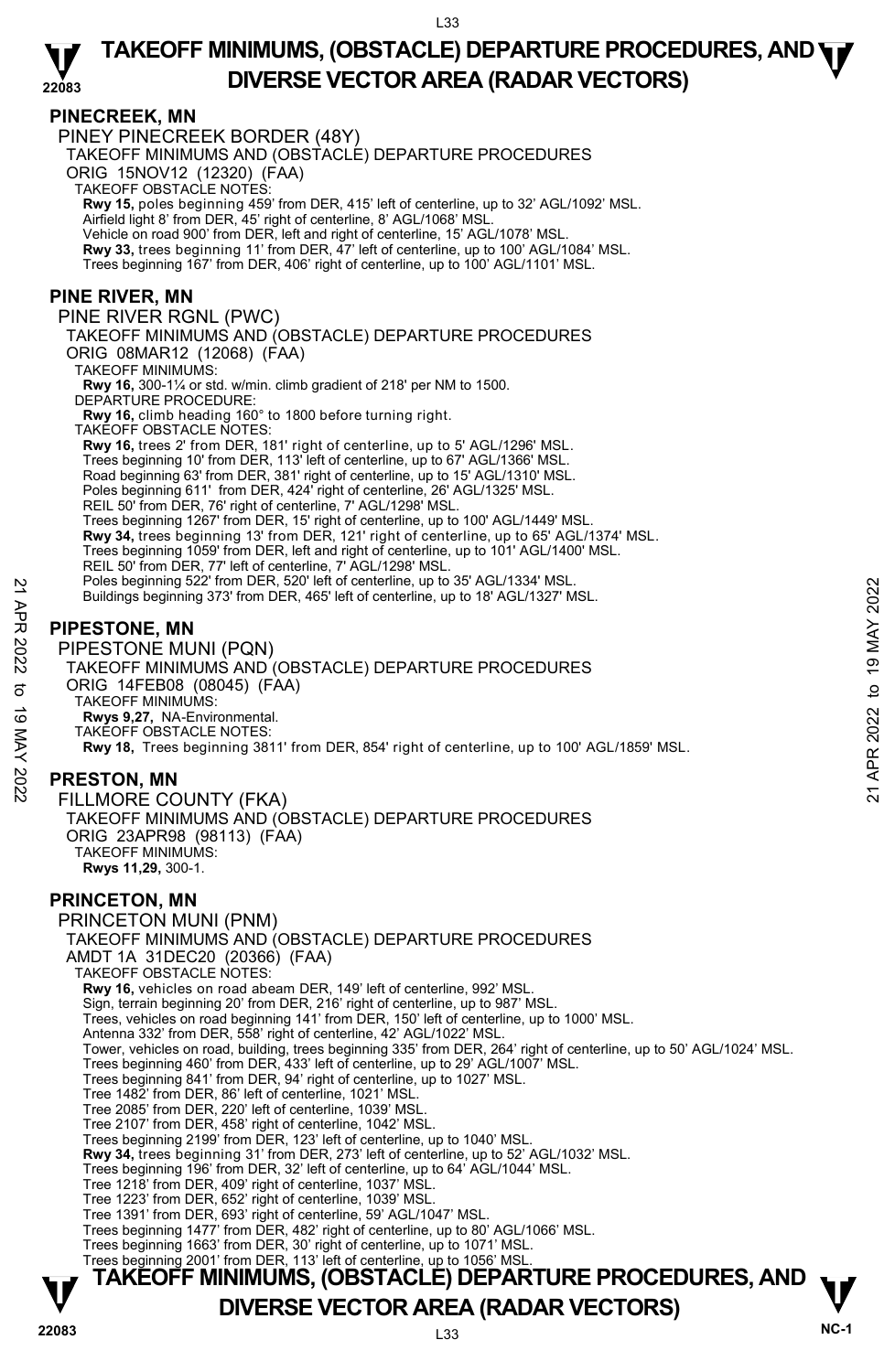## **22083 TAKEOFF MINIMUMS, (OBSTACLE) DEPARTURE PROCEDURES, AND <b>WE**<br>DIVERSE VECTOR AREA (BADAR VECTORS) **DIVERSE VECTOR AREA (RADAR VECTORS)**

## **RAPID CITY, SD**

RAPID CITY RGNL (RAP)

TAKEOFF MINIMUMS AND (OBSTACLE) DEPARTURE PROCEDURES

AMDT 7 10MAR11 (11069) (FAA)

DEPARTURE PROCEDURE:

**Rwy 5,** climb on heading between 255° CW to 210° from DER, or min. climb of 240' per NM to 8800 for all other courses.

**Rwy 14,** climb on heading between 325° CW to 210° from DER, or min. climb of 245' per NM to 8900 for all other courses.

**Rwy 23,** climb on heading between 210° CCW to 055° from DER, or min. climb of 245' per NM to 8900 for all other courses.

**Rwy 32,** climb on heading 324° to 3700 for courses between 255° CW to 140° from DER, or min. climb of 244' per NM to 8800 for all other courses.

TAKEOFF OBSTACLE NOTES:

**Rwy 5,** fence 132' from DER, 249' left of centerline, up to 13' AGL/3215' MSL.

Trees beginning 16' from DER, 188' right of centerline, up to 25' AGL/3234' MSL.

Trees beginning 11' from DER, 111' left of centerline, up to 25' AGL/3234' MSL.

**Rwy 14,** trees beginning 136' from DER, 123' right of centerline, up to 25' AGL/3174' MSL.

Trees beginning 33' from DER, 229' left of centerline, up to 25' AGL/3164' MSL.

**Rwy 23,** vehicle on road 36' from DER, 121' left of centerline, up to 15' AGL/3175' MSL.

Hanger 201' from DER, 298' left of centerline, up to 30' AGL/3193' MSL.

Fence 333' from DER, 255' right of centerline, up to 14' AGL/3184' MSL

Trees beginning 199' from DER, 175' right of centerline, up to 25' AGL/3194' MSL. Trees beginning 158' from DER, 159' left of centerline, up to 25' AGL/3194' MSL.

**Rwy 32,** fence 1001' from DER, 750' right of centerline, up to 13' AGL/3233' MSL.

Obstruction light 661' from DER, 242' left of centerline, up to 43' AGL/3213' MSL. Trees beginning 31' from DER, 262' right of centerline, up to 25' AGL/3254' MSL.

Trees beginning 61' from DER, 146' left of centerline, up to 25' AGL/3204' MSL.

DIVERSE VECTOR AREA (RADAR VECTORS)

ORIG 12OCT17 (17285) (FAA)  **Rwy 32,** heading as assigned by ATC.

## **RAY S. MILLER AAF (KRYM)**

CAMP RIPLEY, MN TAKEOFF MINIMUMS AND (OBSTACLE) DEPARTURE PROCEDURES AMDT 2 04JUN09 (09155) TAKEOFF OBSTACLES: **Rwy 13**, Terrain 1270' MSL, 73' from DER, 8' left and right of centerline. Vehicle 15' AGL/1180' MSL, 765' from DER, 638' left of centerline. **Rwy 31,** Terrain 1273' MSL, 54' from DER, 9' left and right of centerline. Trees 64' AGL/1282' MSL, 798' from DER, 325' left and right of centerline. 21 DIVERSE VECTOR AREA (RADAR VECTORS)<br>
ORIG 1202T17 (17285) (FAA)<br>
RW 32, heading as assigned by ATC.<br>
22 **RAY S. MILLER AAF (KRYM)**<br>
CAMP RIPLEY, MN<br>
CAMP RIPLEY, MN<br>
CAMP RIPLEY, MN<br>
TAKEOFF MINIMUMS AND (OBSTACLE) DEP

## **RED WING, MN**

RED WING RGNL (RGK) TAKEOFF MINIMUMS AND (OBSTACLE) DEPARTURE PROCEDURES AMDT 2A 13SEP18 (18256) (FAA) TAKEOFF MINIMUMS: **Rwy 9,** std. w/min. climb of 339' per NM to 1700. TAKEOFF OBSTACLE NOTES: **Rwy 9,** NAVAID 51' from DER, 75' left of centerline, 14' AGL/778' MSL. Trees beginning 273' from DER, 457' left of centerline, up to 787' MSL. Tree 523' from DER, 427' left of centerline, 790' MSL. Pole beginning 1079' from DER, 554' left of centerline, up to 37' AGL/812' MSL. Tree 1334' from DER, 332' right of centerline, 823' MSL. Tree 1369' from DER, 384' left of centerline, 816' MSL. Trees beginning 1383' from DER, 480' left of centerline, up to 820' MSL. Tree 1413' from DER, 771' right of centerline, 824' MSL. Trees beginning 1487' from DER, 264' right of centerline, up to 826' MSL. Trees beginning 1911' from DER, 429' right of centerline, up to 835' MSL. Trees beginning 1.2 NM from DER, 2172' left of centerline, up to 1032' MSL. Tree 1.2 NM from DER, 2019' left of centerline, 1039' MSL. Trees beginning 1.3 NM from DER, 1731' left of centerline, up to 1103' MSL. Tree, vehicles, terrain beginning 1.3 NM from DER, 3' left of centerline, up to 1119' MSL. Tree 1.6 NM from DER, 89' right of centerline, 1088' MSL. Trees beginning 1.6 NM from DER, 36' right of centerline, up to 1097' MSL. Trees beginning 1.6 NM from DER, 33' right of centerline, up to 1099' MSL. Trees beginning 1.8 NM from DER, 9' left of centerline, up to 1120' MSL. Trees beginning 1.8 NM from DER, 176' right of centerline, up to 1108' MSL. Tree 1.9 NM from DER, 20' right of centerline, 1123' MSL. Trees beginning 2 NM from DER, 13' left of centerline, up to 1127' MSL. Trees beginning 2 NM from DER, 24' right of centerline, up to 1125' MSL.

# **TAKEOFF MINIMUMS, (OBSTACLE) DEPARTURE PROCEDURES, AND <b>W**<br>DIVERSE VECTOR AREA (RADAR VECTORS) **DIVERSE VECTOR AREA (RADAR VECTORS)** V<br>NC-1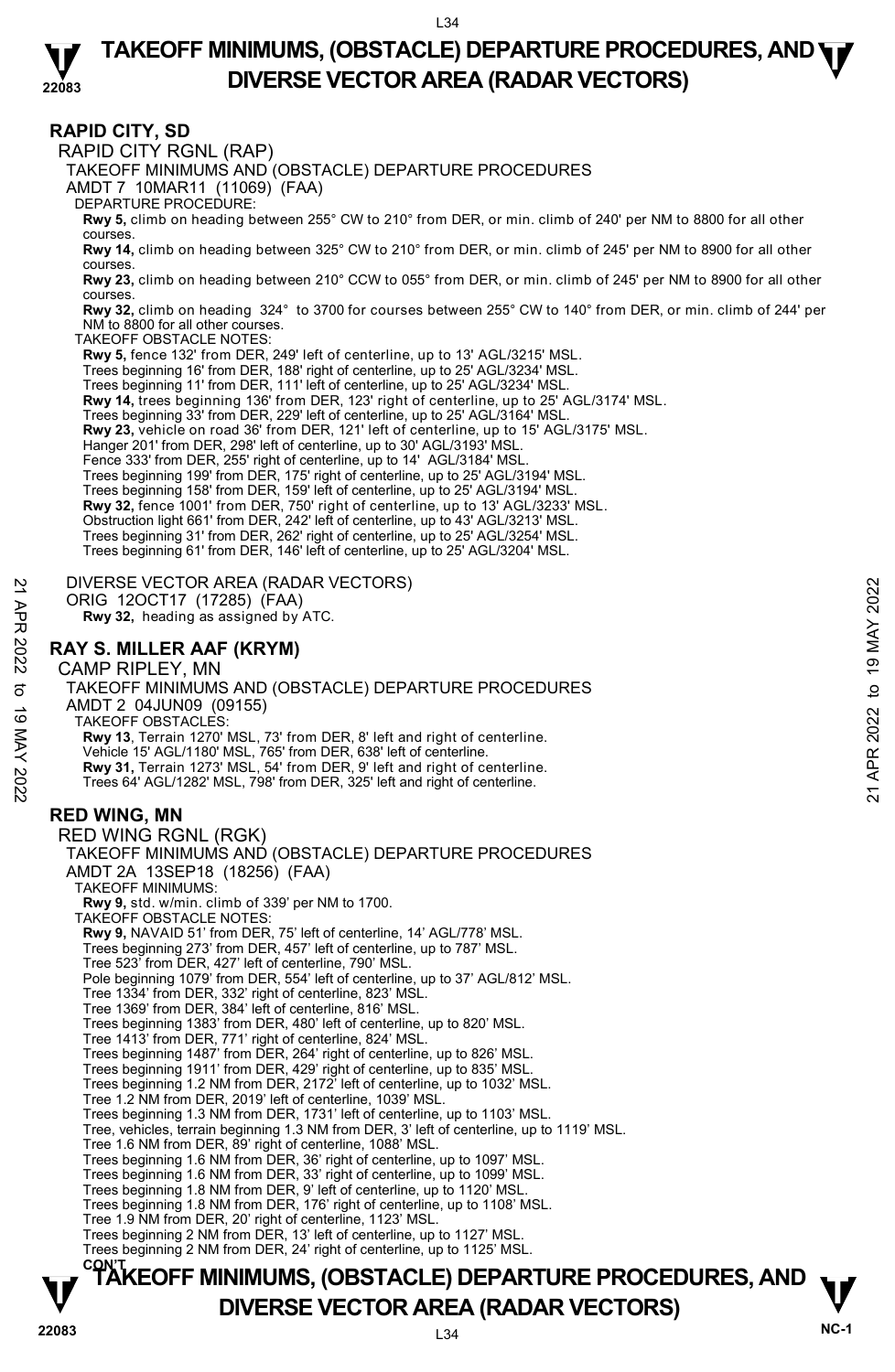## **RED WING, MN (CON'T)**

RED WING RGNL (RGK) (CON'T)  **Rwy 9 (CON'T),** trees beginning 2 NM from DER, 12' right of centerline, up to 1130' MSL. Tree 2.1 NM from DER, 1401' right of centerline, 1134' MSL. Building, tree beginning 2.2 NM from DER, 307' right of centerline, up to 68' AGL/1139' MSL. Trees beginning 2.2 NM from DER, 7' left of centerline, up to 1162' MSL. Tree 2.2 NM from DER, 17' right of centerline, 1152' MSL. Tree 2.5 NM from DER, 1342' right of centerline, 1192' MSL. **Rwy 27,** vehicles beginning 12' from DER, 33' right of centerline, up to 807' MSL. Trees beginning 379' from DER, 510' right of centerline, up to 800' MSL. Tree 2290' from DER, 1034' left of centerline, 838' MSL.

### **REDWOOD FALLS, MN**  REDWOOD FALLS MUNI (RWF)

TAKEOFF MINIMUMS AND (OBSTACLE) DEPARTURE PROCEDURES ORIG 12MAR09 (09071) (FAA) TAKEOFF MINIMUMS: **Rwys 5, 23,** NA-Environmental. TAKEOFF OBSTACLE NOTES: **Rwy 12,** numerous buildings beginning 388' from DER, 376' right of centerline, up to 13' AGL/1052' MSL. Numerous fences beginning 6' from DER, 329' right of centerline, up to 13' AGL/1052' MSL. Tree 62' from DER, 444' left of centerline, 11' AGL/1040' MSL. **Rwy 30,** multiple trees beginning 865' from DER, 401' right of centerline, up to 100' AGL/1119' MSL.<br>Vehicle on road 128' from DER, 306' right of centerline, 15' AGL/1027' MSL.

## **ROCHESTER, MN**

ROCHESTER INTL (RST) TAKEOFF MINIMUMS AND (OBSTACLE) DEPARTURE PROCEDURES ORIG 15JAN09 (09015) (FAA) TAKEOFF OBSTACLE NOTES: **Rwy 2,** road 73' from DER, 385' right of centerline, 10' AGL/1292' MSL. Tree 4377' from DER, 1132' right of centerline, 100' AGL/1399' MSL. Road 268' from DER, 366' right of centerline, 10' AGL/1290' MSL. **Rwy 13,** tree 1498' from DER, 840' right of centerline, 44' AGL/1348' MSL. **Rwy 20,** pole 259' from DER, 407' right of centerline, 23' AGL/1338' MSL. Roads beginning 1' from DER, 231' right of centerline, up to 10' AGL/1327' MSL. **Rwy 31,** tree 4760' from DER, 1103' left of centerline, 100' AGL/1389' MSL. TAKE OFF OBSTACLE NOTES:<br>
THE AVE 2, road 73' from DER, 385' right of centerline, 10' AGL/1292' MSL.<br>
Tree 4377' from DER, 1132' right of centerline, 10' AGL/1290' MSL.<br>
Road 268' from DER, 366' right of centerline, 10' AG

## **ROLLA, ND**

ROLLA MUNI (06D) TAKEOFF MINIMUMS AND (OBSTACLE) DEPARTURE PROCEDURES ORIG 13JAN11 (11013) (FAA) TAKEOFF MINIMUMS: **Rwys 7, 25,** NA-Environmental. TAKEOFF OBSTACLE NOTES: **Rwy 14,** vehicle on road 49' from DER, 23' left of centerline, 15' AGL/1830' MSL. Trees beginning 1232' from DER, 209' left of centerline, up to 80' AGL/1867' MSL. **Rwy 32,** trees beginning 2207' from DER, 59' left of centerline, up to 80' AGL/1929' MSL.<br>Trees beginning 651' from DER, 80' right of centerline, up to 80' AGL/1939' MSL.

## **ROSEAU, MN**

ROSEAU MUNI/RUDY BILLBERG FLD (ROX) TAKEOFF MINIMUMS AND (OBSTACLE) DEPARTURE PROCEDURES ORIG-A 02DEC21 (21336) (FAA) TAKEOFF MINIMUMS: **Rwys 6, 24,** NA-Environmental. TAKEOFF OBSTACLE NOTES: **Rwy 16,** poles 138' from DER, 491' right of centerline, up to 35' AGL/1095' MSL. Building 258' from DER, 504' right of centerline, 17' AGL/1078' MSL. Tree 1582' from DER, 336' left of centerline, 1101' MSL. **Rwy 34,** sign 20' from DER, 199' left of centerline, 2' AGL/1047' MSL.<br>Vehicles on roadway and vegetation beginning 131' from DER, 459' left of centerline, up to 12' AGL/1068' MSL.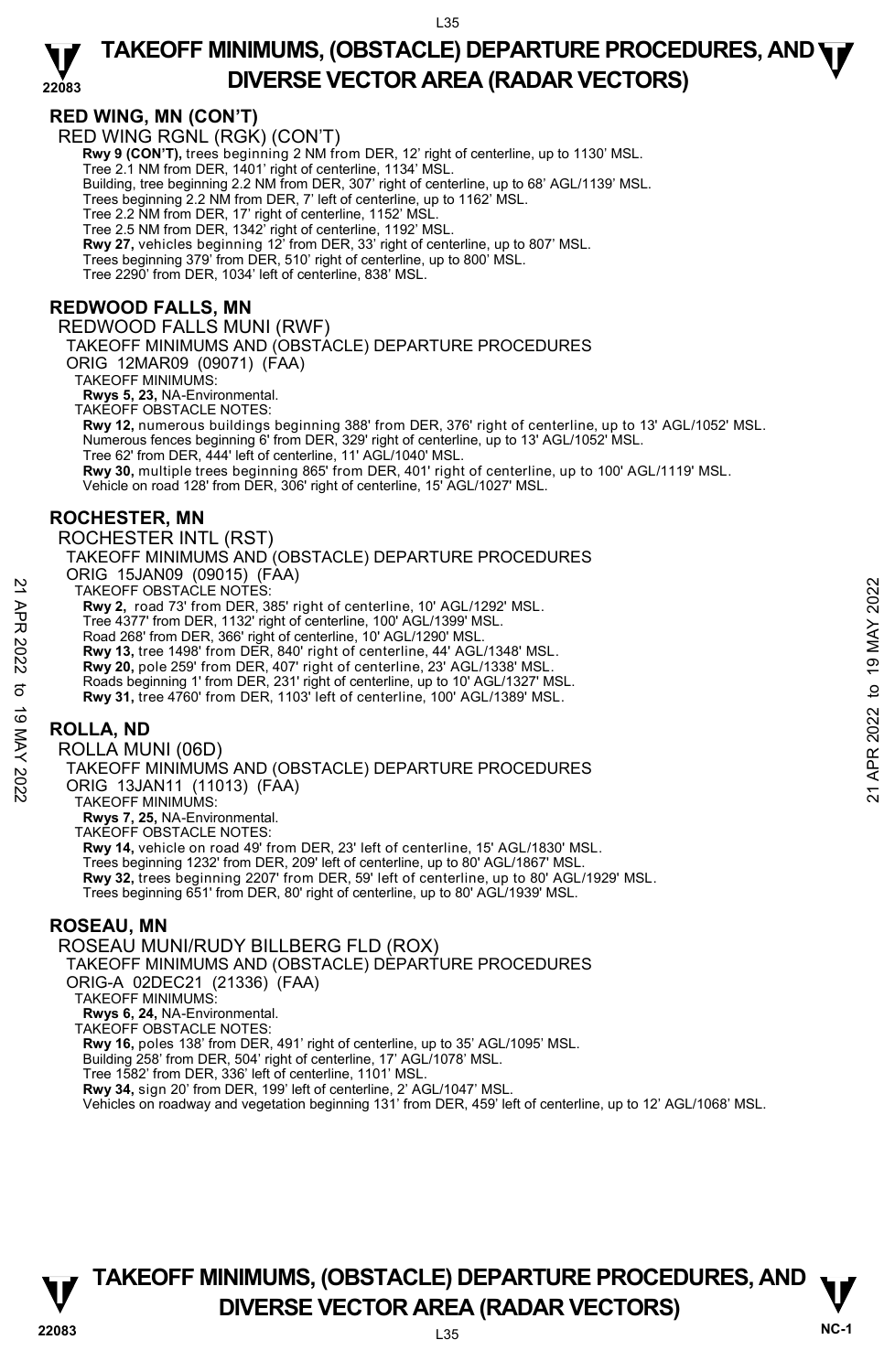## **ROSEBUD, SD**

ROSEBUD SIOUX TRIBAL (SUO) TAKEOFF MINIMUMS AND (OBSTACLE) DEPARTURE PROCEDURES ORIG 07DEC17 (17341) (FAA) TAKEOFF MINIMUMS: **Rwy 16,** 300-1 ¾ or std. w/min. climb gradient of 240' per NM to 3500 or 1300-3 for VCOA. DEPARTURE PROCEDURE: **Rwy 16,** climb heading 177° to 3500 before turning left. VCOA: **Rwy 16,** obtain ATC approval for VCOA when requesting IFR clearance. Climb in visual conditions to cross Rosebud Sioux Tribal Airport at or above 3900 before proceeding on course. TAKEOFF OBSTACLE NOTES: **Rwy 16,** light 10' from DER, 18' right of centerline, 2' AGL/2725' MSL.<br>Light 10' from DER, 17' left of centerline, 2' AGL/2725' MSL. Fence 867' from DER, 184' left of centerline,10' AGL/ 2751' MSL. Ground 1256' from DER, 679' left of centerline, 2795' MSL. Secondary Rd 1526' from DER, 809' left of centerline, 2807' MSL. Tree 1770' from DER, 882' left of centerline, 2818' MSL. **Rwy 34,** light 10' from DER, 17' right of centerline, 2' AGL/2684' MSL. Light 10' from DER, 18' left of centerline, 2' AGL/2685' MSL. Ground 448' from DER, 213' right of centerline, 2695' MSL. Ground 493' from DER, 40' right of centerline, 2697' MSL. Ground 496' from DER, 108' right of centerline, 2697' MSL. Ground 504' from DER, 8' left of centerline, 2698' MSL. Bush 555' from DER, 166' right of centerline, 2698' MSL. Ground 556' from DER, 107' left of centerline, 2698' MSL. Fence 623' from DER, 110' left of centerline, 3' AGL/2698' MSL.

## **RUGBY, ND**

RUGBY MUNI (RUG)

TAKEOFF MINIMUMS AND (OBSTACLE) DEPARTURE PROCEDURES

- AMDT 1 24JUL14 (14205) (FAA)
- TAKEOFF MINIMUMS:

**Rwy 12,** 300-1¾ or std. w/min. climb of 300' per NM to 2000.

TAKEOFF OBSTACLE NOTES: **Rwy 12,** trees beginning 1186' from DER, 432' left of centerline, up to 67' AGL/1620' MSL.<br>Elevators beginning 1.4 NM from DER, 819' right of centerline, up to 246' AGL/1804' MSL. **Rwy 30,** edge light 11' from DER, 9' right of centerline, 1' AGL/1534' MSL. Edge light 11' from DER, 20' left of centerline, 1' AGL/1534' MSL. 21 TAKEOFF MINIMUMS AND (OBSTACLE) DEPARTURE PROCEDURES<br>
22 TAKEOFF MINIMUMS AND (OBSTACLE) DEPARTURE PROCEDURES<br>
22 TAKEOFF MINIMUMS AND (CONSTACT)<br>
22 TAKEOFF OBSTACLE NOTES:<br>
22 TAKEOFF OBSTACLE NOTES:<br>
22 TAKEOFF OBSTA

## **RUSH CITY, MN**

RUSH CITY RGNL (ROS) TAKEOFF MINIMUMS AND (OBSTACLE) DEPARTURE PROCEDURES ORIG 10FEB11 (11041) (FAA) TAKEOFF OBSTACLE NOTES: **Rwy 16,** multiple trees beginning 27' from DER, 315' left of centerline, up to 100' AGL/ 969' MSL. Multiple trees beginning 838' from DER, 226' right of centerline, up to 100' AGL/ 997' MSL. Pole 1712' from DER, 811' left of centerline, 50<sup>'</sup> AGL/ 970' MSL **Rwy 34,** trees 91' from DER, 472' left of centerline, 100' AGL/ 939' MSL. Trees 1173' from DER, 375' right of centerline, 100' AGL/ 1029' MSL. Trees 2250' from DER, 928' left of centerline, 100' AGL/ 1009' MSL.

## **RUSHFORD, MN**

RUSHFORD MUNI-ROBERT W BUNKE FLD (55Y)

TAKEOFF MINIMUMS AND (OBSTACLE) DEPARTURE PROCEDURES AMDT 2A 01FEB18 (21252) (FAA)

DEPARTURE PROCEDURE:

**Rwy 16,** climb heading 161° to 1800 before turning left. TAKEOFF OBSTACLE NOTES:

**Rwy 16,** trees beginning 132' from DER, 448' left of centerline, up to 100' AGL/1280' MSL.

Trees beginning 899' from DER, 685' right of centerline, up to 100' AGL/1319' MSL.<br>**Rwy 34,** Trees beginning 308' from DER, 147' right of centerline, up to 100' AGL/1299' MSL.

Trees beginning 761' from DER, 34' left of centerline, up to 100' AGL/1319' MSL.

Trees beginning 1169' from DER, 23' right of centerline, up to 100' AGL/1344' MSL.

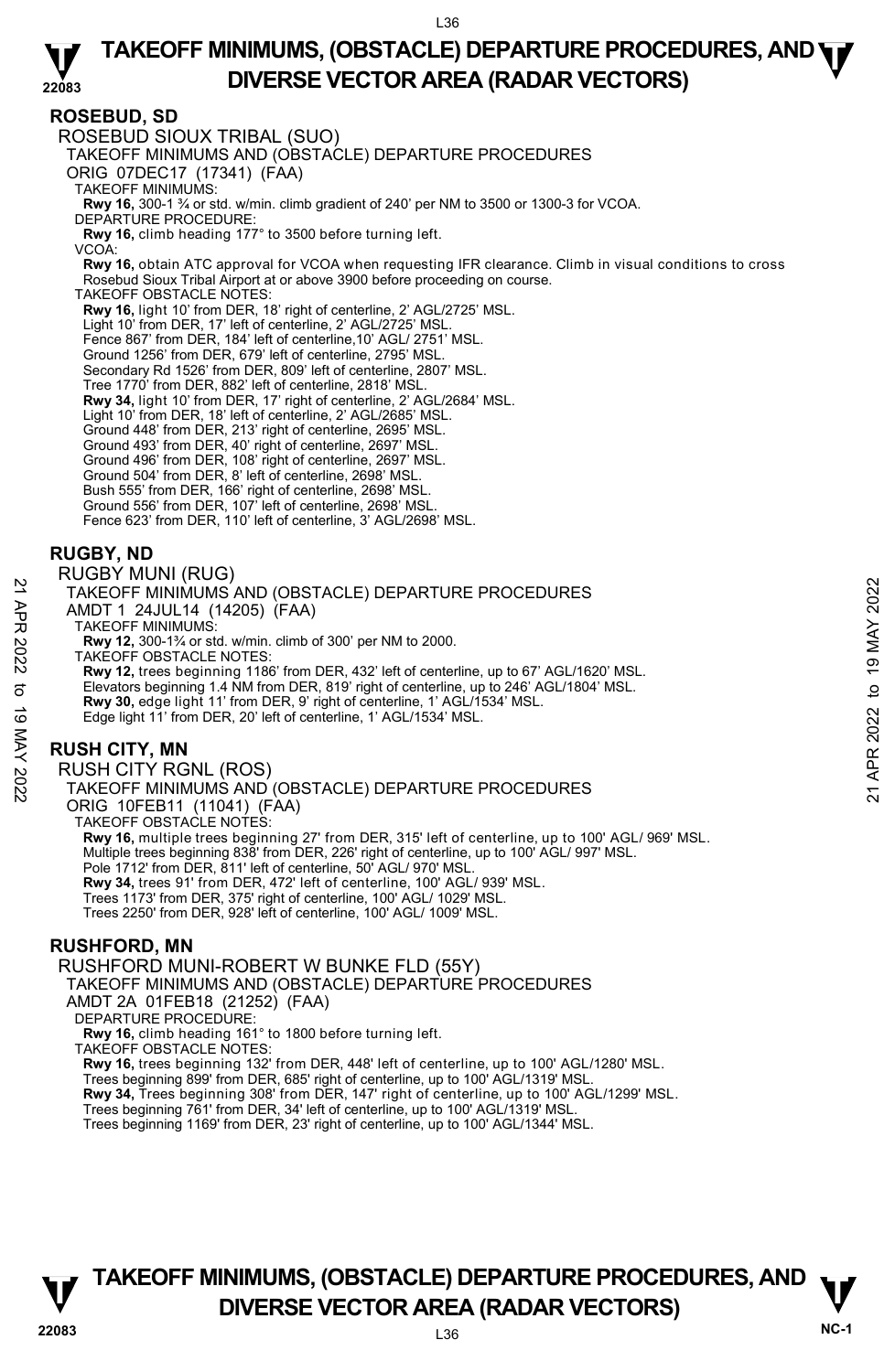## **ST. CLOUD, MN**

ST CLOUD RGNL (STC) TAKEOFF MINIMUMS AND (OBSTACLE) DEPARTURE PROCEDURES ORIG 27AUG09 (09239) (FAA) TAKEOFF MINIMUMS: **Rwy 5,** 300-1¼ or std. w/ min. climb of 201' per NM to 1300 or alternatively, with standard TAKEOFF minimums and a normal 200'/NM climb gradient, TAKEOFF must occur no later than 1100' prior to DER. TAKEOFF OBSTACLE NOTES: **Rwy 5,** tower 6201' from DER, 1416' left of centerline, 149' AGL/1179' MSL. Multiple trees beginning 17' from DER, 373' right of centerline, up to 59' AGL/1081' MSL. Multiple trees beginning 1752' from DER, 56' left of centerline, up to 80' AGL/1102' MSL.  **Rwy 13,** tree 1654' from DER, 884' right of centerline, 61' AGL/1078' MSL. Tree 1265' from DER, 794' left of centerline, 42' AGL/1059' MSL. **Rwy 23,** trees 2109' from DER, 29' right of centerline, up to 61' AGL/1082' MSL. Trees 1725' from DER, 93' left of centerline, up to 55' AGL/1076' MSL. Fence 74' from DER, 216' left of centerline, 2' AGL, 1023' MSL.<br>**Rwy 31**, terrain beginning 29' from DER, 50' right of centerline, up to 1083' MSL. Terrain beginning 107' from DER, 7' left of centerline, up to 1060' MSL. **ST. JAMES, MN**  ST JAMES MUNI (JYG) TAKEOFF MINIMUMS AND (OBSTACLE) DEPARTURE PROCEDURES ORIG-A 24MAY18 (18144) (FAA) DEPARTURE PROCEDURE: **Rwy 15,** climb to 1900 on heading 148° before turning eastbound. TAKEOFF OBSTACLE NOTES: **Rwy 15,** pole 8' from DER, 78' left of centerline, 4' AGL/1067' MSL. Tree 58' from DER, 379' left of centerline, 1072' MSL. Pole 1489' from DER, 611' left of centerline, 41' AGL/1112' MSL. Tree, pole beginning 1510' from DER, 309' left of centerline, up to 1133' MSL. Tree 2209' from DER, 79' right of centerline, 1124' MSL. Trees beginning 2834' from DER, 25' left of centerline, up to 1139' MSL. Tree 2849' from DER, 6' right of centerline, 1145' MSL. Tree 2937' from DER, 5' left of centerline, 1142' MSL. **Rwy 33,** pole 11' from DER, 78' left of centerline, 3' AGL/1063' MSL. Pole 11' from DER, 78' right of centerline, 3' AGL/1063' MSL. Tree 120' from DER, 326' left of centerline, 1066' MSL. Trees beginning 2030' from DER, 911' left of centerline, up to 1134' MSL. **ST. PAUL, MN**  Tree 2009 from DER, 79' right of center and MSL.<br>
Tree 2209' from DER, 79' right of centerline, 1124' MSL.<br>
Tree 2849' from DER, 6' right of centerline, 1142' MSL.<br>
Tree 2849' from DER, 6' right of centerline, 1142' MSL.<br>

## TAKEOFF MINIMUMS AND (OBSTACLE) DEPARTURE PROCEDURES

AMDT 1A 28MAY15 (15148) (FAA)

TAKEOFF MINIMUMS:

**Rwy 14,** 400-2¼ or std. w/min. climb of 233' per NM to 1400.

DEPARTURE PROCEDURE:

**Rwy 4,** climb heading 038° to 1600 before turning right.

TAKEOFF OBSTACLE NOTES:

**Rwy 4,** trees beginning at DER, 458' right of centerline, up to 100' AGL/1039' MSL.

Trees and buildings beginning 94' from DER, 377' left of centerline up to 100' AGL/1049' MSL.

**Rwy 14,** trees and vehicles on road beginning 152' from DER, left and right of centerline, up to 100' AGL/933' MSL.

Trees beginning 1106' from DER, right and left of centerline, up to 100' AGL/1005' MSL.

**Rwy 22,** buildings and pole beginning 100' from DER, 476' right of centerline, up to 39' AGL/962' MSL.

Trees beginning 1912' from DER, left and right of centerline, up to 100' AGL/986' MSL.

**Rwy 32**, sign 13' from DER, 154' right of centerline, 3' AGL/924' MSL.

Pole 388' from DER, 388' left of centerline, 34' AGL/951' MSL.

Poles and trees beginning 876' from DER, 73' right of centerline, up to 100' AGL/1004' MSL.

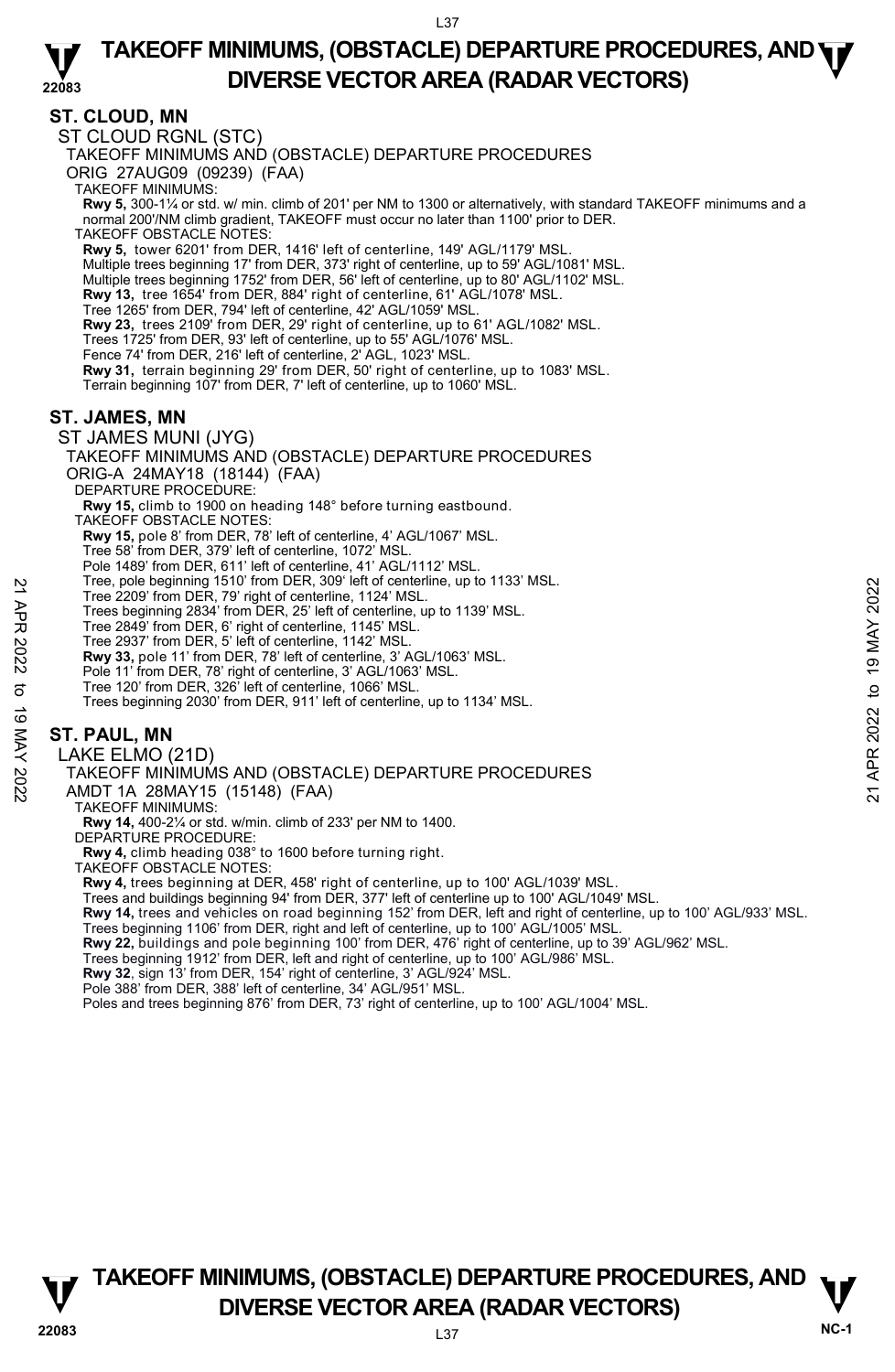## **ST. PAUL, MN (CON'T)**

**TAKEOFF MINIMUMS, (OBSTACLE) DEPARTURE PROCEDURES, AND**  $\mathbf{\nabla}$ ST PAUL DOWNTOWN HOLMAN FLD (STP) TAKEOFF MINIMUMS AND (OBSTACLE) DEPARTURE PROCEDURES AMDT 8A 17AUG17 (21112) (FAA) TAKEOFF MINIMUMS: **Rwy 31,** NA - Obstacles. **Rwy 9,** std. w/min. climb of 340' per NM to 1300. **Rwy 13,** std. w/min. climb of 235' per NM to 1500. **Rwy 27,** 600-2 or std. w/min. climb of 442' per NM to 1500. **Rwy 32,** std. w/min. climb of 340' per NM to 3000. DEPARTURE PROCEDURE: **Rwy 9,** climb heading 091° to 1400 before proceeding on course. **Rwy 13,** climb heading 128° to 1300 before proceeding on course. **Rwy 14,** climb heading 146° to 1400 before proceeding on course. **Rwy 27,** climb heading 271° to 1700 before proceeding on course. **Rwy 32,** climb heading 326° to 1400 before proceeding on course. TAKEOFF OBSTACLE NOTES: **Rwy 9,** mobile crane 1362' from DER, 124' left of centerline, 68' AGL/758' MSL. Trees and silo 1464' from DER, 178' right of centerline, up to 116' AGL/816' MSL. Trees and pole beginning 1.1 NM from DER, left and right of centerline, up to 100' AGL/1099' MSL.<br>**Rwy 13,** tree and tower beginning 1125' from DER, 609' left of centerline, up to 67' AGL/767' MSL. Tree, pole, vent on building, stacks, and ol on stack beginning 1672' from DER, 55' right of centerline, up to 120' AGL/820' MSL. Trees beginning 1.9 NM from DER, 2938' left of centerline, up to 100' AGL/1020' MSL. **Rwy 14,** trees, OL on DME antenna, and pole beginning 290' from DER, 1' right of centerline, up to 129' AGL/819' MSL. Trees and pole beginning 1099' from DER, 6' left of centerline, up to 87' AGL/777' MSL. **Rwy 27,** trees, light pole, and flagpole beginning 617' from DER, 198' left of centerline, up to 119' AGL/829' MSL.<br>OL on antenna, buildings, tower, and tree beginning 810' from DER, 26' right of centerline, up to 165' AG Trees and building beginning 3886' from DER, 120' left of centerline, up to 84' AGL/1014' MSL. Tower 1.7 NM from DER, 633' left of centerline, 569' AGL/1279' MSL.  **Rwy 32,** vehicle on road, trees, railroad, poles, and NAVAID beginning 179' from DER, 267' right of centerline, up to 58' AGL/758' MSL. Vehicle on road, railroad, and trees beginning 192' from DER, left and right of centerline, up to 59' AGL/759' MSL.<br>NAVAID 257' from DER, on centerline, 26' AGL/726' MSL. Trees, poles, buildings, and tower beginning 3674' from DER, 616' right of centerline, up to 157' AGL/973' MSL. Trees, buildings, tower, sign, and stack beginning 1924' from DER, 378' left of centerline, up to 143' AGL/969' MSL. **SAUK CENTRE, MN**  SAUK CENTRE MUNI (D39) TAKEOFF MINIMUMS AND (OBSTACLE) DEPARTURE PROCEDURES ORIG 25AUG11 (11237) (FAA) TAKEOFF MINIMUMS: **Rwys 8, 26,** NA -Environmental. TAKEOFF OBSTACLE NOTES: **Rwy 14,** tree 1269' from DER, 39' right of centerline, 80' AGL/1319' MSL. **Rwy 32,** tree 1105' from DER, 136' left of centerline, 80' AGL/1299' MSL. **SIOUX FALLS, SD**  JOE FOSS FLD (FSD) TAKEOFF MINIMUMS AND (OBSTACLE) DEPARTURE PROCEDURES AMDT 8A 07DEC17 (21112) (FAA) TAKEOFF MINIMUMS: **Rwys 9, 27,** NA - ATC request. **Rwy 33,** 200-1⅜ or std. w/min. climb of 345' per NM to 1700. DEPARTURE PROCEDURE: **Rwy 3,** climb heading 30° to 2300 before turning eastbound. **Rwy 15,** climb heading 150° to 2000, then right turn direct FSD VORTAC, continue climb in FSD VORTAC holding pattern (hold NW, left turn, 147° inbound) to cross FSD VORTAC at or above MEA for route of flight. **Rwy 21,** climb heading 210° to 2200 before turning eastbound. **Rwy 33,** climb heading 330° to 2300 before turning eastbound. TAKEOFF OBSTACLE NOTES: **Rwy 3,** rwy light, poles beginning 5' from DER, 3' left of centerline, up to 2' AGL/1432' MSL.<br>Rwy light 5' from DER, 5' right of centerline, 2' AGL/1432' MSL. **Rwy 15,** pole, rwy light beginning 11' from DER, 39' left of centerline, up to 2' AGL/1424' MSL. Rwy light 11' from DER, 40' right of centerline, 2' AGL/1424' MSL. Fence 112' from DER, 457' left of centerline, 10' AGL/1435' MSL. Poles beginning 553' from DER, 419' left of centerline, up to 22' AGL/1444' MSL. Pole 919' from DER, 351' left of centerline, 26' AGL/1448' MSL. Tank, tree beginning 1282' from DER, 222' left of centerline, up to 47' AGL/1472' MSL. Poles beginning 1330' from DER, 708' right of centerline, up to 39' AGL/1460' MSL. Pole 1609' from DER, 530' right of centerline, 44' AGL/1463' MSL. T-L twr 1627' from DER, 806' left of centerline, 53' AGL/1474' MSL. Poles beginning 1701' from DER, 180' right of centerline, up to 48' AGL/1468' MSL.  **CON'T** New 32, venice on road, trees, railroad, poies, and NAVAID beginning 1/9 from DER, 267 right of centerline, up to 58<br>
Vehicle on road, railroad, and trees beginning 192 from DER, left and right of centerline, up to 59' AG

# **22083** L38 **DIVERSE VECTOR AREA (RADAR VECTORS)** V<br>NC-1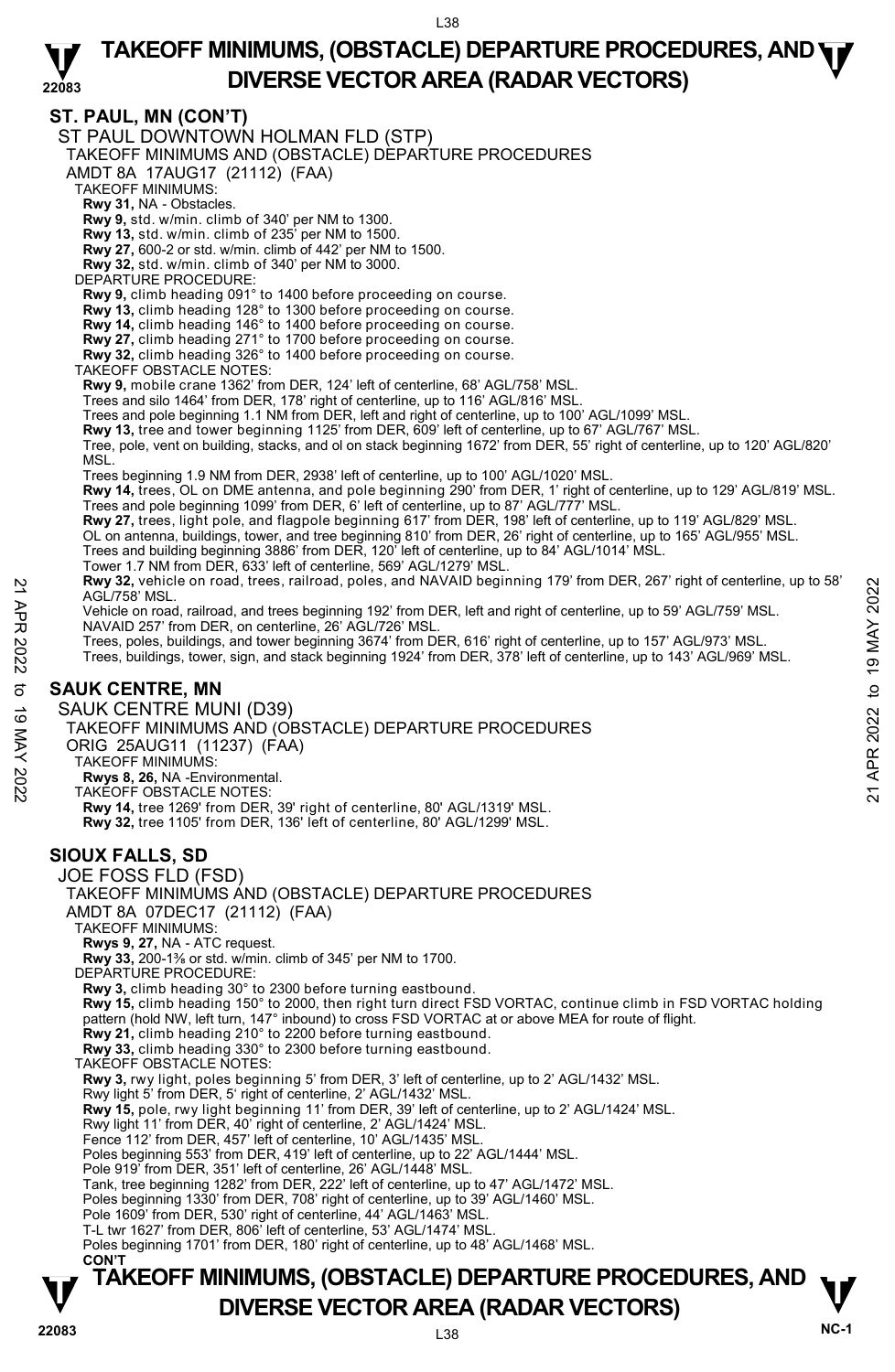### **22083 TAKEOFF MINIMUMS, (OBSTACLE) DEPARTURE PROCEDURES, AND <b>WE**<br>DIVERSE VECTOR AREA (BADAR VECTORS) **DIVERSE VECTOR AREA (RADAR VECTORS)**

## **SIOUX FALLS, SD (CON'T)**

JOE FOSS FLD (FSD) (CON'T) **Rwy 15 (CON'T),** T-L twr, pole, tree beginning 1725' from DER, 210' left of centerline, up to 58' AGL/1480' MSL.<br>T-L twr 2592' from DER, 893' right of centerline, 68' AGL/1489' MSL. Pole 2857' from DER, 314' right of centerline, 73' AGL/1495' MSL. Building, tower, T-L twr, tree beginning 3053' from DER, 228' left of centerline, up to 106' AGL/1573' MSL. Tree 3297' from DER, 413' right of centerline, 1514' MSL. Tree 3344' from DER, 441' right of centerline, 1520' MSL. **Rwy 21,** rwy light 4' from DER, 4' right of centerline, 2' AGL/1426' MSL. Rwy light, sign beginning 4' from DER, 5' left of centerline, up to 2' AGL/1426' MSL. Tree 424' from DER, 607' right of centerline, 1457' MSL. Trees beginning 567' from DER, 543' right of centerline, up to 1458' MSL. Trees beginning 986' from DER, 531' right of centerline, up to 1479' MSL.<br>**Rwy 33,** NAVAIDs beginning 34' from DER, 113' right of centerline, up to 4' AGL/1431' MSL. Tree, tank beginning 2121' from DER, 746' left of centerline, up to 1511' MSL. Trees beginning 2403' from DER, 654' left of centerline, up to 1519' MSL. Trees beginning 2483' from DER, 844' left of centerline, up to 1536' MSL. Tree, pole beginning 2707' from DER, 263' left of centerline, up to 1537' MSL. Poles beginning 3491' from DER, 366' right of centerline, up to 44' AGL/1518' MSL. Tree, pole beginning 3546' from DER, 148' left of centerline, up to 1545' MSL. NAVAID, pole beginning 3559' from DER, 147' left of centerline, up to 58' AGL/1577' MSL. Pole 3594' from DER, 138' right of centerline, 40' AGL/1521' MSL. Pole 3596' from DER, 139' right of centerline, 40' AGL/1522' MSL. Tower, pole, NAVAID, tree beginning 3638' from DER, 79' left of centerline, up to 65' AGL/1586' MSL. Tree 3677' from DER, 108' right of centerline, 1525' MSL. Tree 3784' from DER, 362' right of centerline, 1537' MSL. Trees beginning 4205' from DER, 5' right of centerline, up to 1545' MSL. Tree 5300' from DER, 769' left of centerline, 1587' MSL. tree 5319' from DER, 1650' left of centerline, 1593' MSL. Tree 5345' from DER, 888' left of centerline, 1601' MSL. Tree, pole beginning 5392' from DER, 1026' left of centerline, up to 1607' MSL. Trees beginning 6034' from DER, 1681' left of centerline, up to 1613' MSL. **SISSETON, SD**  SISSETON MUNI (8D3) TAKEOFF MINIMUMS AND (OBSTACLE) DEPARTURE PROCEDURES ORIG 21JUL16 (16203) (FAA) Trees beginning 6034' from DER, 1881' left of centerline, up to 1613' MSL.<br>
21 Trees beginning 6034' from DER, 1881' left of centerline, up to 1613' MSL.<br>
21 SISSETON, SD<br>
21 SISSETON MUNI (8D3)<br>
22 NAKEOFF MINIMUMS AND (O

- TAKEOFF MINIMUMS:
- **Rwys 4, 22,** NA-Environmental.
- DEPARTURE PROCEDURE:
- **Rwy 34,** climb heading 344° to 1600 before turning left.
- TAKEOFF OBSTACLE NOTES:
- **Rwy 16,** poles beginning 1462' from DER, 709' left of centerline, 1216' MSL. Fence beginning 51' from DER, crossing left to right, 5' AGL/1166' MSL.
- 
- Trees beginning 934' from DER, 710' right of centerline, 1235' MSL.
- Pole 1508' from DER, 878' right of centerline, 41' AGL/1201' MSL.
- Pole 1562' from DER, 638' right of centerline, 45' AGL/1205' MSL. **Rwy 34,** trees beginning 832' from DER, 618' left of centerline, 1194' MSL.

## **SLAYTON, MN**

SLAYTON MUNI (DVP)

TAKEOFF MINIMUMS AND (OBSTACLE) DEPARTURE PROCEDURES ORIG 22SEP11 (11265) (FAA)

TAKEOFF OBSTACLE NOTES:

**Rwy 17,** trees beginning 951' from DER, 345' right of centerline, up to 100' AGL/1723' MSL.

Power lines beginning 1531' from DER, left and right of centerline, 40' AGL/1663' MSL.

Vehicle on road beginning at DER, 234' right of centerline, 15' AGL/1638' MSL.

Terrain beginning 65' from DER, left and right of centerline up to 1657' MSL.

**Rwy 35,** trees beginning 1034' from DER, left and right of centerline, up to 100' AGL/1715' MSL.<br>Power lines beginning 892' from DER, 206' left of centerline, 40' AGL/1655' MSL.

Vehicle on roads beginning at DER, 230' left and right of centerline, 15' AGL/1630' MSL.

Terrain beginning 271' from DER, left and right of centerline up to 1650' MSL.

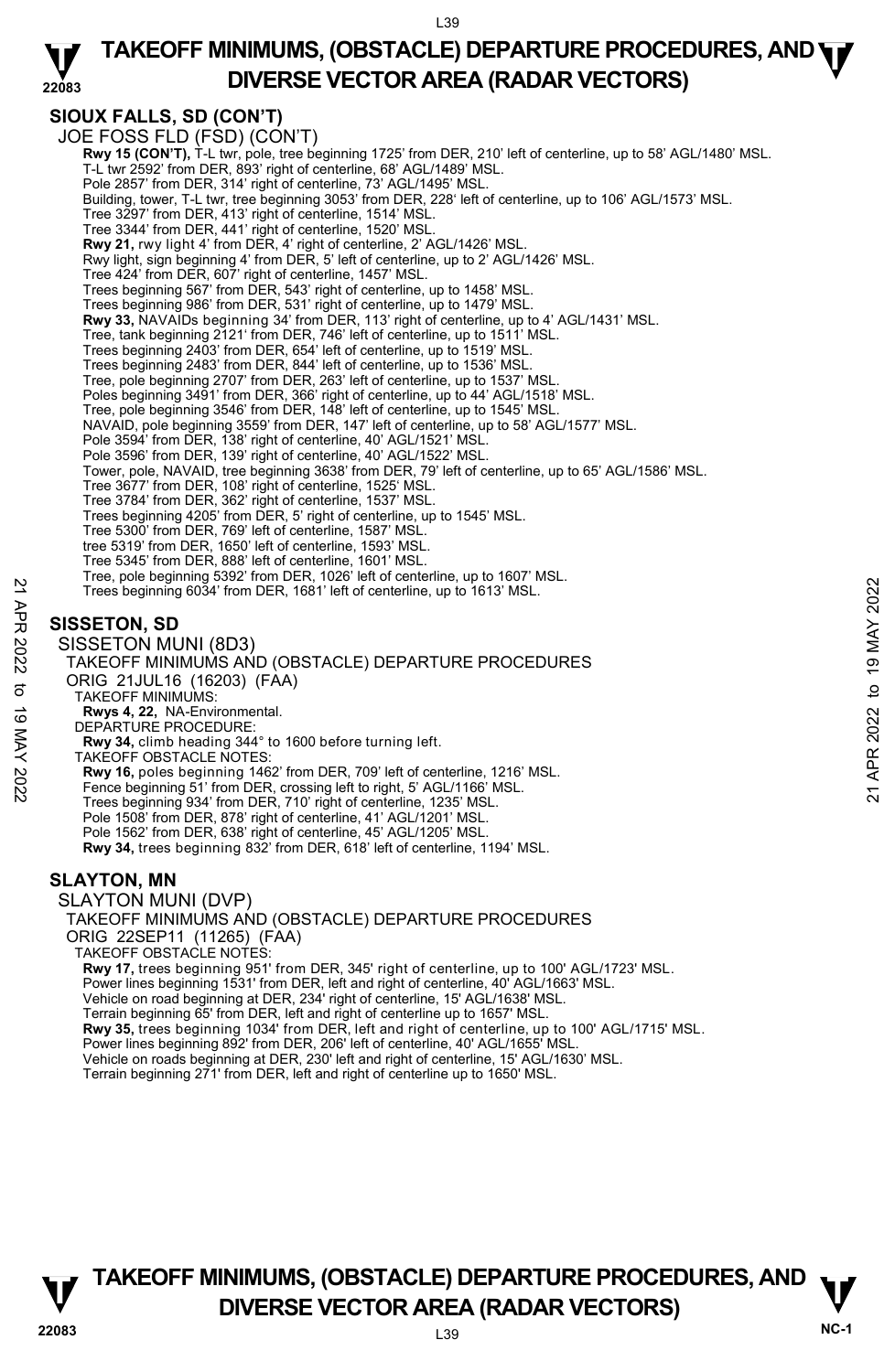### **22083 TAKEOFF MINIMUMS, (OBSTACLE) DEPARTURE PROCEDURES, AND <b>WE**<br>DIVERSE VECTOR AREA (BADAR VECTORS) **DIVERSE VECTOR AREA (RADAR VECTORS)**

## **SOUTH ST PAUL, MN**

SOUTH ST PAUL MUNI-RICHARD E FLEMING FLD (SGS)

TAKEOFF MINIMUMS AND (OBSTACLE) DEPARTURE PROCEDURES

AMDT 1 13NOV14 (21112) (FAA)

TAKEOFF MINIMUMS:

**Rwy 16,** 300-1¾ or std. w/min. climb of 225' per NM to 1200 or alternatively, with std. takeoff minimums and a normal 200' per NM climb gradient, takeoff must occur no later than 1900' prior to DER.

**Rwy 34,** 200-1¼ or std. w/min. climb of 220' per NM to 1100 or alternatively, with std. takeoff minimums and a normal 200' per NM climb gradient, takeoff must occur no later than 1500' prior to DER.

TAKEOFF OBSTACLE NOTES:

**Rwy 16,** tree, 1' from DER, 321' left of centerline, 56' AGL/877' MSL.

Trees beginning 108' from DER, 103' left of centerline, up to 68' AGL/889' MSL.

Trees beginning 1021' from DER, 88' left of centerline, up to 85' AGL/898' MSL.

Trees beginning 116' from DER, 193' right of centerline, up to 75' AGL/894' MSL.

Trees beginning 1108' from DER, 78' right of centerline up to 64' AGL/875' MSL.

Trees beginning 2123' from DER, 444' right of centerline, up to 100' AGL/1069' MSL.

**Rwy 34,** poles, trees and buildings beginning 76' from DER, 274' left of centerline, up to 79' AGL/880' MSL.

Poles and trees beginning 1021' from DER, 6' left of centerline, up to 82' AGL/901' MSL.

Trees beginning 2048' from DER, 71' left of centerline, up to 68' AGL/889' MSL.

Tower 1 mile from DER, 657' left of centerline, 103' AGL/987' MSL.

Trees and buildings beginning 84' from DER, 351' right of centerline, up to 38' AGL/856' MSL.

Trees beginning 1042' from DER, 54' right of centerline, up to 72' AGL/892' MSL.

Trees beginning 2017' from DER, 10' right of centerline, up to 80' AGL/899' MSL.

### **SPEARFISH, SD**

BLACK HILLS/CLYDE ICE FLD (SPF) TAKEOFF MINIMUMS AND (OBSTACLE) DEPARTURE PROCEDURES AMDT 2 08NOV18 (21336) (FAA) DEPARTURE PROCEDURE Use SWUNG (RNAV) DEPARTURE. TAKEOFF OBSTACLE NOTES: **Rwy 13,** lighting 9' from DER, 17' right of centerline, 2' AGL/3897' MSL. Lighting beginning 9' from DER, 17' left of centerline, up to 2' AGL/3897' MSL. Terrain beginning 185' from DER, 320' right of centerline, up to 3904' MSL. Terrain 338' from DER, 496' right of centerline, 3905' MSL. Lighting 487' from DER, 579' right of centerline, 1' AGL/3909' MSL. Terrain 562' from DER, 628' right of centerline, 3911' MSL. Vehicle on traverse way 1071' from DER, 480' right of centerline, 3931' MSL. **Rwy 31,** lighting 9' from DER, 18' left of centerline, 2' AGL/3886' MSL. Lighting 9' from DER, 17' right of centerline, 2' AGL/3886' MSL. Terrain beginning 53' from DER, 356' left of centerline, up to 3918' MSL. Terrain 142' from DER, 394' right of centerline, 3897' MSL. Terrain 192' from DER, 492' right of centerline, 3902' MSL. Terrain beginning 328' from DER, 395' right of centerline, up to 3907' MSL. Terrain beginning 346' from DER, 450' left of centerline, up to 3929' MSL. Terrain 592' from DER, 641' left of centerline, 3942' MSL. Pole, terrain beginning 734' from DER, 446' left of centerline, up to 9' AGL/3986' MSL. Tree 1.1 NM from DER, 2402' right of centerline, 4084' MSL. Trees, vehicle on traverse way beginning 1.2 NM from DER, 1993' right of centerline, up to 4112' MSL. Trees, terrain, vehicle on traverse way beginning 1.2 NM from DER, 1883' right of centerline, up to 4126' MSL.<br>Terrain, trees beginning 1.2 NM from DER, 1786' right of centerline, up to 4155' MSL. Vehicle on traverse way 1.3 NM from DER, 2624' right of centerline, 4217' MSL. Trees, terrain beginning 1.3 NM from DER, 744' right of centerline, up to 4228' MSL. **SPRINGFIELD, MN**  SPRINGFIELD MUNI (D42) TAKEOFF MINIMUMS AND (OBSTACLE) DEPARTURE PROCEDURES ORIG 10JAN13 (13010) (FAA) TAKEOFF OBSTACLE NOTES: **Rwy 13,** trees beginning 267' from DER, 267' right of centerline, up to 100' AGL/1149' MSL. Building 802' from DER, 684' left of centerline, up to 30' AGL/1089' MSL. Trees beginning 763' from DER, 603' left of centerline, up to 100' AGL/1159' MSL. 22 SWUNG (KNAV) DEPARTURE.<br>
22 AMAY 13, lighting 9' from DER, 17' right of centerline, 2' AGL/3897' MSL.<br>
22 Lighting 9ejinning 9' from DER, 17' right of centerline, up to 3904' MSL.<br>
22 Terrain beginning 18 5' from DER,

Trees beginning 1083' from DER, 240' right of centerline, up to 100' AGL/1169' MSL.

Trees beginning 3562' from DER, 98' left of centerline, up to 100' AGL/1169' MSL.

**Rwy 31,** trees beginning 2248' from DER, 183' left of centerline, up to 100' AGL/1189' MSL.

Building 604' from DER, 563' right of centerline, up to 30' AGL/1109' MSL. Trees beginning 656' from DER, 481' right of centerline, up to 100' AGL/1169' MSL.

Trees beginning 3889' from DER, 1495' right of centerline, up to 100' AGL/1199' MSL.

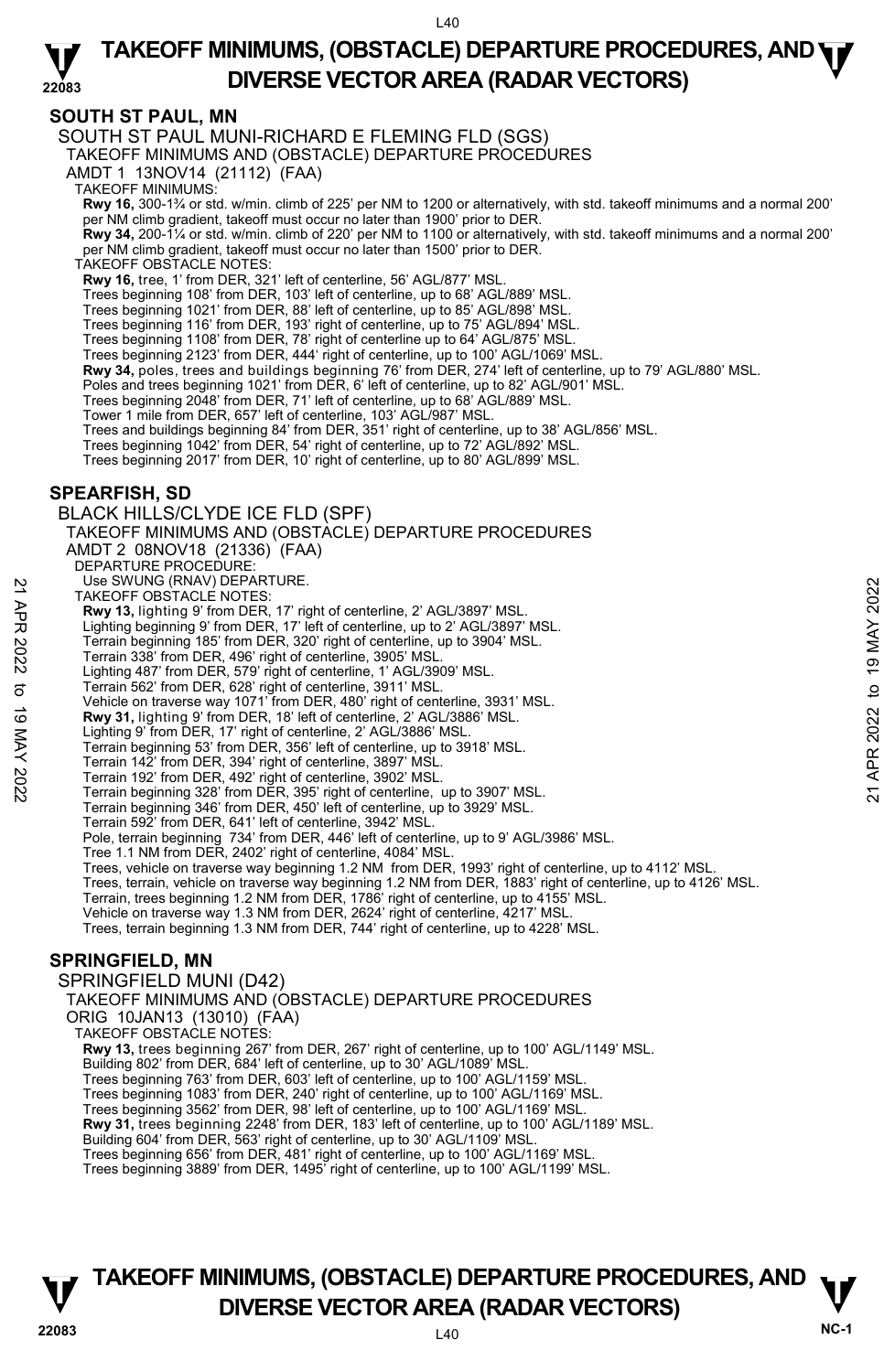## **STANLEY, ND**

STANLEY MUNI (08D)

TAKEOFF MINIMUMS AND (OBSTACLE) DEPARTURE PROCEDURES

ORIG 13JAN11 (11013) (FAA) TAKEOFF OBSTACLE NOTES:

**Rwy 27,** Power line beginning 23' from DER, right to left of centerline, up to 40' AGL/2299' MSL.

## **STAPLES, MN**

STAPLES MUNI (SAZ) TAKEOFF MINIMUMS AND (OBSTACLE) DEPARTURE PROCEDURES

AMDT 3 31MAY12 (12152) (FAA)

TAKEOFF MINIMUMS:

**Rwy 14,** 400-2 or std. w/min. climb of 285' per NM to 1800.

TAKEOFF OBSTACLE NOTES:

**Rwy 14,** towers beginning 1.60 NM from DER, 1868' right of centerline, up to 367' AGL/1634' MSL.

Vehicles on road and trees beginning 38' from DER, 76' right of centerline, up to 63' AGL/1332' MSL.

Vehicles on road, trees and pole beginning 38' from DER, 77' left of centerline, up to 63' AGL/1342' MSL.

**Rwy 32,** vehicles on road and trees beginning 228' from DER, 8' right of centerline, up to 85' AGL/1374' MSL.

Vehicles on road and trees beginning 2' from DER, 18' left of centerline, up to 79' AGL/1368' MSL.

## **STURGIS, SD**

STURGIS MUNI (49B)

TAKEOFF MINIMUMS AND (OBSTACLE) DEPARTURE PROCEDURES

AMDT 1A 15OCT15 (15288) (FAA)

TAKEOFF MINIMUMS:

**Rwys 5, 23,** NA-Environmental.

DEPARTURE PROCEDURE:

**Rwy 11,** climb heading 096° to 5200, then climbing right turn to 7000 direct RAP VORTAC. **Rwy 29,** climb heading 291° to 5000, then climbing right turn to 7000 direct RAP VORTAC.

TAKEOFF OBSTACLE NOTES:

**Rwy 11,** fence 37' from DER, 347' left of centerline, 6' AGL/3210' MSL. **Rwy 29,** trees 63' from DER, 271' right of centerline, up to 20' AGL/3265' MSL.

Ground 134' from DER, 443' left of centerline, 3248' MSL.

## **THIEF RIVER FALLS, MN**

THIEF RIVER FALLS RGNL (TVF) TAKEOFF MINIMUMS AND (OBSTACLE) DEPARTURE PROCEDURES ORIG-A 13NOV14 (14317) (FAA) TAKEOFF OBSTACLE NOTES: **Rwy 4,** light 41' from DER, 77' left of centerline, 2' AGL/1120' MSL. Terrain 2' from DER, 255' right of centerline, 1119' MSL. Light 41' from DER, 75' right of centerline, 2' AGL/1120' MSL. Road with vehicle beginning 578' from DER, 595' right of centerline, up to 15' AGL/1135' MSL. **Rwy 13,** lights beginning 6' from DER, 4' left of centerline, up to 2' AGL/1114' MSL.<br>Sign 22' from DER, 253' left of centerline, 3' AGL/1114' MSL. Lights beginning 6' from DER, 5' right of centerline, up to 2' AGL/1114' MSL. **Rwy 22,** utilities and lights beginning 10' from DER, 77' left of centerline, up to 4' AGL/1115' MSL. Sign 38' from DER, 197' left of centerline, 4' AGL/1115' MSL. Light 40' from DER, 77' right of centerline, 3' AGL/1114' MSL. Trees beginning 545' from DER, 183' right of centerline, up to 91' AGL/1181' MSL. **Rwy 31,** lights beginning 9' from DER, 39' left of centerline, up to 3' AGL/1116' MSL.<br>Trees beginning 275' from DER, 549' left of centerline, up to 61' AGL/1172' MSL. Lights beginning 9' from DER, 40' right of centerline, up to 2' AGL/1116' MSL. **TIOGA, ND**  TIOGA MUNI (D60) TAKEOFF MINIMUMS AND (OBSTACLE) DEPARTURE PROCEDURES AMDT 1 13SEP18 (18256) (FAA) TAKEOFF MINIMUMS: **Rwys 3, 21,** NA-Environmental. **Rwy 30**, 300 - 1 ⅛ or std. w/min. climb of 249' per NM to 2500, or alternately, with std. takeoff minimums and a normal 200' per mile climb gradient, takeoff must occur no later than 2200' prior to DER. TAKEOFF OBSTACLE NOTES: MAY 29, climin heading 291<sup>-1</sup> to 5000, then climbing right turn to 7000 direct KAP VORTAC.<br>
TAKEOFF OBSTACLE NOTES:<br> **Rwy 11**, fence 37 from DER, 347' left of centerline, 6' AGL/3200' MSL.<br> **Rwy 29**, trees 63' from DER, 4

**Rwy 12,** lighting 10' from DER, 18' right of centerline, 2' AGL/2272' MSL. Lighting 10' from DER, 15' left of centerline, 2' AGL/2273' MSL.

Pole, traverse way beginning 630' from DER, 144' right of centerline, up to 23' AGL/2311' MSL.

**Rwy 30,** lighting 9' from DER, 18' right of centerline, 2' AGL/2242' MSL.

Lighting 9' from DER, 18' left of centerline, 2' AGL/2242' MSL.

Building 554' from DER, 640' right of centerline, 27' AGL/2264' MSL.

General utility 4410' from DER, 1465' right of centerline, 170' AGL/2366' MSL. Stack 5674' from DER, 1751' right of centerline, 167' AGL/2417' MSL.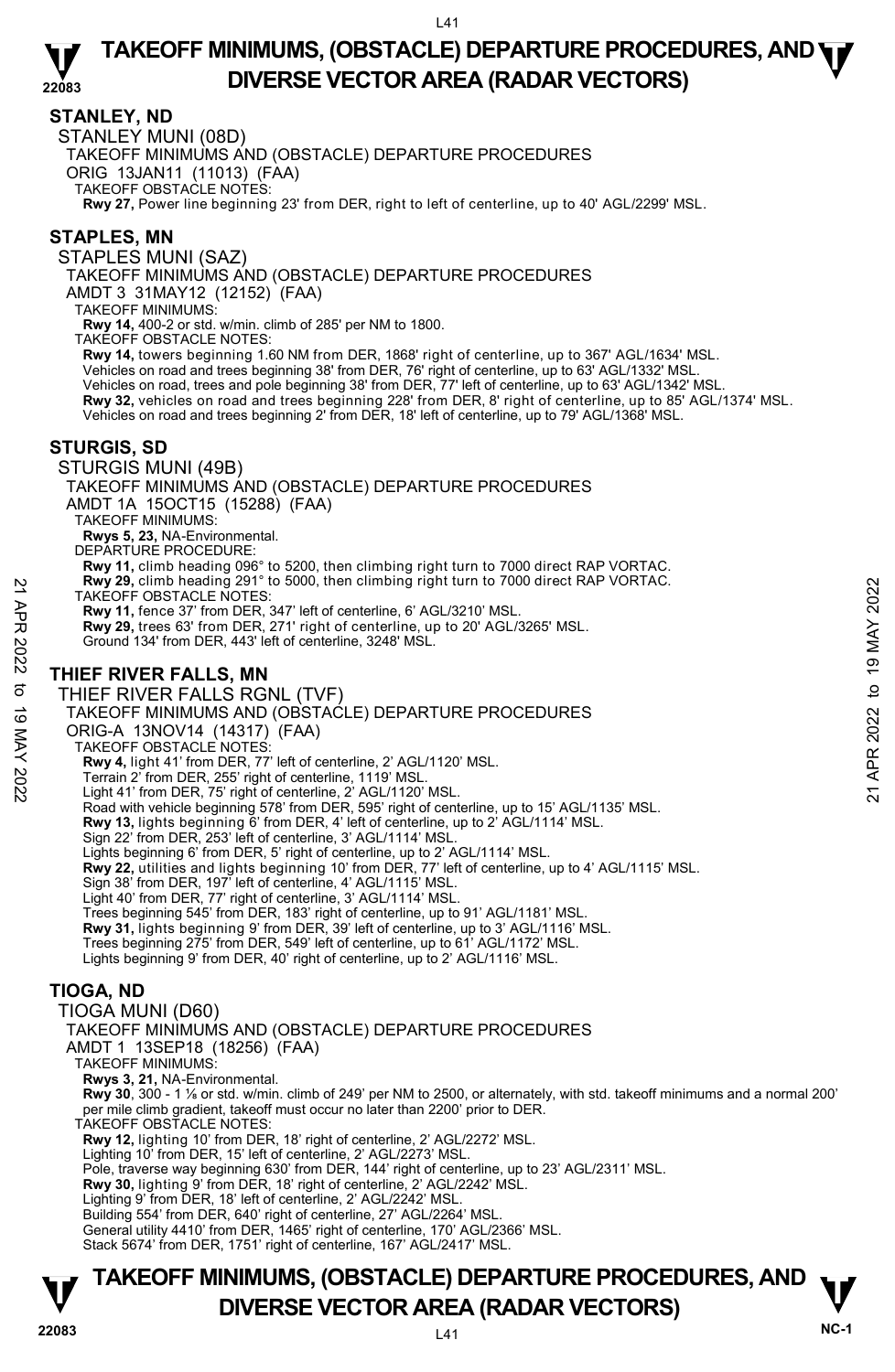### **TOWER, MN**

TOWER MUNI (12D) TAKEOFF MINIMUMS AND (OBSTACLE) DEPARTURE PROCEDURES ORIG 07MAY09 (09127) (FAA) TAKEOFF MINIMUMS: **Rwy 8,** NA-Obstacles. TAKEOFF OBSTACLE NOTES: **Rwy 26,** tree 2315' from DER, 700' right of centerline, 100' AGL/1479' MSL.

### **TRACY, MN**

TRACY MUNI (TKC)

TAKEOFF MINIMUMS AND (OBSTACLE) DEPARTURE PROCEDURES

ORIG-A 31DEC20 (20366) (FAA)

TAKEOFF MINIMUMS:

**Rwys 17, 35,** NA-Environmental.<br>**Rwy 29,** 300-2¾ or std. w/min. climb of 250' per NM to 1800.

TAKEOFF OBSTACLE NOTES:

**Rwy 11,** tree 56' from DER, 174' right of centerline, 20' AGL/1342' MSL.

Numerous trees and bushes beginning 137' from DER, 86' left of centerline, up to 100' AGL/1410' MSL.<br>**Rwy 29,** tower 1.9 NM from DER, 1951' left of centerline, 265' AGL/1625' MSL.

## **TWO HARBORS, MN**

RICHARD B. HELGESON (TWM) TAKEOFF MINIMUMS AND (OBSTACLE) DEPARTURE PROCEDURES ORIG 30JUN11 (11181) (FAA) TAKEOFF MINIMUMS: **Rwys 15, 33,** NA-Environmental. TAKEOFF OBSTACLE NOTES: **Rwy 6,** multiple trees, beginning 20' from DER, 44' right of centerline, up to 40' AGL/1122' MSL. Multiple trees, beginning 46' from DER, 201' left of centerline, up to 40' AGL/1126' MSL. **Rwy 24,** multiple trees, beginning 13' from DER, 61' right of centerline, up to 40' AGL/1156' MSL. Multiple trees, beginning 56' from DER, 97' left of centerline, up to 40' AGL/1138' MSL. **VALLEY CITY, ND**  BARNES COUNTY MUNI (BAC) TAKEOFF MINIMUMS AND (OBSTACLE) DEPARTURE PROCEDURES ORIG-A 10SEP20 (20254) (FAA) TAKEOFF MINIMUMS: **Rwys 5, 8, 17, 23, 26, 35**, NA-Environmental. TAKEOFF OBSTACLE NOTES: **Rwy 13,** vehicle on road, 111' from DER, 356' right of centerline, 15' AGL/1396' MSL. Trees beginning 644' from DER, 242' right of centerline, up to 40' AGL/1421' MSL. **Rwy 31,** terrain beginning 32' from DER, 20' right of centerline, up to 1424' MSL. Vehicle on road 38' from DER, 285' right of centerline, 15' AGL/1418' MSL. Fence 71' from DER, 292' left of centerline, 4' AGL/1407' MSL. Terrain beginning 120' from DER, 125' left of centerline, up to 1447' MSL. Fence 198' from DER, 299' right of centerline, 4' AGL/1408' MSL. Trees beginning 365' from DER, 10' left of centerline, up to 40' AGL/1457' MSL. Tree 545' from DER, 607' right of centerline, 16' AGL/1436' MSL. 22 MW 6, multiple trees, beginning 20 'rom DER, 201' left of centerline, up to 40' AGL/1126' MSL.<br>
22 Multiple trees, beginning 46' from DER, 201' left of centerline, up to 40' AGL/1126' MSL.<br>
22 Multiple trees, beginning

## **VERMILLION, SD**

HAROLD DAVIDSON FLD (VMR) TAKEOFF MINIMUMS AND (OBSTACLE) DEPARTURE PROCEDURES AMDT 1 27AUG09 (22083) (FAA) TAKEOFF OBSTACLE NOTES: **Rwy 12,** road 1' from DER, 200' right of centerline, up to 15' AGL/1156' MSL. Multiple trees beginning 541' from DER, 366' right of centerline, up to 62' AGL/1202' MSL.<br>**Rwy 30,** road 79' from DER 342' left of centerline 15' AGL/1155' MSL. Road 200' from DER, 450' right of centerline, 15' AGL/1160' MSL. Fence 199' from DER, 347' left of centerline, 6' AGL/1150' MSL.

## **WADENA, MN**

WADENA MUNI (ADC)

TAKEOFF MINIMUMS AND (OBSTACLE) DEPARTURE PROCEDURES AMDT 1 22AUG13 (13234) (FAA) TAKEOFF OBSTACLE NOTES:

**Rwy 34,** runway lights beginning 38' from DER, 76' left and right of centerline 5' AGL/1369' MSL. Rising terrain and trees beginning 69' from DER, 267' left of centerline, up to 20' AGL/1381' MSL. Trees beginning 1678' from DER, 213' right of centerline, up to 91' AGL/1436' MSL. Trees beginning 2445' from DER, 272' right of centerline, up to 96' AGL/1447' MSL.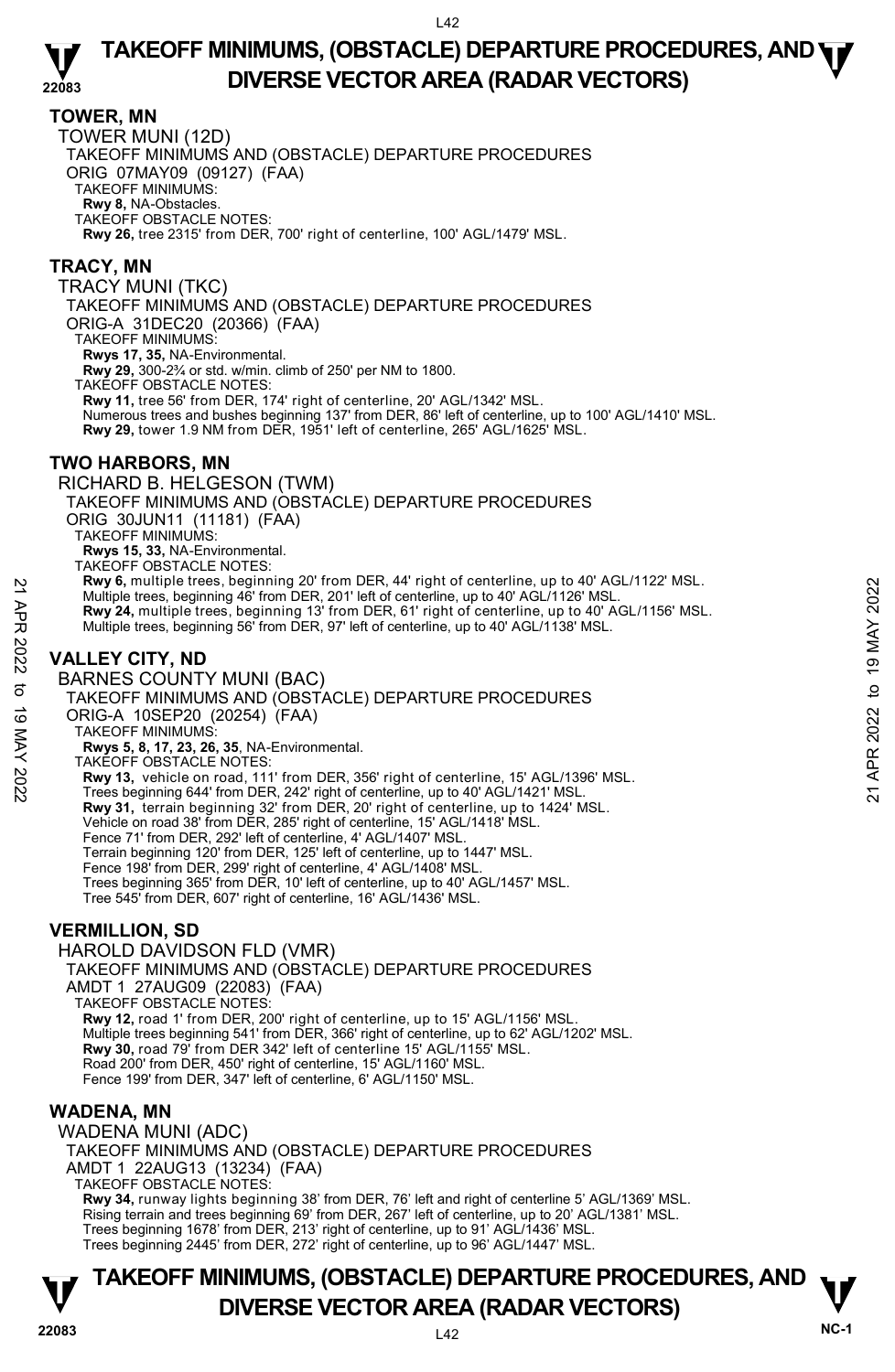## **WAGNER, SD**

WAGNER MUNI (AGZ) TAKEOFF MINIMUMS AND (OBSTACLE) DEPARTURE PROCEDURES ORIG 17OCT13 (13290) (FAA) TAKEOFF MINIMUMS: **Rwys 14, 32,** NA-Environmental. TAKEOFF OBSTACLE NOTES: **Rwy 9,** vehicles on roadway beginning 629' from DER, 162' right of centerline, up to 15' AGL/1485' MSL. Trees beginning 700' from DER, 227' right of centerline, up to 49' AGL/1514' MSL. Trees beginning 727' from DER, 532' left of centerline, up to 44' AGL/1508' MSL.<br>Building and pole beginning 781' from DER, 416' left of centerline, up to 26' AGL/1491' MSL. Trees beginning 881' from DER, 229' right of centerline, up to 40' AGL/1505' MSL. Tree 1239' from DER, 558' left of centerline, 36' AGL/1501' MSL. **Rwy 27,** terrain 13' from DER, 371' right of centerline, 1478 MSL. Vehicles on roadway beginning 338' from DER, 556' right of centerline, up to 15' AGL/1494' MSL. Tree 939' from DER, 462' left of centerline, 32' AGL/1509' MSL. Trees beginning 1331' from DER, 409' right of centerline, up to 53' AGL/1530' MSL. **WAHPETON, ND**  HARRY STERN (BWP) TAKEOFF MINIMUMS AND (OBSTACLE) DEPARTURE PROCEDURES AMDT 1 30JUN11 (11181) (FAA) TAKEOFF MINIMUMS: **Rwys 3, 21,** NA-Environmental. TAKEOFF OBSTACLE NOTES: **Rwy 15,** trees beginning 1020' from DER, 114' left of centerline, up to 74' AGL/ 1033' MSL.<br>Trees beginning 2753' from DER, 457' right of centerline, up to 86' AGL/1045' MSL. **Rwy 33,** electrical system 657' from DER, 632' right of centerline, 71' AGL/1010' MSL. Trees beginning 714' from DER, 33' right of centerline, up to 70' AGL/ 1039' MSL. Electrical system 1570' from DER, 258' right of centerline, 68' AGL/1032' MSL. Trees beginning 1326' from DER, 15' left of centerline, up to 75' AGL/1039' MSL. Trees beginning 1326' from DER, 258' right of centerline, by 'AGL/1032' MSL.<br>
Trees beginning 1326' from DER, 15' left of centerline, up to 75' AGL/1039' MSL.<br>
WALHALLA, ND<br>
WALHALLA MUNI (96D)<br>
TAKEOFF MINIMUMS AND (OBSTA

## **WALHALLA, ND**

WALHALLA MUNI (96D)

TAKEOFF MINIMUMS AND (OBSTACLE) DEPARTURE PROCEDURES ORIG 05MAY11 (11125) (FAA) TAKEOFF MINIMUMS: **Rwy 15,** 400-2¾ or std. w/min. climb gradient of 260' per NM to 1500. DEPARTURE PROCEDURE:

**Rwy 15,** Climb heading 164° to 1500 before turning right.

TAKEOFF OBSTACLE NOTES:

**Rwy 33,** trees beginning 53' from DER, 12' left to 654' right of centerline, up to 100' AGL/1 049' MSL. Power lines beginning 81' from DER, 266' left of centerline, up to 70' AGL/1019' MSL Vehicles on roadway beginning 113' from DER, 490' left of centerline, 15' AGL/964' MSL.

## **WALKER, MN**

WALKER MUNI (Y49)

## TAKEOFF MINIMUMS AND (OBSTACLE) DEPARTURE PROCEDURES

ORIG 03APR14 (14093) (FAA)

TAKEOFF MINIMUMS:

**Rwy 33,** 300-1¼ or std. w/min. climb of 235' per NM to 1600, or alternatively, with std. takeoff minimums and a normal 200' per NM climb gradient, takeoff must occur no later than 1800' prior to DER.

TAKEOFF OBSTACLE NOTES:

**Rwy 15,** terrain beginning 1' from DER, 1' right of centerline crossing left of centerline, 1408' MSL.

Lights 38' from DER, 76' left and right of centerline, 2' AGL/1348' MSL.

Trees beginning 220' from DER, 466' right of centerline, up to 50' AGL/1396' MSL. Trees beginning 330 from DER, 408' left of centerline, up to 38' AGL/1384' MSL.

Trees beginning 453' from DER, 400' left and right crossing centerline, up to 48' AGL/1453' MSL.

**Rwy 33,** lights 38' from DER, 77' left and right of centerline, 3' AGL/1348' MSL. Terrain beginning 84' from DER, 37' left and right of centerline, 1418' MSL.

Vehicle on road 250' from DER, 455' right of centerline, 15' AGL/1360' MSL.

Tree 328' from DER, 200' right of centerline, 6' AGL/1354' MSL.

Trees beginning 420' from DER, 370' left of centerline, up to 55' AGL/1388' MSL. Trees beginning 903' from DER, 19' right and left of centerline, up to 39' AGL/1392' MSL.

Trees beginning 2213' from DER, 100' left and right crossing centerline, up to 72' AGL/1404' MSL.

Terrain beginning 2916' from DER, 20' left and right of centerline, 1503' MSL. Trees beginning 3597' from DER, 400' left and right crossing centerline, up to 128' AGL/1509' MSL.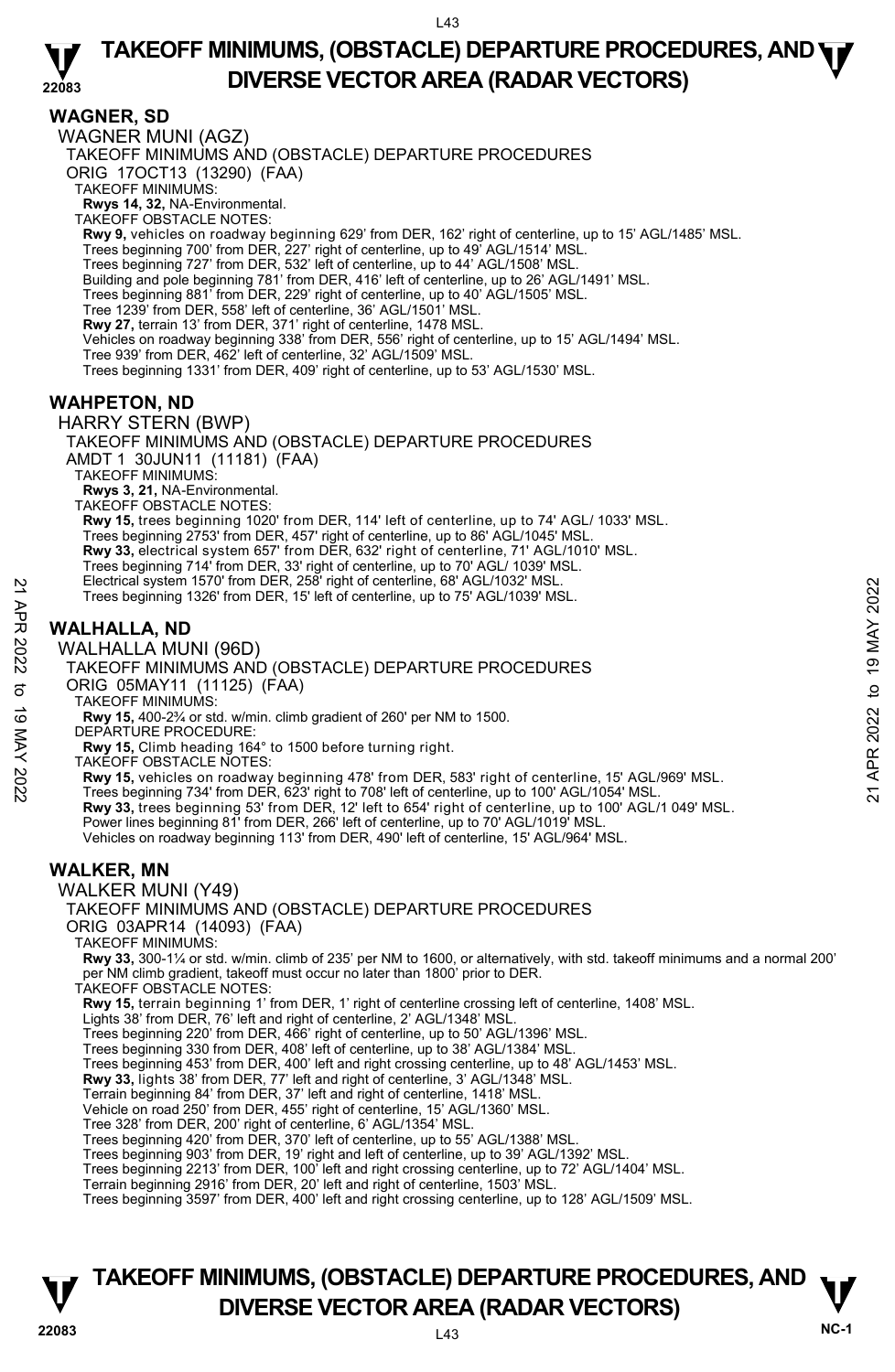## **WARREN, MN**

WARREN MUNI (D37) TAKEOFF MINIMUMS AND (OBSTACLE) DEPARTURE PROCEDURES ORIG-A 08JAN15 (15008) (FAA) TAKEOFF MINIMUMS: **Rwys 4, 22,** NA-Environmental. DEPARTURE PROCEDURE: **Rwy 30,** climb runway heading to 1400 before turning on course. TAKEOFF OBSTACLE NOTES: **Rwy 12,** trees beginning 379' from DER, 306' left of centerline, up to 86' AGL/973' MSL.<br>Light support structure 3' from DER, 17' right of centerline, 2' AGL/888' MSL. Trees beginning 926' from DER, left and right of centerline, up to 71' AGL/955' MSL. **Rwy 30,** trees beginning 30' from DER, 86' right of centerline, up to 15' AGL/904' MSL.<br>Trees, poles and antenna beginning 331' from DER, 373' right of centerline, up to 62' AGL/948' MSL. Trees and bush beginning 51' from DER, 36' left of centerline, up to 68' AGL/954' MSL. Vehicles on road beginning 233' from DER, 179' right of centerline, up to 15' AGL/906' MSL.

## **WARROAD, MN**

WARROAD INTL MEML (RRT) TAKEOFF MINIMUMS AND (OBSTACLE) DEPARTURE PROCEDURES ORIG-A 23JUN16 (21112) (FAA) TAKEOFF MINIMUMS: **Rwys 4, 22,** NA-Environmental. TAKEOFF OBSTACLE NOTES: **Rwy 13,** pole 148' from DER, 471' right of centerline, 24' AGL/1093'MSL.

## **WASECA, MN**

WASECA MUNI (ACQ) TAKEOFF MINIMUMS AND (OBSTACLE) DEPARTURE PROCEDURES ORIG 15JAN09 (09015) (FAA) TAKEOFF OBSTACLE NOTES: **Rwy 15,** tree 560' from DER, 560' right of centerline, 100' AGL/1239' MSL. Terrain beginning 172' from DER, on centerline, up to 1149' MSL.

**Rwy 33,** tree 5042' from DER, 1533' right of centerline, 100' AGL/1259' MSL.

## **WATERTOWN, SD**

WATERTOWN RGNL (ATY) TAKEOFF MINIMUMS AND (OBSTACLE) DEPARTURE PROCEDURES ORIG-A 26MAY16 (16147) (FAA) TAKEOFF OBSTACLE NOTES: **Rwy 30,** light 10' from DER, 30' left of centerline, 1' AGL/1749' MSL.<br>Light 11' from DER, 30' right of centerline, 1' AGL/1749' MSL. Tree, 2091' from DER, 34' right of centerline, 100' AGL/1806' MSL. Tree 2241' from DER, 812' left of centerline, 100' AGL/1805' MSL **Rwy 35,** sign, 102' from DER, 4' left of centerline, 10' AGL/1750' MSL. 22 A FRIC 15JAN09 (09015) (FAA)<br>
22 TRIKEOFF OBSTACLE NOTES:<br>
22 TRIKEOFF OBSTACLE NOTES, 560' right of centerline, 100' AGL/1239' MSL.<br>
22 Terrain beginning 172' from DER, 560' right of centerline, 100' AGL/1259' MSL.<br>
2

## **WATFORD CITY, ND**

WATFORD CITY MUNI (S25)

**TAKEOFF MINIMUMS, (OBSTACLE) DEPARTURE PROCEDURES, AND**  $\mathbf{\nabla}$ **DIVERSE VECTOR AREA (RADAR VECTORS)** V<br>NC-1 TAKEOFF MINIMUMS AND (OBSTACLE) DEPARTURE PROCEDURES AMDT 2 07OCT21 (21280) (FAA) TAKEOFF MINIMUMS: **Rwy 30,** 300-1⅝ or std. w/min. climb of 330' per NM to 2500. DEPARTURE PROCEDURE: **Rwy 30,** climb on heading 296° to 2600 before turning left. TAKEOFF OBSTACLE NOTES: **Rwy 12,** terrain beginning 2' from DER, 116' right of centerline, up to 2147' MSL. Terrain beginning 9' from DER, 106' left of centerline, up to 2144' MSL. Terrain 15' from DER, 444' left of centerline, 2176' MSL. Terrain beginning 115' from DER, 184' left of centerline, up to 2187' MSL. Terrain 518' from DER, 546' right of centerline, 2148' MSL. Vehicles on road and terrain beginning 686' from DER, 482' right of centerline, up to 2170' MSL. Terrain beginning 1395' from DER, 759' right of centerline, up to 2180' MSL. Terrain 1507' from DER, 865' right of centerline, 2182' MSL. Terrain 1656' from DER, 871' right of centerline, 2186' MSL. Fence and terrain beginning 1730' from DER, 845' right of centerline, up to 5' AGL/2197' MSL. **Rwy 30,** fence 190' from DER, 17' left of centerline, 11' AGL/2069' MSL. Pole 191' from DER, 442' left of centerline, 15' AGL/2078' MSL. Fence 206' from DER, 6' right of centerline, 11' AGL/2070' MSL. Poles, vehicles on road and tree beginning 238' from DER, 48' left of centerline, up to 16' AGL/2080' MSL. Tree 326' from DER, 1' right of centerline, 2077' MSL. Vehicles on road and poles beginning 437' from DER, 31' right of centerline, up to 2078' MSL. **CON'T**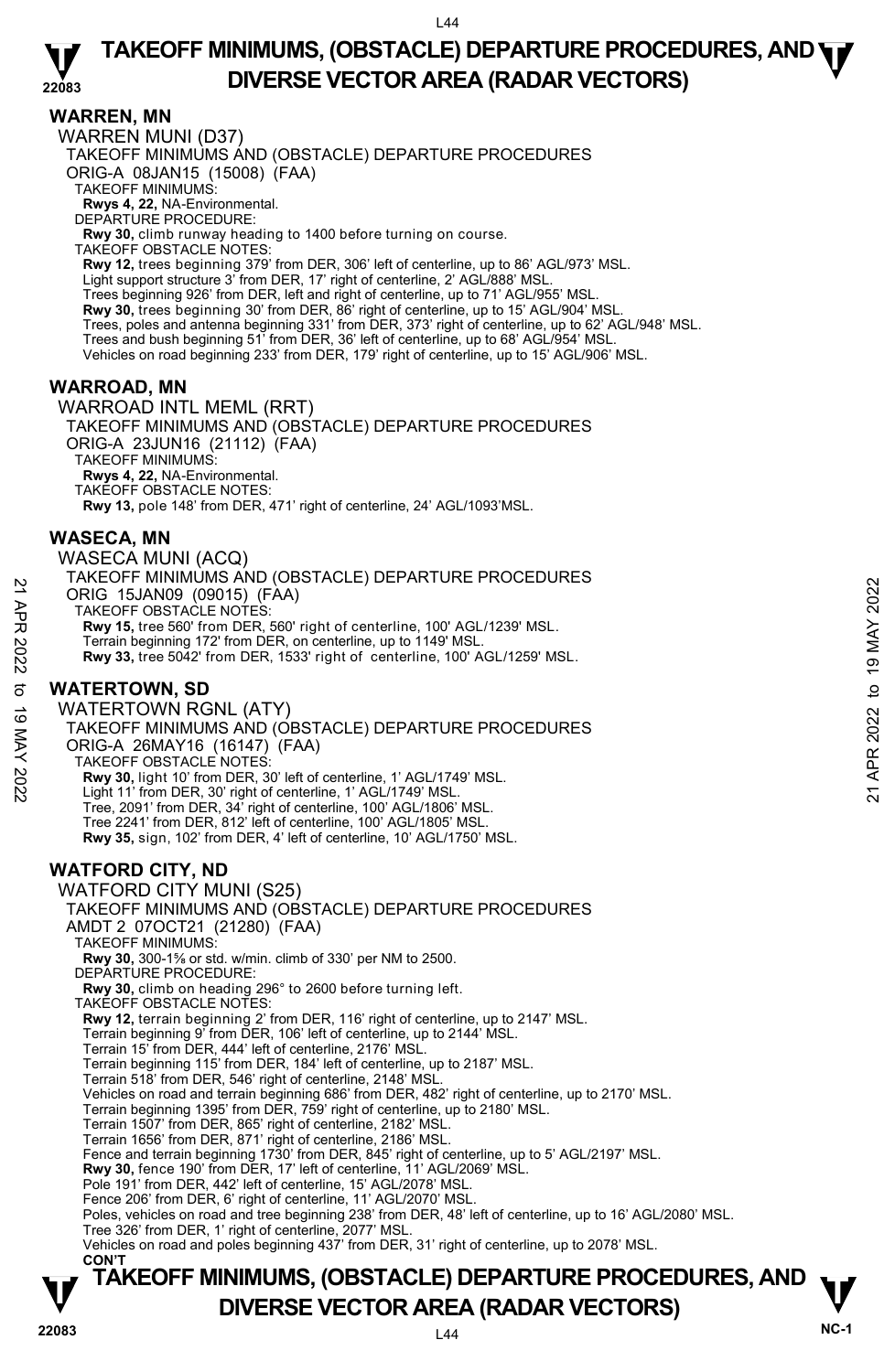**WATFORD CITY, ND (CON'T)**  WATFORD CITY MUNI (S25) (CON'T) **Rwy 30 (CON'T),** trees beginning 438' from DER, 406' left of centerline, up to 2121' MSL. Trees, antenna, poles, buildings and sign beginning 631' from DER, 2' right of centerline, up to 2122' MSL. Trees, building, terrain and pole beginning 685' from DER, 9' left of centerline, up to 2123' MSL. Trees beginning 1336' from DER, 213' right of centerline, up to 2124' MSL. Tree 3166' from DER, 68' right of centerline, 2148' MSL. Trees 1 NM from DER, 2112' left of centerline, up to 2245' MSL. Trees beginning 1.1 NM from DER, 1323' left of centerline, up to 2252' MSL. Pole, towers and tree beginning 1.2 NM from DER, 1802' left of centerline, up to 139' AGL/2379' MSL. Tank 1.3 NM from DER, 1997' left of centerline, 132' AGL/2356' MSL. **WESSINGTON SPRINGS, SD**  WESSINGTON SPRINGS (4X4) TAKEOFF MINIMUMS AND (OBSTACLE) DEPARTURE PROCEDURES ORIG 07DEC17 (17341) (FAA) TAKEOFF MINIMUMS: **Rwy 30,** std. w/ min. climb of 240' per NM to 2400 or 1400 - 3 for climb in visual conditions. DEPARTURE PROCEDURE: **Rwy 12,** climb on heading 127° to 2000 before turning right. **Rwy 30,** climb on heading 313° to 2400 before turning left. VCOA: **Rwy 30,** obtain ATC approval for VCOA when requesting IFR clearance. Climb in visual conditions to cross Wessington Springs airport at or above 2800 before proceeding on course. TAKEOFF OBSTACLE NOTES: **Rwy 12,** pole 10' from DER, 10' right of centerline, 2' AGL/1531' MSL.<br>Fence beginning 127' from DER, 493' right of centerline, up to 9' AGL/1539' MSL. Tree 1753' from DER, 759' right of centerline, 50' AGL/1575' MSL. Pole 2003' from DER, 1030' right of centerline, 57' AGL/1580' MSL. **Rwy 30,** pole 10' from DER, 9' left of centerline, 1546' MSL. Fence 12' from DER, 498' left of centerline, 9' AGL/1554' MSL. Tree 812' from DER, 332' right of centerline, 1565' MSL. Pole 4998' from DER, 320' left of centerline, 73' AGL/1672' MSL. Tree 1.2 NM from DER, 1336' left of centerline, 1731' MSL. Trees beginning 1.3 NM from DER, 2293' left of centerline, up to 1771' MSL. Trees beginning 1.4 NM from DER, 2587' left of centerline, up to 1794' MSL. Tree 1.6 NM from DER, 2761' left of centerline, up to 1805' MSL. Tree 1.8 NM from DER, 3351' left of centerline, 1845' MSL. Tree, terrain beginning 1.9 NM from DER, 3408' left of centerline, up to 1887' MSL. Tree beginning 2 NM from DER, 3138' left of centerline, up to 1890' MSL. Tree and pole beginning 2.1 NM from DER, 2642' left of centerline, up to 40' AGL/1926' MSL. Trees beginning 2.2 NM from DER, 1876' left of centerline, up to 100' AGL/1932' MSL. **WHEATON, MN**  WHEATON MUNI (ETH) TAKEOFF MINIMUMS AND (OBSTACLE) DEPARTURE PROCEDURES AMDT 2 08NOV18 (18312) (FAA) TAKEOFF MINIMUMS: **Rwys 6, 24,** NA – ATC. TAKEOFF OBSTACLE NOTES: **Rwy 16,** electrical pole beginning 9' from DER, 16' right of centerline, up to 1024' MSL. Tree 87' from DER, 136' right of centerline, up to 1025' MSL. Tree 110' from DER, 155' left of centerline, up to 1026' MSL. Tree 178' from DER, 480' left of centerline, up to 49' AGL/1072' MSL. Tree 252' from DER, 478' left of centerline, up to 55' AGL/1078' MSL. Tree 487' from DER, 616' right of centerline, up to 79' AGL/1102' MSL. Tree, pole beginning 384' from DER, 22' left of centerline, up to 93' AGL/1116' MSL. Tree, pole, building beginning 540' from DER, 3' right of centerline, up to 102' AGL/1125' MSL. Trees beginning 2209' from DER, 339' right of centerline, up to 109' AGL/1132' MSL.<br>Trees beginning 2344' from DER, 342' right of centerline, up to 114' AGL/1137' MSL.<br>Trees beginning 2418' from DER, 499' right of centerli Trees beginning 2531' from DER, 133' right of centerline, up to 116' AGL/1139' MSL. Tree 2882' from DER, 728' right of centerline, up to 121' AGL/1144' MSL. Trees beginning 2901' from DER, 2' right of centerline, up to 125' AGL/1148' MSL. Trees beginning 3499' from DER, 103' left of centerline, up to 103' AGL/1126' MSL. Tree 3571' from DER, 80' left of centerline, up to 105' AGL/1128' MSL. Tree 3664' from DER, 35' left of centerline, up to 108' AGL/1131' MSL. Trees beginning 3700' from DER, 26' left of centerline, up to 110' AGL/1133' MSL. Trees beginning 4490' from DER, 67' left of centerline, up to 120' AGL/1143' MSL. **CON'T** 21 Fence 12' from DER, 498' left of centerline, 9' AGL/1554' MSL.<br>
Tree 812' from DER, 498' left of centerline, 9' AGL/1554' MSL.<br>
Tree 812' from DER, 320' left of centerline, 73' AGL/1672' MSL.<br>
Tree beginning 1.3 NM fro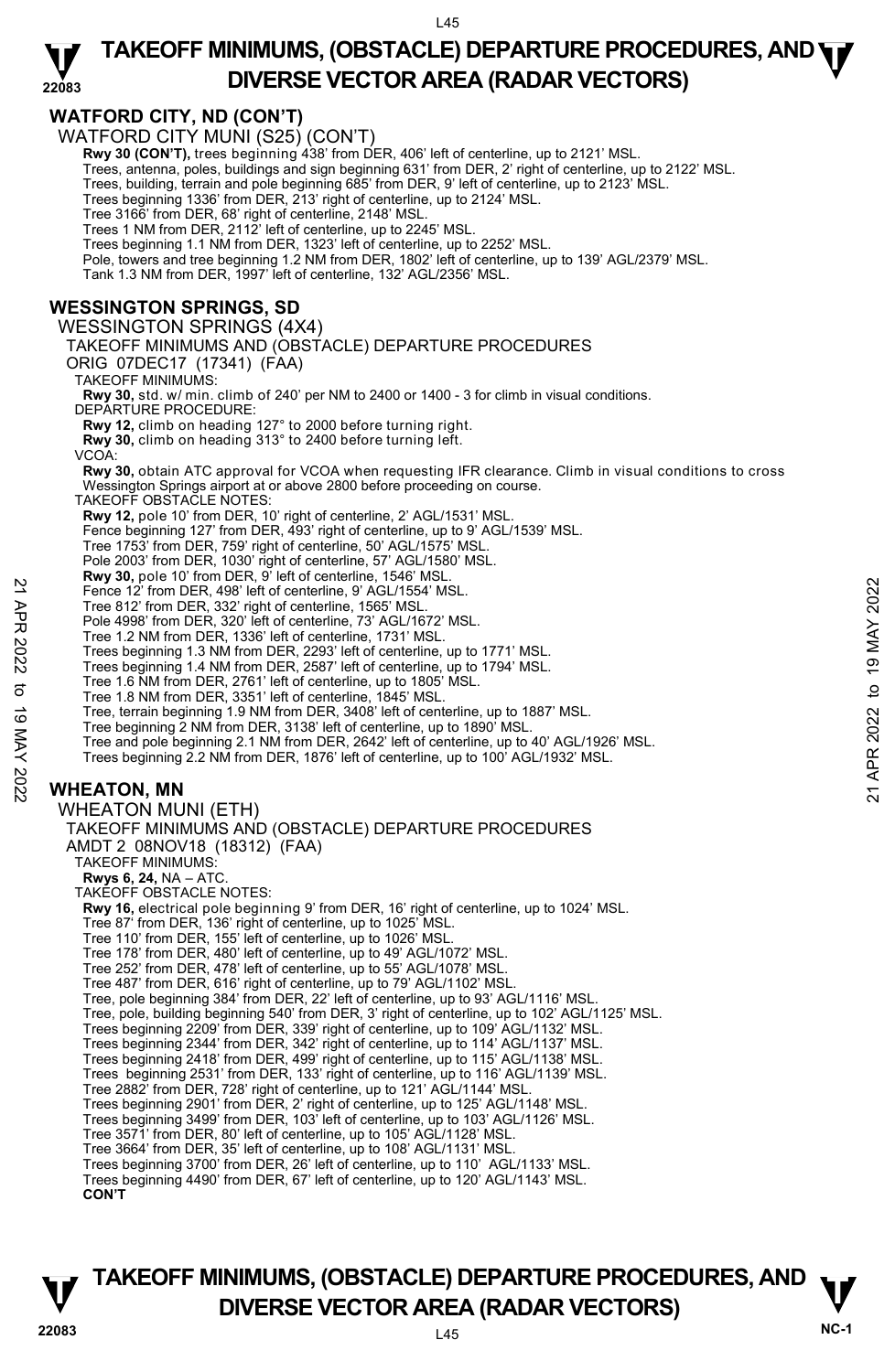### **22083 TAKEOFF MINIMUMS, (OBSTACLE) DEPARTURE PROCEDURES, AND <b>WE**<br>DIVERSE VECTOR AREA (BADAR VECTORS) **DIVERSE VECTOR AREA (RADAR VECTORS)**

## **WHEATON, MN (CON'T)**

WHEATON MUNI (ETH) (CON'T)

**Rwy 34,** building 1' from DER, 453' right of centerline, up to 18' AGL/1035' MSL. Electrical pole beginning 8' from DER, 16' left of centerline, up to 1018' MSL. Tree, sign beginning 96' from DER, 361' right of centerline, up to 23' AGL/1040' MSL. Building beginning 236' from DER, 515' right of centerline, up to 29' AGL/1044' MSL. Tree 870' from DER, 683' right of centerline, up to 31' AGL/1046' MSL. Tree 964' from DER, 515' right of centerline, up to 63' AGL/1078' MSL.

## **WILLISTON, ND**

WILLISTON BASIN INTL (XWA) TAKEOFF MINIMUMS AND (OBSTACLE) DEPARTURE PROCEDURES AMDT 1 17JUN21 (21168) (FAA) TAKEOFF OBSTACLE NOTES: **Rwy 32,** vehicles on road beginning 6' from DER, 372' right of centerline, up to 2317' MSL. Pole, vehicles on road beginning 101' from DER, 206' right of centerline, up to 65' AGL/2368' MSL.

### **WILLMAR, MN**

WILLMAR MUNI/JOHN L RICE FLD (BDH) TAKEOFF MINIMUMS AND (OBSTACLE) DEPARTURE PROCEDURES ORIG-A 06DEC18 (22027) (FAA) TAKEOFF MINIMUMS: **Rwys 3, 21,** NA-Environmental.

TAKEOFF OBSTACLE NOTES:

**Rwy 31,** tree 1338' from DER, 740' left of centerline, 67' AGL/1193' MSL.

### **WINDOM, MN**

### WINDOM MUNI (MWM)

TAKEOFF MINIMUMS AND (OBSTACLE) DEPARTURE PROCEDURES

ORIG 18NOV10 (10322) (FAA)

TAKEOFF MINIMUMS:

**Rwy 35,** 200-1½ or std. w/ min. climb of 225' per NM to 1700, or alternatively, with std. takeoff minimums and a normal 200' per NM climb gradient, takeoff must occur no later than 1700' prior to DER. TAKEOFF MINIMUMS AND (OBSTACLE) DEPARTURE PROCEDURES<br>
21 ORIG 18NOV10 (10322) (FAA)<br>
TAKEOFF MINIMUMS:<br>
TAKEOFF MINIMUMS:<br>
22 Rwy 35, 200-1½ or std. w/ min. climb of 225' per NM to 1700, or alternatively, with std. takeoff

TAKEOFF OBSTACLE NOTES:

**Rwy 17,** trees beginning 1074' from DER, 461' right of centerline, up to 100' AGL/1409' MSL. **Rwy 35,** trees beginning 1.1 NM from DER, 2057' right of centerline, up to 100' AGL/1599' MSL.

## **WINNER, SD**

WINNER RGNL (ICR)

TAKEOFF MINIMUMS AND (OBSTACLE) DEPARTURE PROCEDURES

AMDT 4 21JUL16 (16203) (FAA)

TAKEOFF MINIMUMS:

**Rwy 3, 21,** NA-Environmental.

## **WINONA, MN**

### WINONA MUNI-MAX CONRAD FIELD (ONA)

### TAKEOFF MINIMUMS AND (OBSTACLE) DEPARTURE PROCEDURES

AMDT 5A 22JUN17 (17173) (FAA)

TAKEOFF MINIMUMS:

**Rwy 30,** 700-2¾ w/min. climb of 318' per NM to 1700 or std. w/min. climb of 454' per NM to 1300 or 1400-2¾ for VCOA. DEPARTURE PROCEDURE:

**Rwy 12,** climb heading 110° to 1900 before turning.

**Rwy 30,** climb heading 300° to 1400 before turning.

VCOA:

**Rwy 30,** obtain ATC approval for VCOA when requesting IFR clearance. Climb in visual conditions to cross Winona Muni-Max Conrad Field at or above 1900 before proceeding on course.

TAKEOFF OBSTACLE NOTES:

**Rwy 12,** fence beginning 89' from DER, 102' right of centerline, 5' AGL/660' MSL.

Trees beginning 958' from DER, left and right of centerline, up to 87' AGL/737' MSL.

**Rwy 30,** trees beginning 789' from DER, 28' right of centerline, 104' AGL/758' MSL.<br>Tree 56' from DER, 431' left of centerline, 12' AGL/666' MSL.